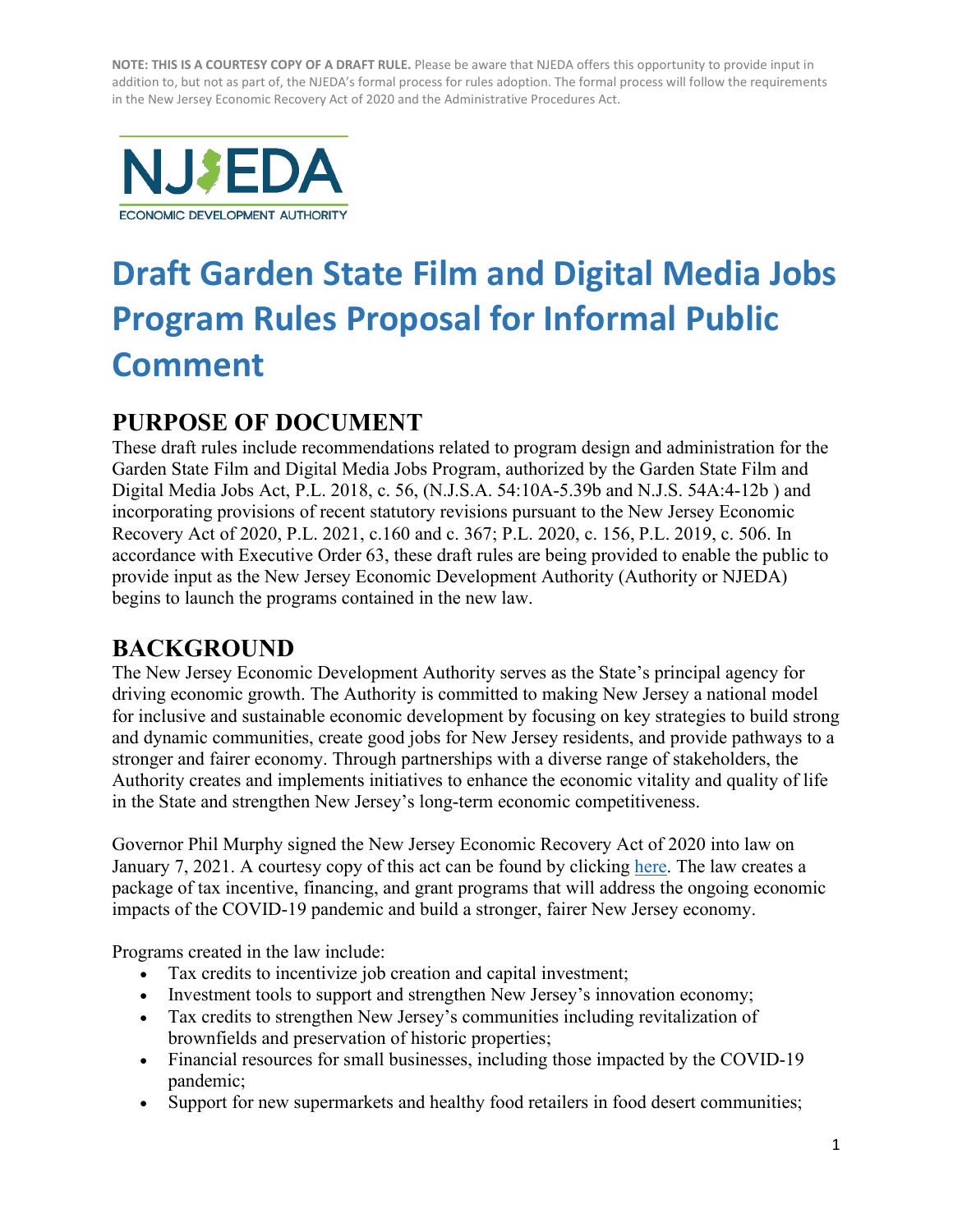• Additional tax credits for film and digital media.

The New Jersey Economic Development Authority is soliciting input from the public on the following draft rules pertaining to implementation of the Garden State Film and Digital Media Jobs Program.

# **PROGRAM OVERVIEW**

The Garden State Film and Digital Media Jobs Act, P.L. 2018, c. 56, (N.J.S.A. 54:10A-5.39b and N.J.S. 54A:4-12b) provides a transferable credit against the corporation business tax and the gross income tax for qualified expenses incurred for the production of certain film and digital media content in New Jersey. The goal of the program is to incentivize production companies to film and create digital media content in New Jersey.

The proposed amendments revise the section to include citations for statutory revisions to the Garden State Film and Digital Media Jobs Act, pursuant to P.L. 2019, c. 506, P.L. 2020, c. 156, P.L. 2021, c. 160, and P.L. 2021, c. 367. The proposed amendments also define certain new terms used in this subchapter and incorporate terms defined at P.L. 2020, c. 156, P.L. 2021, c. 160, and P.L. 2021, c. 367, to clarify and support implementation of the program.

The proposed amendments include, but are not limited to:

- clarifying certain defined terms to help aid the implementation of the program, including "Commission," "digital media content," "loan out company," "qualified digital media content production expenses," "qualified film production expenses," "total digital media content production expenses," and "total film production expenses".
- outlining and clarifying eligibility criteria for taxpayers to be eligible for the program, including that a "taxpayer" includes a studio partner and a film-lease partner, and/or a member of the studio partners' or film-lease partner's combined group.
- clarifying application submission requirements, e.g., pertaining to projected costs and to a film production that involves an eligible reality show.
- updating required program fees.
- revising the amount of film tax credits allowed for certain applications based on the date of application from 30 to 35 percent of qualified film production expenses, and the amount of digital media tax credits allowed from 20 to 30 percent of qualified production expenses.
- clarifying that documentation required to be reviewed and evaluated for total film production expenses and total digital media content production expenses, shall be prepared by an independent certified public accountant.
- increasing the cumulative cap on the value of certain tax credits from \$75,000,000 to \$100,000,000 in fiscal year 2019 through 2035, rather than the current 2024.
- raising the per-year cap on the value of certain tax credits from \$10,000,000 to \$30,000,000 in fiscal year 2019 and each year thereafter prior to fiscal year 2035 rather than the current 2024.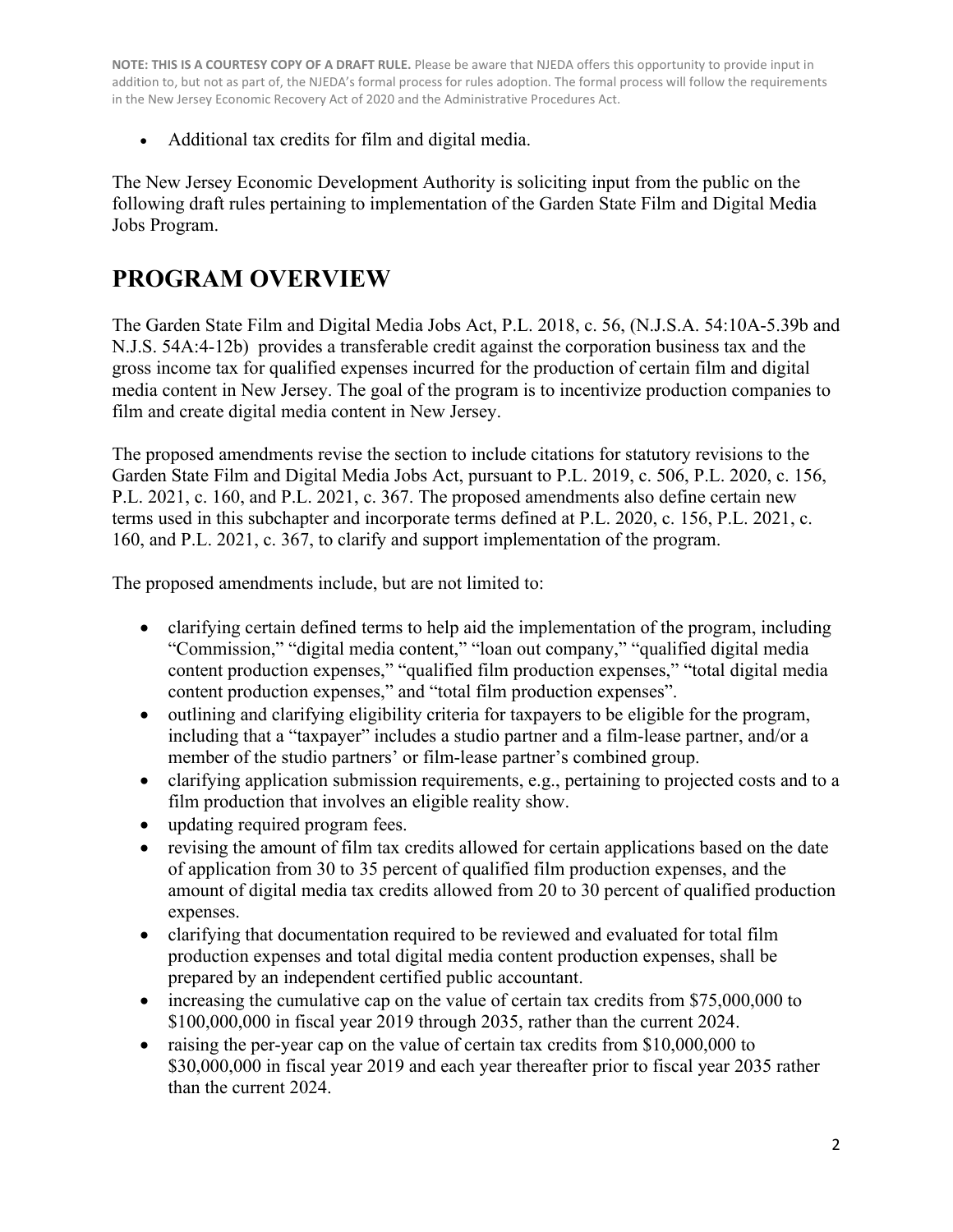• beginning in fiscal year 2025, in addition to the \$100,000,000 made available for New Jersey studio partners pursuant, making an additional \$350,000,000 available annually, at the discretion of the Authority, to New Jersey studio partners for the award of tax credits, including through tax credit transfer certificates.

The proposed new rules include, but are not limited to:

- establishing eligibility requirements for any taxpayer applying to be designated as a studio partner, to be designated as film-lease partner, and to produce a reality show respectively.
- clarifying eligibility requirements such that for two or more buildings to qualify as a production facility, the building must be proximate to each other; and shall include, but not be limited to, buildings that are adjacent to each other or across a single right-of-way from each other.
- clarifying that, for purposes of a completed application, verification shall be provided, if applicable, that the applicant is a member of a studio partner's or a film-lease partner's combined group.
- delineating the requirements for a completed application to be designated as a studio partner or film lease partner. providing delineates the requirements for a completed application to be designated as a studio partner, including a deed, executed lease for at least ten years, or purchase contract for the production facility; detailed floorplan of the production facility; and evidence that the applicant has made a commitment to produce films or commercial audio visual products in New Jersey.
- providing for an increase in the amount of a tax credit allowed to four percent of the qualified film or digital media content production expenses if the diversity plan outlines specific goals that include hiring certain persons as credited performers it the film or digital media production.
- allowing the authority to, at its discretion, employ an independent consultant, at the cost of the applicant, to review the initial budget submitted by the applicant to determine if the qualified film or digital media expenses are within reasonable industry standards.
- delineating the instances in which taxpayer's qualified film production expenses and digital media content expenses shall be adjusted based on any discrepancies found based on a report prepared by a certified public accountant.
- providing that for film tax credit applications submitted by film-lease partners and studio partners, upon request, the Authority may provide a non-binding, administrative precertification approval letter contingent on Board approval.
- establishing the process for application and designation as a studio partner or film-lease partner; requires execution of an award agreement; and imposes certain compliance, reporting, and certification requirements for a taxpayer designated as studio partner or film-lease partner.
- establishing provisions for the recapture and reduction of tax credits for certain instances in which a studio partner and film-lease partner respectively are not in compliance with certain requirements.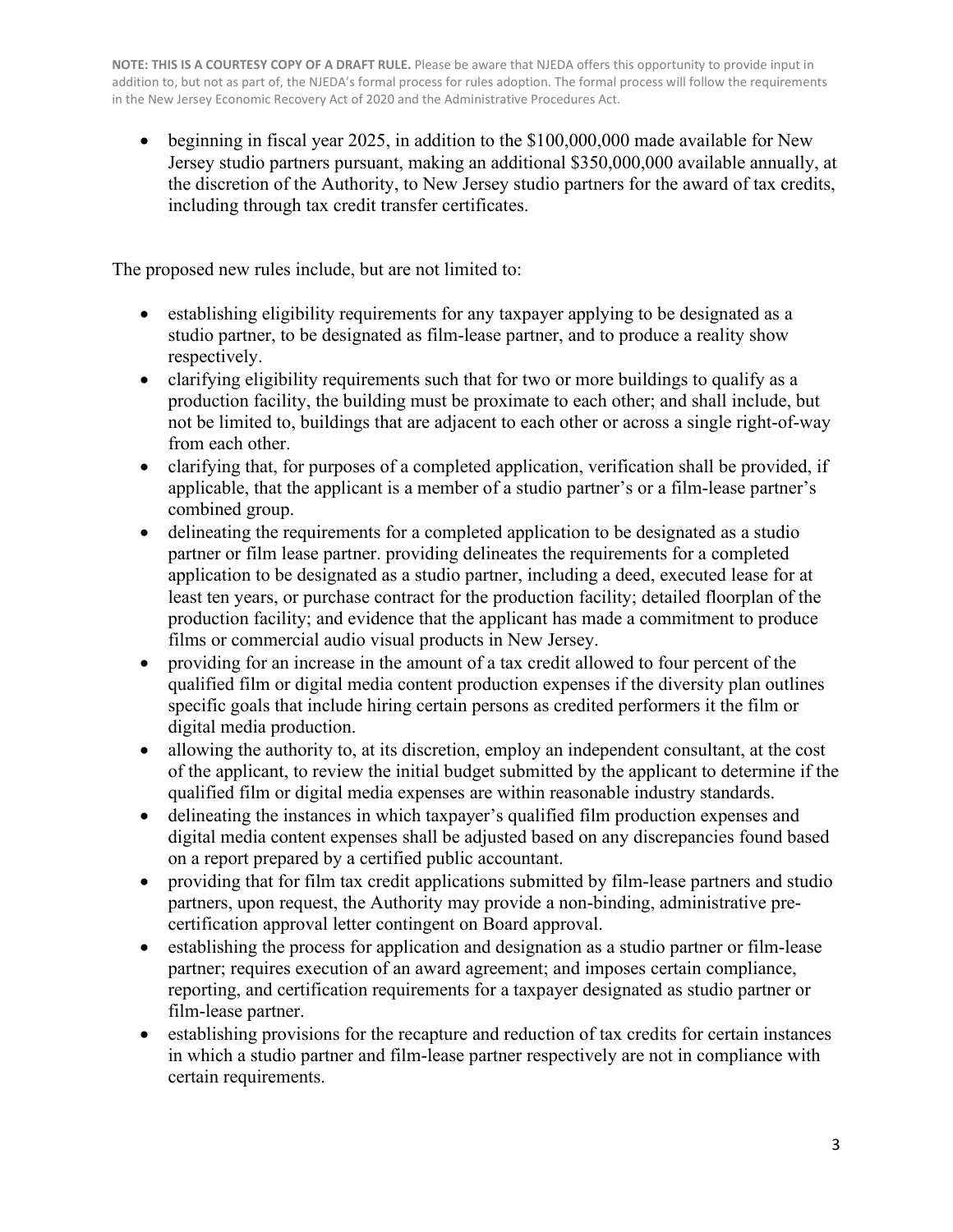• codifying the requirements by which the Authority shall certify the amount of certain remaining tax credits available for approval, and increase the total cumulative total amounts accordingly.

# **ANTICIPATED PROGRAM MILESTONES**

The Authority currently anticipates bringing proposed rule amendments for the Garden State Film and Digital Media Jobs Program to its Board for consideration on May 11, 2022. If the Board approves the rule amendments, they will be published in the New Jersey Register for a 60 day public comment period.

The Authority may, at its discretion, accept applications based upon any draft rules approved for publication by its Board prior to the completion of the full Administrative Procedures Act process. However, all applicants will be subject to the requirements of the final adopted rules upon the conclusion of the formal comment process.

# **ECONOMIC RECOVERY ACT TRANSPARENCY WEBSITE**

The NJEDA's Economic Recovery Act website [\(www.njeda.com/economicrecoveryact\)](http://www.njeda.com/economicrecoveryactx) allows members of the public to learn more about the programs included in the ERA and provide input on how the Authority will operationalize various aspects of its new incentive programs. The site also allows members of the public to share their thoughts on how NJEDA can make the programs more transparent.

This general feedback process precedes and is separate from the NJEDA's formal procedure to publish and adopt the rule amendments.

# **PUBLIC FEEDBACK: WRITTEN COMMENTS**

Members of the public will also be able to submit feedback on the Garden State Film and Digital Media Jobs Program through the NJEDA's Economic Recovery Act website ([https://www.njeda.com/economicrecoveryact/\)](https://www.njeda.com/economicrecoveryact/) between the following dates:

- **PUBLIC FEEDBACK OPEN**: **April 25, 2022**
- **PUBLIC FEEDBACK CLOSED**: **May 6, 2022**

We welcome constructive input on how to ensure new programs created through the Economic Recovery Act or programs amended by the Economic Recovery Act such as the Garden State Film and Digital Media Jobs Program are structured and administered in a manner that drives opportunities for all residents and communities. Members of the public can do that by sending an email to [FilmTaxCredit@njeda.com](mailto:FilmTaxCredit@njeda.com) or through the online portal on the NJEDA's website.

All feedback received through this process will be assessed and considered when preparing the final version of the rule amendments that is proposed by the Authority for Board approval. Following potential Board approval, there will be a 60-day period for formal public comment.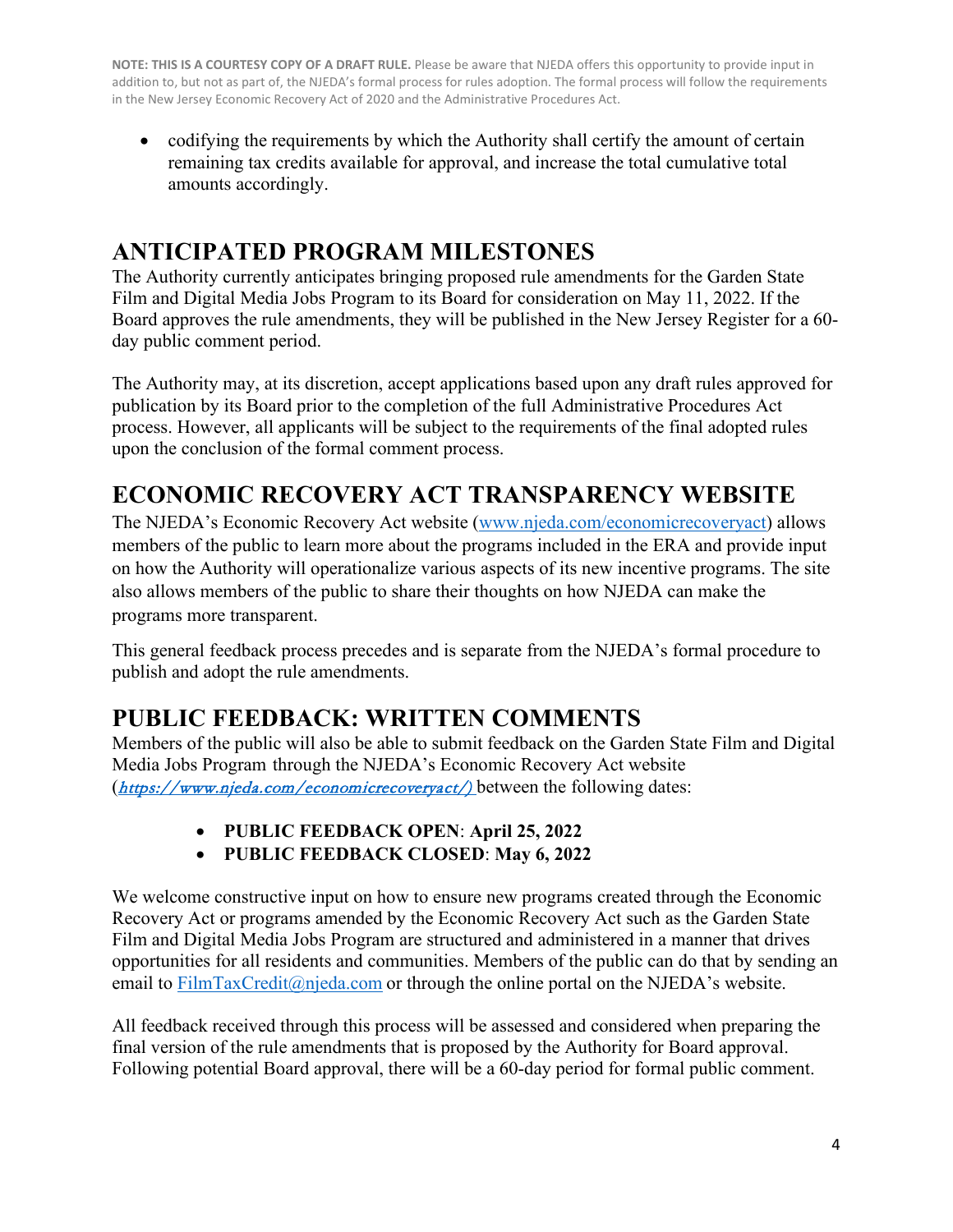Please observe the following guidelines when submitting your feedback:

# **PLEASE DO:**

- Reference a specific part of the rules by section and subsection when providing comments
- Share your feedback, relevant observations, and additional information.
- Keep comments brief and to the point.
- Use attachments to share more detailed or formal feedback.

# **PLEASE DO NOT:**

- Include information that you do not want to be made public.
- Submit any information or other material protected by copyright without the permission of the copyright owner.
- Submit comments about topics unrelated to the Garden State Film and Digital Media Jobs Program.

We may, at NJEDA's sole discretion, publish any, all, or a representative sample of comments in full or in part.

Do not include any information in your comment that you do not want to become public. Do not include any personally identifying or contact information if you do not want to be identified. (Providing optional contact information, however, will allow us to follow up with you if clarification is needed.) We will not accept or agree to a request to keep information confidential.

By submitting material, you grant to the NJEDA the non-exclusive, worldwide, transferable right and license to display, copy, publish, distribute, transmit, print, and use such information or other material in any way and in any medium, including but not limited to print or electronic form.

# **SUMMARY OF DRAFT RULES SECTIONS**

The Garden State Film and Digital Media Jobs Act, P.L. 2018, c. 56, (N.J.S.A. 54:10A-5.39b and N.J.S. 54A:4-12b) provides a transferable credit against the corporation business tax and the gross income tax for qualified expenses incurred for the production of certain film and digital media content in New Jersey. The goal of the program is to incentivize production companies to film and create digital media content in New Jersey.

The New Jersey Economic Development Authority ("NJEDA" or "Authority") is proposing amendments to the rules implementing the program to incorporate provisions of recent statutory revisions pursuant to the New Jersey Economic Recovery Act of 2020, P.L. 2020, c. 156, P.L. 2019, c. 506, P.L. 2021, c.160, and P.L. 2021, c. 367.

The Film and Digital Media Tax Credit Program encourages the production of film and digital media content in the state. The program makes available \$100,000,000 in annual allocation for films and \$30,000,000 annual allocation for digital media projects. To be eligible for the production of a film, the film project must: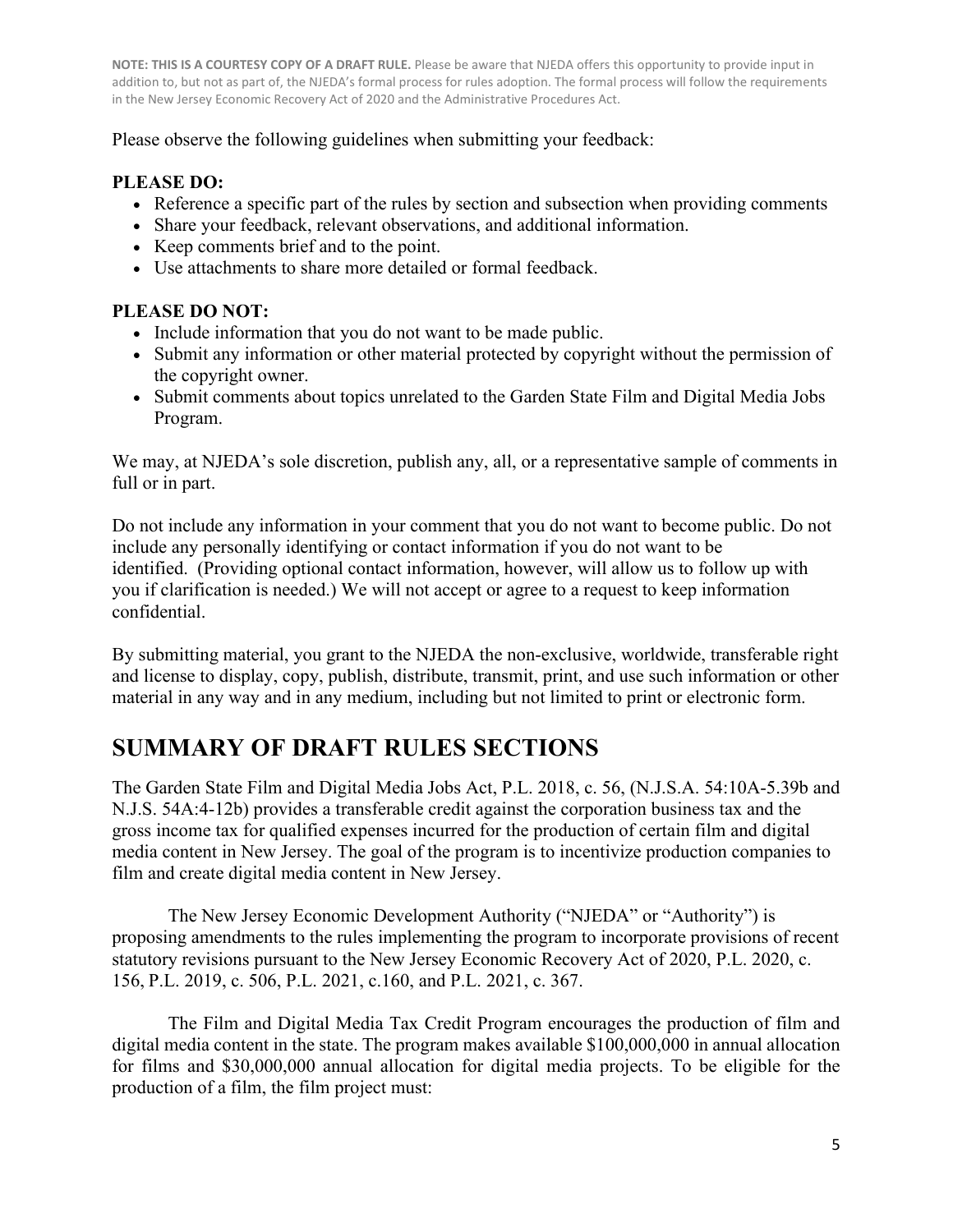The Film and Digital Media Tax Credit Program encourages the production of film and digital media content in the state. The program makes available \$100,000,000 in annual allocation for films and \$30,000,000 annual allocation for digital media projects. To be eligible for the production of a film, the film project must:

- Be a feature film, a television series, or a television show of 22 minutes or more in length, intended for a national audience, or a television series or a television show of 22 minutes or more in length intended for a national or regional audience, including, but not limited to, a game show, award show, or other gala event filmed and produced at a nonprofit arts and cultural venue receiving State funding. Productions featuring news, current events, weather, and market reports or public programming, talk show, sports event, or reality show, a production that solicits funds, a production containing obscene material as defined under N.J.S.2C:34-2 and N.J.S.2C:34-3, or a production primarily for private, industrial, corporate, or institutional purposes are not eligible for film tax credits.
- And meet one of the following eligibility criteria:
	- 1. At least 60 percent of the total film production expenses (exclusive of post -production costs) must be incurred for services and goods purchased through vendors authorized to do business in New Jersey; or,
	- 2. Qualified film production expenses (expenses incurred in New Jersey for the production of a film) must exceed \$1 million per production for a single privilege period for goods and services purchased through vendors authorized to do business in New Jersey.

To be eligible for the production of digital media content, the production must meet both eligibility thresholds below:

- 1. At least \$2 million of the total digital media production expenses must be incurred for services performed and goods purchased through vendors authorized to do business in New Jersey; and,
- 2. 50 percent of the qualified digital media production expenses must be incurred for wages and salaries paid to full-time employees in New Jersey.

At least 50 percent of the qualified digital media content production expenses must be for wages and salaries paid to full-time employees in New Jersey.

For film projects, the available tax credit is based on the qualified film production expenses incurred in New Jersey. The tax credit is 35% of all qualified film production expenses, including labor, except the tax credit is reduced to 30% for all qualified film production expenses incurred for use within the 30-mile radius of Columbus Circle, New York City. Expenses for advertising, promotional materials, and wage and salary payments in excess of \$500,000 per person would not be eligible under the program. Additionally, all qualifying wage and salary payments are subject to a 6.37% withholding requirement, including payments made to independent contractors and loan out companies.

For digital media projects, the available tax credit is based on the qualified digital media production expenses incurred in New Jersey. The credit is 30% of all quailed digital media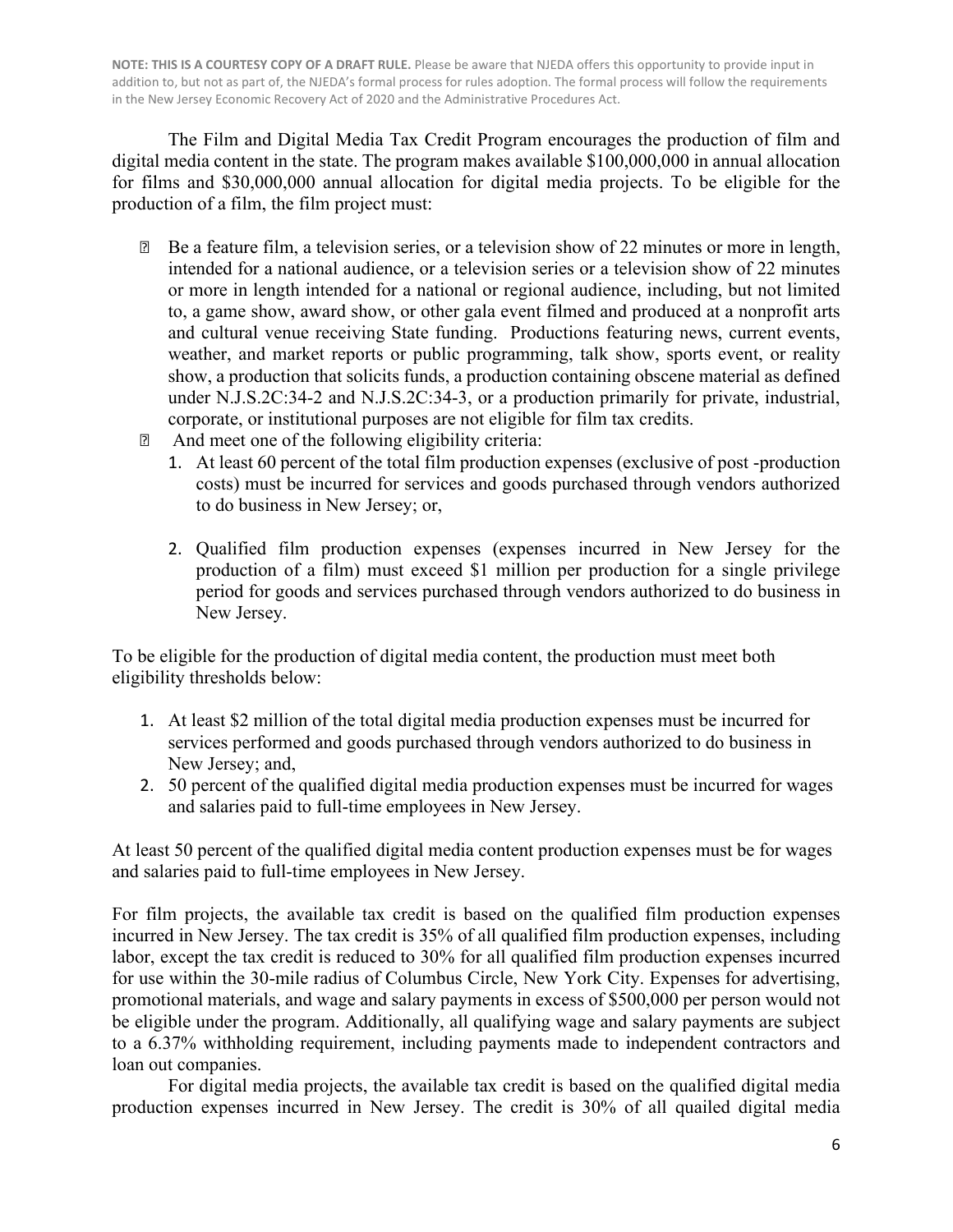production expenses, with an increase to 35% for all qualified digital media production expenses for goods and services incurred through vendors authorized to business in New Jersey, who have a primary business location in Atlantic, Burlington, Camden, Cape May, Cumberland, Gloucester, Mercer, or Salem County.

For both film and digital media projects, there is an available bonus of 2 percent for productions who are able to satisfactorily evidence a commitment to prioritizing hiring minority and women employees across all levels of the production. Eligible productions who make additional commitments for hiring certain local on-screen talent from underrepresented ethnic groups can receive an additional 2 percent bonus.

To encourage the development of large, long term studio facilities, two additional and separate allocation designations were created by the Economic Recovery Act of 2020 for Studio Partners and Film-lease Partners. Studio Partners are a designated production company who has made the commitment to produce films or commercial audiovisual products in New Jersey and occupy a production facility of at least 250,000 square feet for a period of at least 10 years.

Film-lease Partners are an Authority designated production company who has made a commitment to lease or acquire a production facility of at least 50,000 square feet for a period of 5 to 10 successive years and commits to spend an annual average of \$50,000,000 in qualified film production expenses during that period.

Studio Partners and Film-lease partners would first apply to the Authority to be designated and then submit subsequent applications for each film project produced in New Jersey thereafter. There are only 3 designations available for Studio Partners and will be designated on a first intime basis. However, in circumstances where interest in the Studio Partner designation is expected to surpass available designations, the Authority may, at its discretion and upon notice, institute a competitive application process whereby all completed applications submitted by a date certain will be evaluated as if submitted on that date There are no restrictions on the number of production companies that can receive the Film-lease Partners designation.

The tax credit percentage for Studio and Film-lease Partners is calculated the same as the legacy program, however Studio and Film-lease partners benefit from a separate approval queue and separate annual allocation of \$100,000,000 for each designation. Above-the-line (ATL) wages and salaries are still capped at \$500,000 per person for Film-lease partners. Depending on the amount of qualified film production expenses involved in the project, a Studio Partner is able to capture additional wage and salary expenses as follows:

- For a studio partner that incurs \$15 million but less than \$50 million in qualified film production expenses, they can include up to \$15 million in ATL wage and salary expenses as qualified per project;
- For a studio partner that incurs \$50 million or more, but less than \$100 million in qualified film production expenses, they can include up to \$25 million in ATL wage and salary expenses as qualified per project;
- For a studio partner that incurs \$100 million or more, but less than \$150 million in qualified film production expenses, they can include up to \$40 million in ATL wage and salary expenses as qualified per project; and,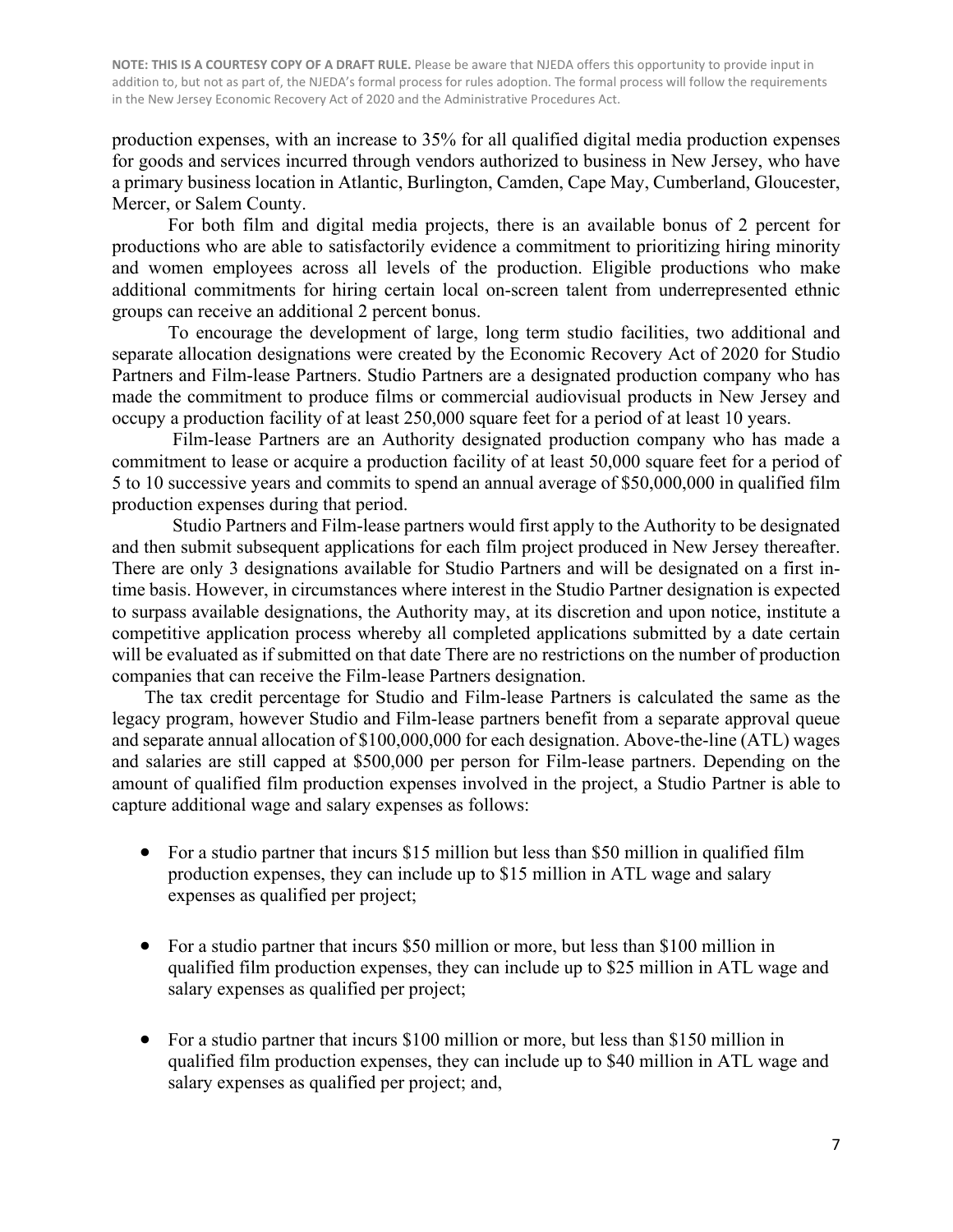• For a studio partner that incurs \$150 million or more, in qualified film production expenses, they can include up to \$60 million in ATL wage and salary expenses as qualified per project.

The initial Board approval for film and digital media production applications would set a not to exceed amount of tax credits available for the project. Once the film or digital media project is completed, the applicant would submit a final certification of expenses through a qualified independent CPA in accordance with the Agreed Upon Procedures on the Authority's website. Once the final certification was reviewed and approved, it would be sent to the Division of Taxation for review and ultimate issuance of the tax credit.

The tax credits awarded through the Film and Digital Media Tax Credit Program can be used to offset either Corporate Business Tax or Gross Income Tax and can be transferred to another taxpayer for no less than 75 percent of their value. The amount of the credit allowed may be carried forward to the seven tax years following the tax year the credit was initially allowed.

Beginning in State Fiscal Year 2025, in addition to the \$100,000,000 million made available for Studio Partners annually, the Authority may make an additional \$350,000,000 available to Studio Partner projects. In addition to the \$100,000,000 made available annually to Film-lease Partners, the Authority can make available an additional \$100,000,000 for Film-lease projects.

In any State Fiscal Year where there are any unused or unredeemed tax credits, the Authority will certify the amount of the excess and carry forward to the subsequent fiscal year. Unused or unredeemed tax credits for Studio Partners and digital media projects shall be carried forward only into the subsequent allocation for those specific categories. The unused or unredeemed amount of tax credits for legacy film and film-lease partners can be allocated between the categories at the Authorities discretion.

The following summarizes the contents of the proposed amendments to the rules implementing the Garden State Film and Digital Media Jobs Program ("Program"):

#### N.J.A.C. 19:31-21.1 Applicability and scope

The proposed amendments revise the section to include citations for statutory revisions to the Garden State Film and Digital Media Jobs Act, pursuant to P.L. 2019, c. 506, P.L. 2020, c. 156, P.L. 2021, c. 160, and P.L. 2021, c. 367.

#### N.J.A.C. 19:31-21.2 Definitions

The proposed amendments define certain new terms used in this subchapter and incorporate terms defined at P.L. 2020, c. 156, P.L. 2021, c. 160, and P.L. 2021, c. 367, pertaining to the program. Specifically, the following terms are clarified to support the implementation of the program, such as "Commission," "digital media content," "Film," "loan out company," "Primary place of business," "qualified digital media content production expenses," "qualified film production expenses," "total digital media content production expenses," and total film production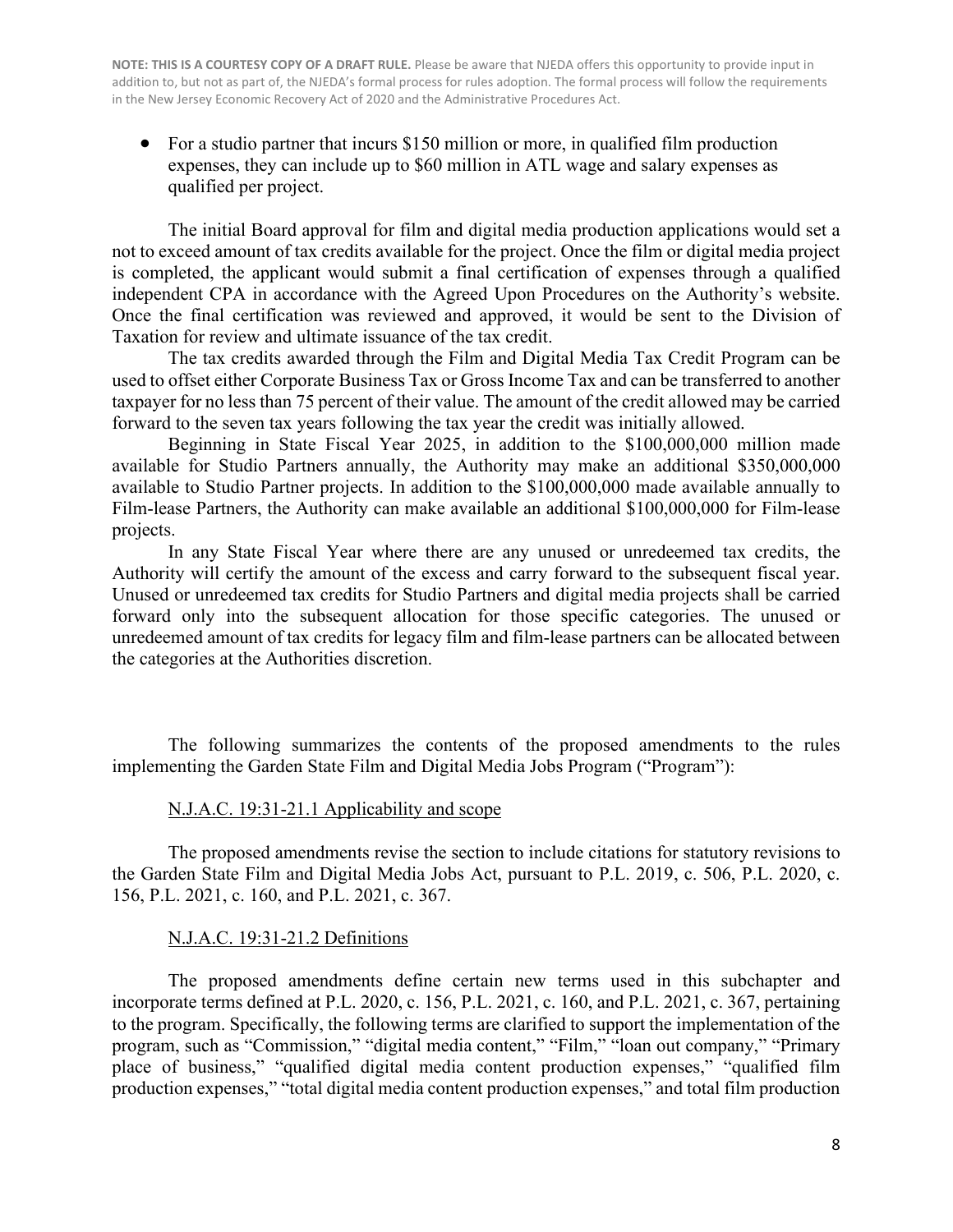expenses." The proposed amendments also create additional terms to support the implementation of the program, including "annual average of qualified film production expense requirement," "commitment period," "film-lease partner" or "New Jersey film-lease partner," "incurred in New Jersey," production facility," "reality show," and "studio partner" or "New Jersey studio partner."

### N.J.A.C. 19:31-21.3 Eligibility criteria

The section, which outlines the criteria for a taxpayer to be eligible for the program for film and digital media tax credits, is revised as follows:

 N.J.A.C. 19:31-21.3(a) is revised to clarify that a taxpayer includes a studio partner and a film-lease partner, and/or a member of a studio partners' or film-lease partner's combined group, as eligible for film tax credits.

The proposed amendments, at N.J.A.C. 19:31-21.3(a)1, delete "one taxable year" which is replaced with "the privilege period for services performed, and goods purchased, through vendors authorized to do business in New Jersey, including wages and salaries" as pertains to the time period in which certain total film production expenses shall be incurred.

The proposed amendments, at N.J.A.C. 19:31-21.3(a)2, delete "the earlier of" and also deletes the provision "or 150 days from the date of the initial approval of the application" as pertains to the period under which principal photography of the film shall commence 180 days from the date of the completed application for the tax credit.

The proposed amendment, at N.J.A.C. 19:31-21.3(a)4, adds "qualified" to independent certified public accountant.

The proposed amendment, at N.J.A.C. 19:31-21.3(b)1.iii, adds "qualified" to independent certified public accountant.

Proposed new N.J.A.C. 19:31-21.3(d), (e), and (f) establish eligibility requirements for any taxpayer applying to be designated as a studio partner, to be designated as film-lease partner, and to produce a reality show respectively.

Proposed new N.J.A.C. 19:31-21.3(g) requires that for two or more buildings to qualify as a production facility, the building must be proximate to each other; and shall include, but not be limited to, buildings that are adjacent to each other or across a single right-of-way from each other.

## N.J.A.C. 19:31-21.4 Application submission requirements

The proposed amendments, at N.J.A.C. 19:31-21.4(a)4 pertaining to a breakout of project certain projected costs required for a completed application for film tax credits, revise a citation referenced within the subchapter at N.J.A.C. 19:31-21.6; and specify that for applications filed on or after the effective date of P.L. 2021, c. 160 a breakout of projected certain costs shall be provided for services performed and tangible personal property purchased for use at a sound stage or other location that is located in the State within a 30-mile radius of the intersection of Eighth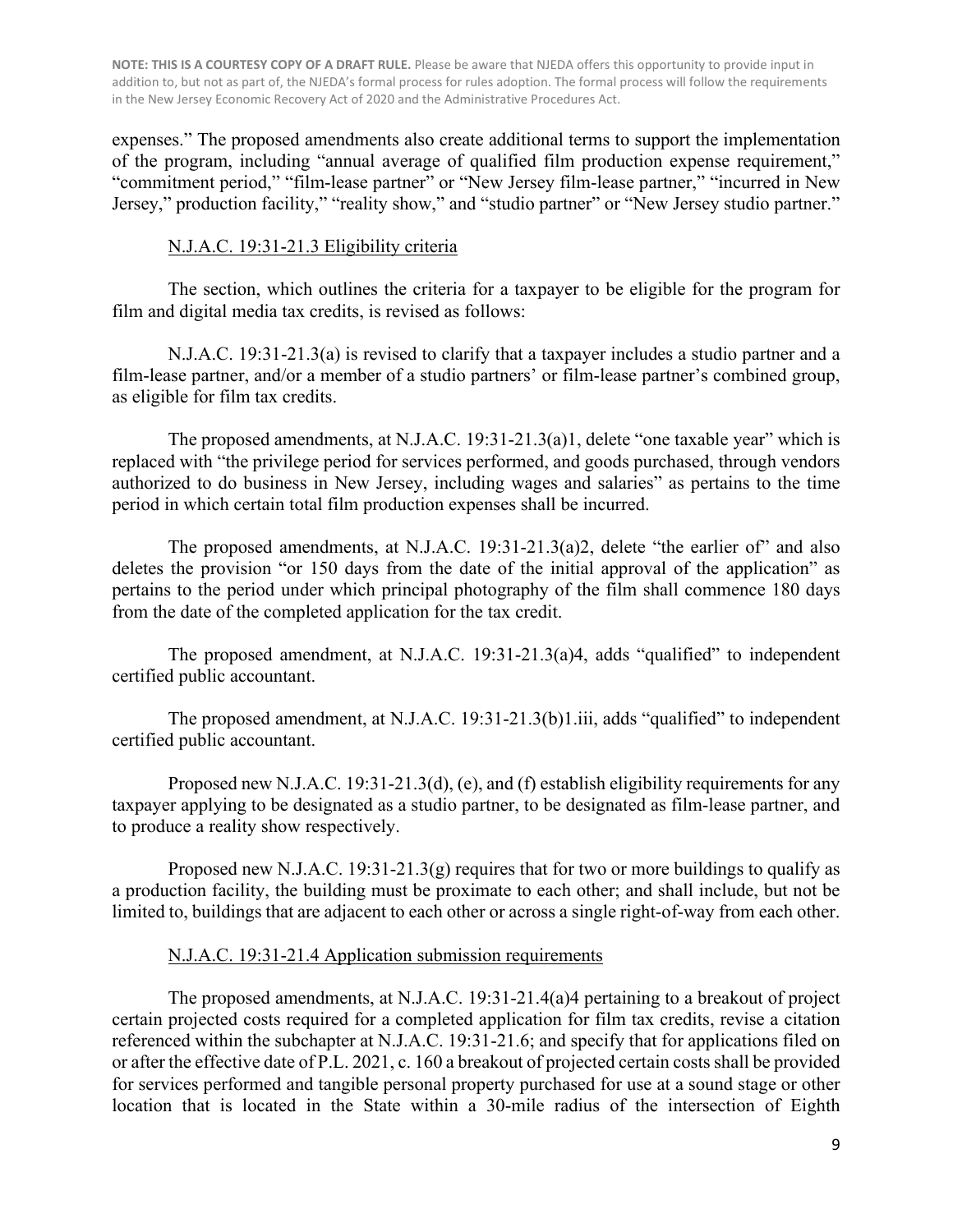Avenue/Central Park West, Broadway, and West 59th Street/Central Park South, New York, New York.

N.J.A.C. 19:31-21.4(a)8 has been removed in light of the amendments to "Qualified film production expenses".

As a result of the deletion of the former N.J.A.C. 19:31-21.4(a)8, N.J.A.C. 19:31-21.4(a)9 has been recodified at N.J.A.C. 19:31-21.4(a)8, N.J.A.C. 19:31-21.4(a)10 has been recodified at N.J.A.C. 19:31-21.4(a)9, N.J.A.C. 19:31-21.4(a)11 has been recodified at N.J.A.C. 19:31- 21.4(a)10, N.J.A.C. 19:31-21.4(a)12 has been recodified at N.J.A.C. 19:31-21.4(a)11.

The proposed amendment to N.J.A.C. 19:31-21.4(a)9 now includes a reference to the increased bonus amount of tax credits pursuant to N.J.A.C. 19:31-21.6(I)2i through iii.

In addition, the proposed amendments, at N.J.A.C. 19:31-21.4(a)10, pertaining to a film production that involves an eligible reality show, require that an executed letter of interest, lease, sublease or deed.

Proposed new N.J.A.C. 19:31-21.4(a)11 provides that, for purposes of a completed application, written verification shall be provided, if applicable, that the applicant is a member of a studio partner's or a film-lease partner's combined group.

Proposed new N.J.A.C. 19:31-21.4(b) delineates the requirements for a completed application to be designated as a studio partner, including an executed deed, executed lease or sublease for at least ten years, or purchase contract for the production facility; detailed floorplan, indicating the uses of each area, of the production facility; site plan approval for the production facility; evidence that the applicant has made a commitment to produce films or commercial audiovisual products in New Jersey; preliminary site plan approval for the production facility; and any other necessary and relevant information as determined by the Authority for a specific application.

Proposed new N.J.A.C. 19:31-21.4(c) delineates the requirements for a completed application to be designated as a film-lease partner, including an executed letter of interest, lease sublease, deed, or purchase contract for the production facility; a detailed floorplan, indicating the uses of each area, of the production facility; a narrative detailing how the taxpayer will meet the minimum annual average of qualified film production expense requirement; information on all production projects, known or anticipated, for the commitment period, including but not be limited to, production names, estimated project dates, and estimated qualified film production expenses; financial information demonstrating the taxpayer's ability to meet the minimum annual average of qualified film production expenses as described in the definition of a film; and any other necessary and relevant information as determined by the Authority for a specific application.

Recodified N.J.A.C. 19:31-21.4(d) pertaining to a completed application for digital media tax credits is revised at N.J.A.C. 19:31-21.4(d)1 to also require a breakout of qualified digital media expenses for services performed and tangible personal property purchased through a vendor whose primary place of business is located in Atlantic, Burlington, Camden, Cape May,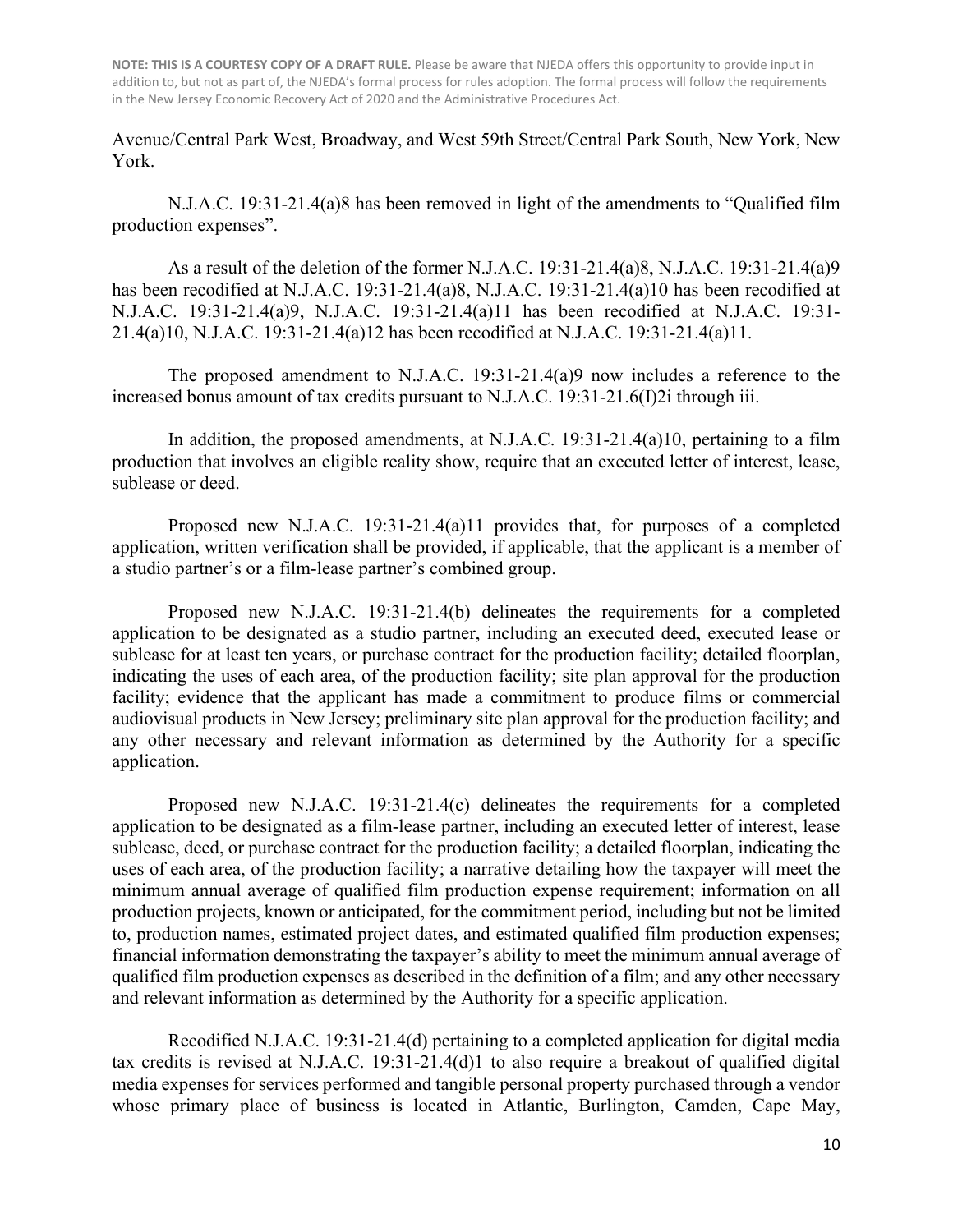Cumberland, Gloucester, Mercer, or Salem County. The proposed amendment to N.J.A.C. 19:31- 21.4(d)5 now includes reference to the increased bonus amount of tax credits pursuant to N.J.A.C. 19:31-21.6(I)2i through iii.

Finally, as referenced above, N.J.A.C. 19:31-21.7(f) is proposed for deletion, and new appeal provisions are included as proposed new N.J.A.C. 19:31-21.13.

#### N.J.A.C. 19:31-21.5 Fees

The proposed amendments, at N.J.A.C. 19:31-21.5(a)1 through N.J.A.C. 19:31-21.5(a)7, add additional tiers to the non-refundable application fee scale based on the total amount of qualified film production expenses..

The proposed amendments, at N.J.A.C. 19:31-21.5(b)1 through N.J.A.C. 19:31-21.5(b)7, provides for a non-refundable approval fee based on the amount of qualified film production expenses for a project.

The proposed amendments at, N.J.A.C. 19:31-21.5(c)1 through N.J.A.C. 19:31-21.5(c)5, replace the percentage based issuance fee with a flat fee based on the amount of qualified film production expenses for a project.

The proposed amendments at, N.J.A.C.19:31-21.5(d)1 and N.J.A.C. 19:31-21.5(d)2, amends the fee amount for a tax credit transfer application based on the amount of qualified film production expenses for a project.

The proposed amendments at, N.J.A.C. 19:31-21.5(e), provides for a non-refundable annual fee for film-lease partners.

The proposed amendments at, N.J.A.C. 19:31-21.5(f), provides for a non-refundable fee for extensions of deadlines for the submission of a temporary certificate of occupancy for studio partners.

N.J.A.C. 19:31-21.5(g) has been recodified from its previous section N.J.A.C. 19:31-21.5(f).

#### N.J.A.C. 19:31-21.6 Tax credit amounts; bonus amount; carryforward of tax credits

The proposed amendment, at N.J.A.C. 19:31-21.6(a) and N.J.A.C. 19:31-21.6(a)1 1, set forth that applications received prior to July 2, 2021, the effective date of P.L. 2020, c. 160, 35 percent of the qualified film production expenses of the taxpayer during a privilege period or taxable year that are incurred for services performed and tangible personal property purchased through vendors whose primary place of business is located in Atlantic, Burlington, Camden, Cape May, Cumberland, Gloucester, Mercer, or Salem County.

The proposed amendments, at N.J.A.C. 19:31-21.6(a)2, sets forth that applications received on or after July 2, 2021, the effective date of P.L. 2021, c. 160, 30 percent of the qualified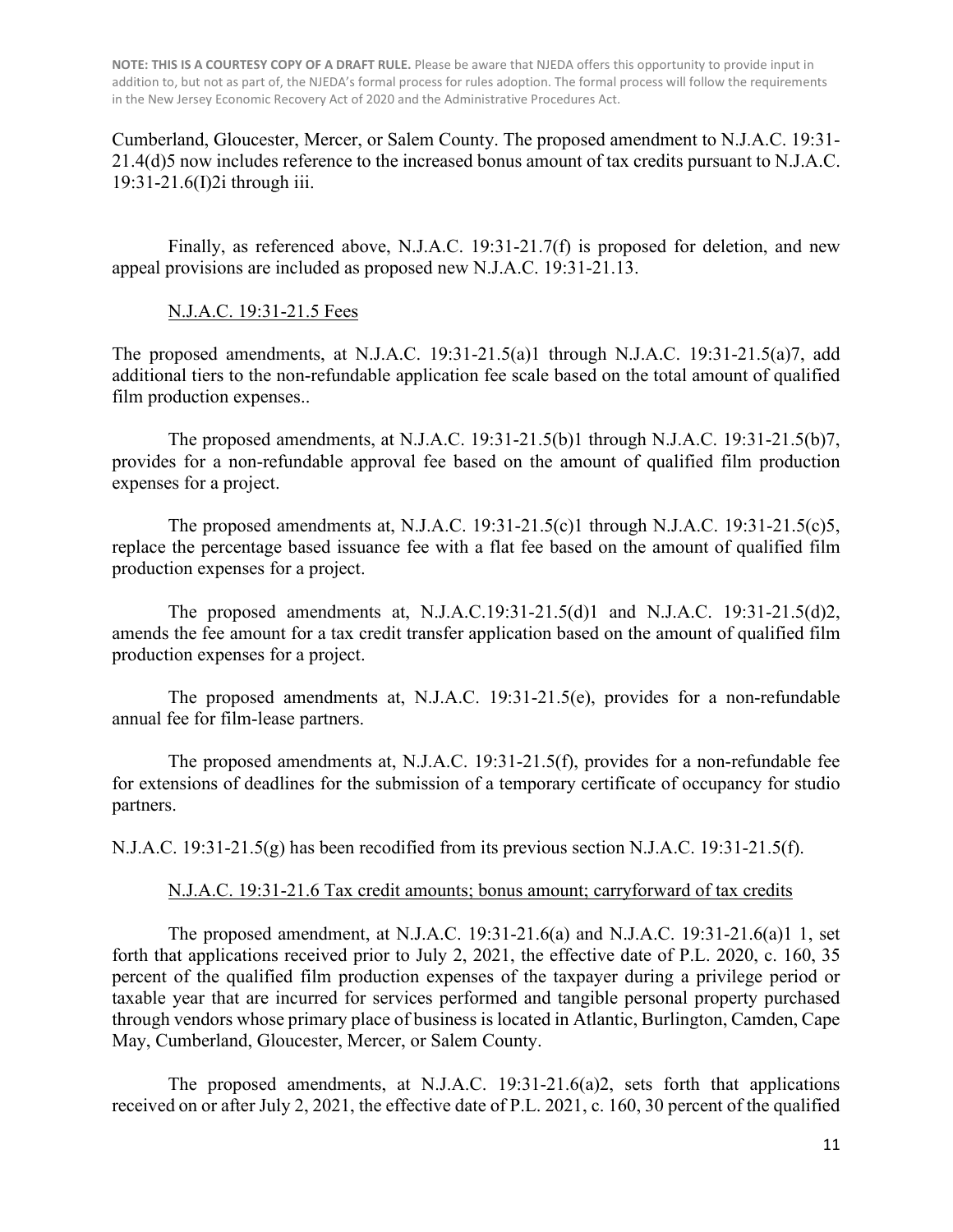film production expenses of the taxpayer during a privilege period or taxable year that are incurred for services performed and tangible personal property purchased for use at a sound stage or other location that is located in the State within a 30-mile radius of the intersection of Eighth Avenue/Central Park West, Broadway, and West 59th Street/Central Park South, New York, New York

The proposed amendments, at N.J.A.C. 19:31-21.6(a)3 and 4, revise the amount of film tax credits allowed, for certain applications based on date of application – applications received prior to and on or after the effective date of P.L. 2020, c. 156 – from 30 to 35 percent of the qualified film production expenses of the taxpayer, and the time period during which the tax credit may be applied for a privilege period or taxable year commencing on or after July 1, 2018, but before 2034, rather than 2023.

The proposed amendments, at N.J.A.C. 19:31-21.6(b)1, revise the amount of digital media tax credits allowed, for certain applications based on date of application – prior to the effective date of P.L. 2021, c. 367, January 12, 2022 – to 25 percent of the qualified digital media content production expenses of the taxpayer during a privilege period or taxable year that are incurred for services performed and tangible personal property purchased through vendors whose primary place of business is located in in Atlantic, Burlington, Camden, Cape May, Cumberland, Gloucester, Mercer, or Salem County and 20 percent of qualified expenses not included in N.J.A.C. 19:31-21.6(b)1.i. and the time period during which the tax credit may be applied for a privilege period or taxable year commencing on or after July 1, 2018, but before 2034, rather than 2023.

The proposed amendments, at N.J.A.C. 19:31-21.6(b)2, revise the amount of digital media tax credits allowed, for certain applications based on date of application –on or after the effective date of P.L. 2021, c. 367, January 12, 2022 – to 35 percent of the qualified digital media content production expenses of the taxpayer during a privilege period or taxable year that are incurred for services performed and tangible personal property purchased through vendors whose primary place of business is located in in Atlantic, Burlington, Camden, Cape May, Cumberland, Gloucester, Mercer, or Salem County and 30 percent of qualified expenses not included in N.J.A.C. 19:31-21.6(b)1.i. and the time period during which the tax credit may be applied for a privilege period or taxable year commencing on or after July 1, 2018, but before 2034, rather than 2023.

The proposed amendments at N.J.A.C. 19:31-21.6(l) now refers to sections 19:31-21.6(a) and 19:31-21.6(b).

The proposed amendments at N.J.A.C. 19:31-21.6(l)1 clarify that a taxpayer shall be allowed an increase in the tax credit against the tax imposed pursuant to N.J.S.A. 54:10A-5 or "under the "New Jersey Gross Income Tax Act," N.J.S. 54A:1-1 et seq."

Proposed new N.J.A.C. 19:31-21.6(l)2 provides for an increase in the amount of a tax credit allowed to four percent of the qualified film or digital media content production expenses if the diversity plan, in addition to meeting the requirements pursuant to N.J.A.C. 19:31-21.6(1)1,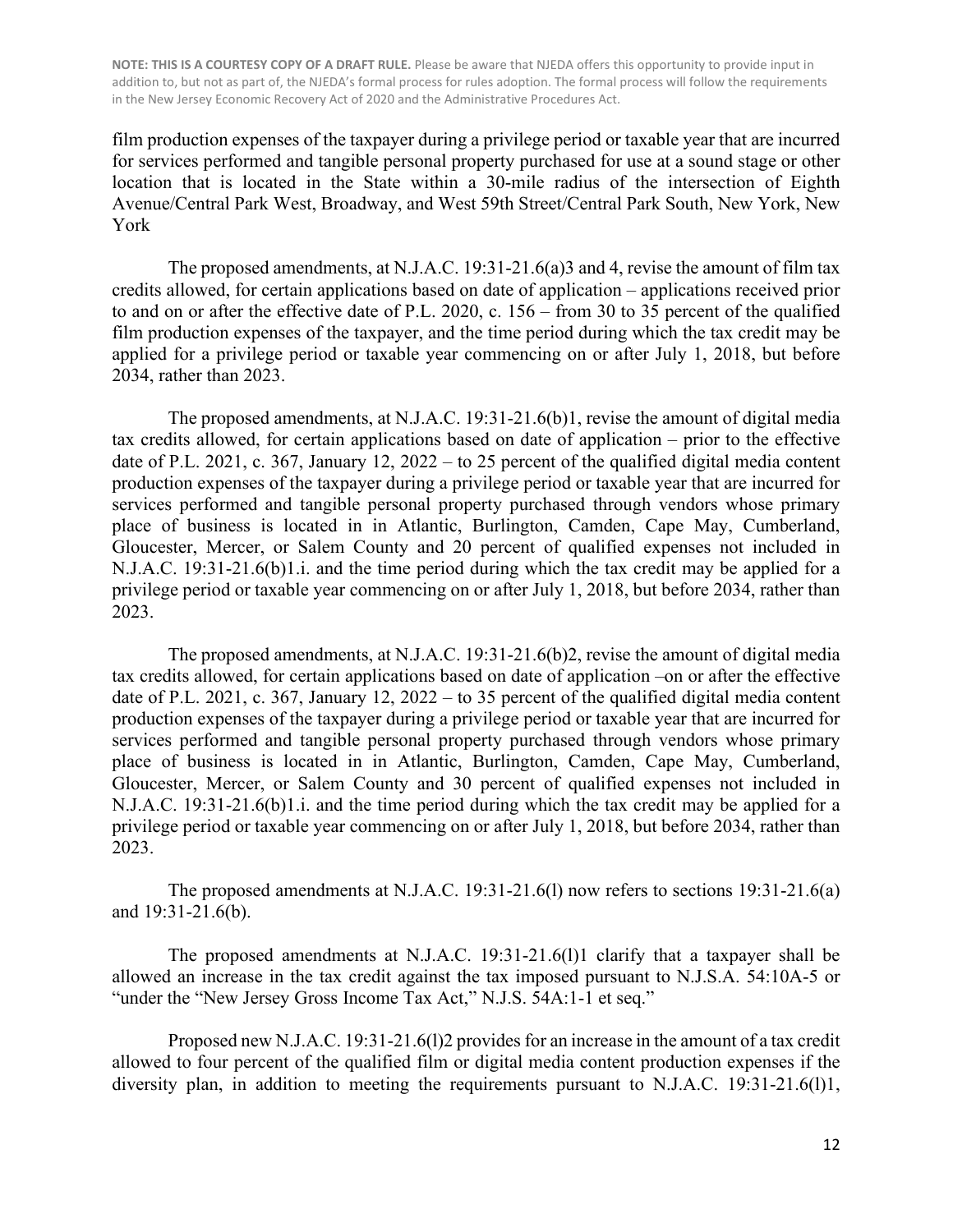outlines specific goals that include hiring certain persons as credited performers it the film or digital media production as outlined in subparagraphs N.J.A.C. 19:31-21.6 (1)2i, ii, and iii.

The proposed amendments, at recodified N.J.A.C. 19:31-21.6(l)3, clarify that that the existing tax credit amount equal to 35 percent of certain qualified film production expenses incurred in the eight southernmost counties are for applications received prior to the effective date of P.L. 2020, c. 156.

Proposed new N.J.A.C. 19:31-21.6(l)4 establishes that for applications received on or after the effective date of P.L. 2021, c. 160, the amount of film tax credits allowed shall be in an amount equal to 30 percent of the qualified film production expenses of the taxpayer incurred for services performed and tangible personal property purchased for use at a sound stage or other location that is located in the State within a 30-mile radius of the intersection of Eighth Avenue/Central Park West, Broadway, and West 59th Street/Central Park South, New York, New York.

Recodified N.J.A.C. 19:31-21.6(1)5i clarifies that that the existing tax credit amount equal to 25 percent of certain qualified digital media content production expenses incurred in the eight southernmost counties are for applications received prior to the effective date of P.L. 2021, c. 367.

Finally, recodified N.J.A.C. 19:31-21.6(1)5ii provides that for applications received on or after the effective date of P.L. 2021, c. 367, the tax credit amount shall be 35 percent of certain digital media content production expenses incurred for services performed and tangible personal property purchased through vendors whose primary place of business is located in Atlantic, Burlington, Camden, Cape May, Cumberland, Gloucester, Mercer, or Salem County.

N.J.A.C. 19:31-21.7 Evaluation process for tax credits; initial approval for tax credits, award of tax credits

The proposed amendments revise the heading for the section to add "for tax credits" following the reference to evaluation process, and delete "appeals" as the provisions for appeals in subsection (f) is deleted and replaced as proposed new N.J.A.C. 19:31-21.13.

N.J.A.C. 19:31-21.7(a) is revised to clarify that the subsection applies to applications for film tax credits which shall be submitted to the Authority and Commission for review for content eligibility.

Proposed new N.J.A.C. 19:31-21.7(a)1 refers to the proposed Cap on total credits found at N.J.A.C. 19:31-21.11.

Proposed new N.J.A.C. 19:31-21.7(a)2 adds a new provision that to assist the Authority in designating the maximum amount of the credit, the Authority may employ an independent consultant, at the cost of the applicant, to review the initial budget submitted by the applicant to determine if the qualified film or digital media expenses are within reasonable industry standards. In addition, for projects submitted by studio partners, the initial approval letter shall include a condition that the Authority's approval of the final documentation shall require the taxpayer remaining a studio partner.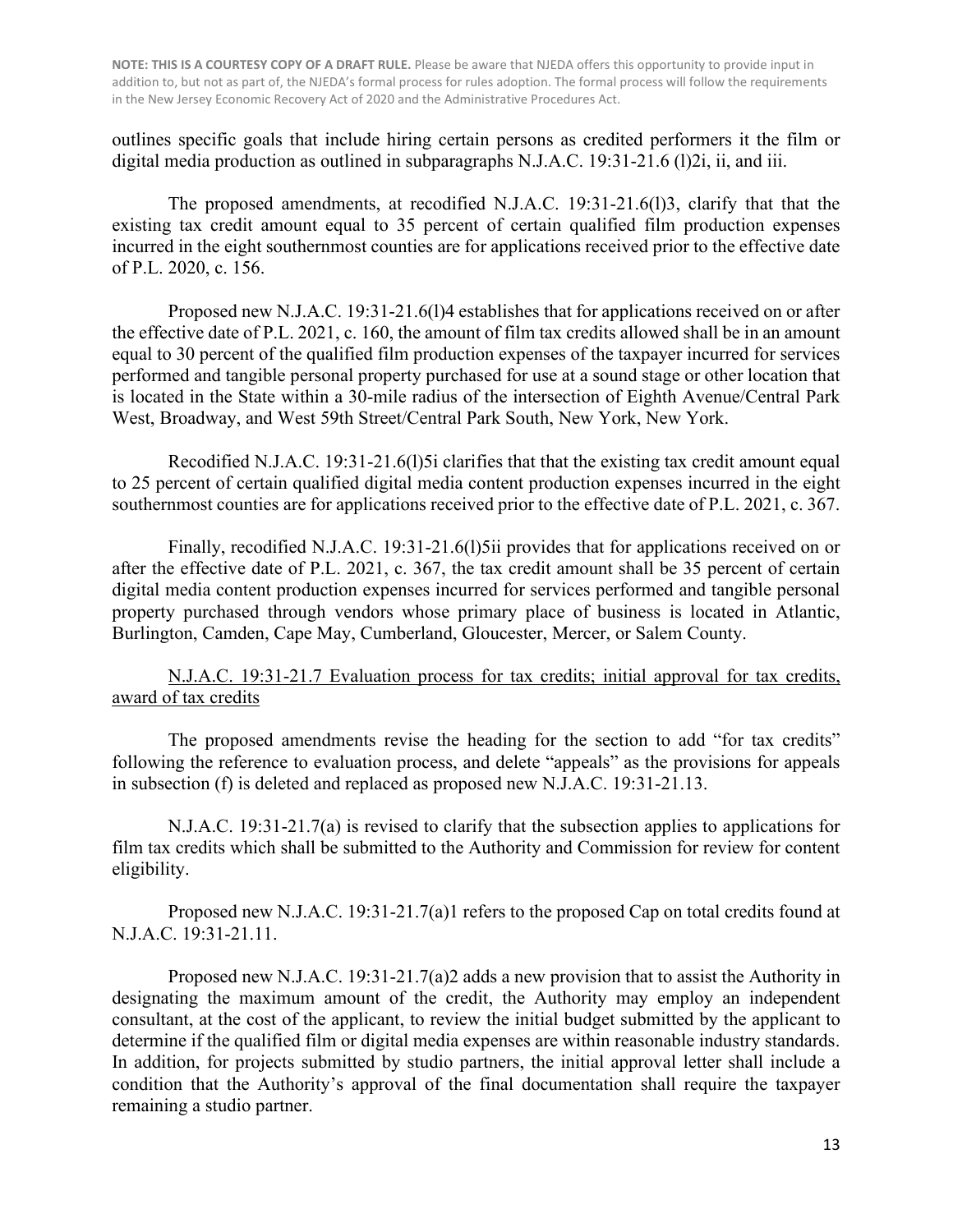N.J.A.C. 19:31-21.7(c)1 deleted "or 150 days from the date of initial approval by the Authority".

N.J.A.C. 19:31-21.7(c)2, pertaining to documentation required to be reviewed and evaluated for total film production expenses and total digital media content production expenses, is revised to clarify that the report shall be prepared by a qualified independent certified public accountant, as described in (c)4.

Proposed new N.J.A.C. 19:31-21.7(c)2i(1) through (5) specifies the total and qualified film production expenses or the total and qualified digital media content production expenses of the taxpayer to be included in the qualified independent certified public accountant report.

Proposed new N.J.A.C.  $19:31-21.7(c)$  delineates the instances in which taxpayer's qualified film production expenses and digital media content expenses shall be adjusted based on any discrepancies found identified for certain expenses based on the report prepared pursuant to N.J.A.C. 19:31-21.7(c)2.

Proposed new N.J.A.C. 19:31-21.7(c)3 provides that for taxpayers that received initial approval for the production of a reality show, the certified public accountant report described in N.J.A.C. 19:31-21.7(c)2, shall include verification of the actual capital investment in the production facility. If the capital investment in the report is less than minimum eligibility requirement in the definition of film, the taxpayer shall no longer be eligible for tax credits for the production. The taxpayer shall also provide the temporary certificate of occupancy, a detailed floorplan, indicating the uses of each area, of the production facility, an executed deed, lease, or sublease evidencing site control. If the taxpayer is a tenant and the lease or sublease has a term, including renewals and options, of less than the minimum eligibility requirement in the definition of film, the taxpayer shall no longer be eligible for tax credits for the production.

Proposed new N.J.A.C. 19:31-21.7(c)4 provides that the Authority shall qualify certified public accountants and provide to the taxpayer the list of qualified certified public accountants, although the taxpayer may select a certified public accountant that is independent to the taxpayer and not on the Authority's list of qualified certified public accountants for the purposes of the report upon the Authority's prior approval, if the taxpayer demonstrates certain extenuating circumstances prohibiting the taxpayer from retaining a qualified certified public accountant.

Proposed new N.J.A.C. 19:31-21.7(c)6 requires a certification from the taxpayer that the information provided pursuant to N.J.A.C. 19:31-21.7(c) is true under the penalty of perjury.

Recodified N.J.A.C. 19:31-21.7(d) adds a citation for N.J.A.C. 19:31-21.6(l)2;

Recodified N.J.A.C. 19:31-21.7(d) to Recodified N.J.A.C. 19:31-21.7(e) and adds "qualified" to independent certified public accountants certification.

Recodified N.J.A.C. 19:31-21.7(e) to Recodified N.J.A.C. 19:31-21.7(f).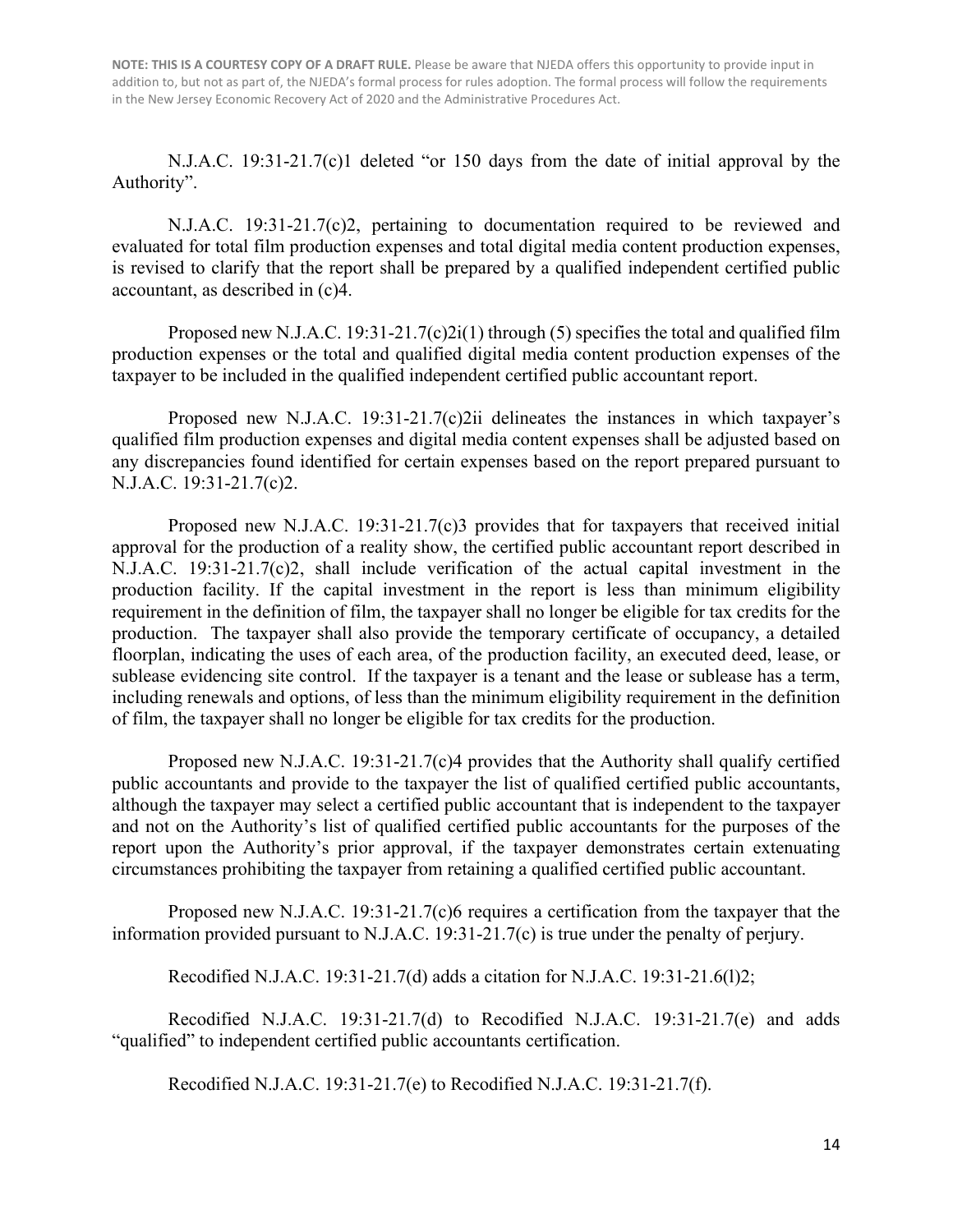N.J.A.C. 19:31-21.7(f) is deleted and replaced as proposed new N.J.A.C 19:31-21.13.

 Proposed new N.J.A.C. 19:31-21.7(f) provides that for film tax credit applications submitted by film-lease partners and studio partners, upon request, the Authority may provide a non-binding, administrative pre-certification approval letter contingent on Board approval.

N.J.A.C. 19:31-21.7(g) adds "completed" to application for designation as a studio partner.

### N.J.A.C. 19:31-21.8 Evaluation process for designation of studio partner or film-lease partner; initial approval; annual reports

 Proposed new N.J.A.C. 19:31-21.8 establishes the process for application and designation as a studio partner or film-lease partner; requires execution of an award agreement; and imposes certain compliance and reporting requirements for a taxpayer designated as studio partner or filmlease partner.

Proposed new N.J.A.C. 19:31-21.8(b) sets forth how applications will be considered and the potential for the institution of a competitive application process.

Proposed new N.J.A.C. 19:31-21.8(c) adds "completed" to application for designation as a film-lease partner.

Proposed amendments to N.J.A.C. 19:31-21.8(e) set forth the expiration(s) of the designation of studio partner or film lease partner at the end of the commitment period and the requirement that the taxpayer execute and abide by the conditions of an approval letter.

Proposed amendments to N.J.A.C. 19:31-21.8(e)1 through 4 set for the conditions of the approval including but not limited to submission of periodic progress reports, committed financing, if applicable, site plan approval, if applicable, evidence of final site control of the production facility, final floorplan indicating the uses of each area, and the temporary certificate of occupancy. The amendments also set forth the timeframe for submittal of the temporary certificate of occupancy and expiration of the time period as set forth at N.J.A.C. 19:31-21.8(e).

Proposed amendment to N.J.A.C. 19:31-21.8(f)1 and N.J.A.C. 19:31-21.8(f)2 set forth the award agreement shall be executed by a studio partner and shall include, but not be limited to, the commencement of the commitment period, and agreement that the studio partner shall maintain the lease or ownership for the duration of the commitment period, shall not sublease any part of the production facility for more than 12 consecutive months or for a period longer than the duration of the commitment period nor sell any part of the New Jersey production facility provided that a studio partner may sell the production facility if it remains the tenant in the production facility. If the studio partner subleases any part of the production facility, the studio partner shall not receive any benefits from this program for any activity of the tenant and the tenant shall not receive any benefits from this program from the studio partner's designation.

Proposed amendment to N.J.A.C. 19:31-21.8(g) to add that the Authority may request any documentation supporting taxpayer's certification.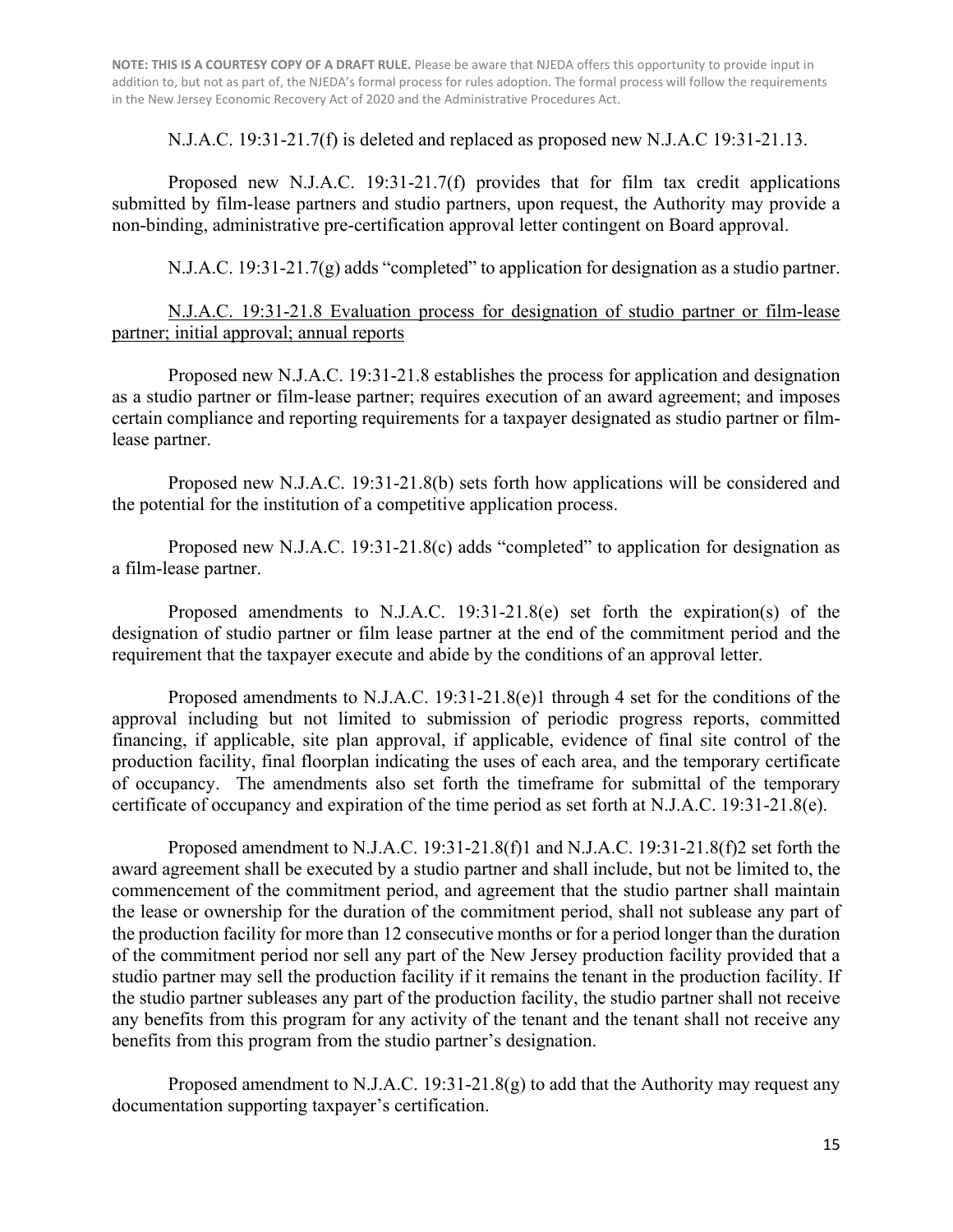Proposed amendment to N.J.A.C. 19:31-21.8(h) adds "commencement and" in addition to the to the length of the commitment period for inclusion in the award agreement.

Proposed amendment to N.J.A.C. 19:31-21.8(i)4 adds "attained at least the minimum" to the annual average of qualified film production expense.

Proposed amendment to N.J.A.C. 19:31-21.8(i)5 adds a provision to the award agreement indicating the film-lease partner shall maintain the lease or ownership for the duration of the commitment period, and shall not sublease any part of the production facility for more than 12 consecutive months or for a period longer than the remainder of the duration of the commitment period or sell any part of the New Jersey production facility, provided that a film-lease partner may sell the production facility if it remains the tenant in the production facility. If the film-lease partner subleases any part of the production facility, the film-lease partner shall not receive any benefits from this program for any activity of the tenant and the tenant shall not receive any benefits from this program from the film-lease partner's designation.

N.J.A.C. 19:31-21.9 Recapture and reduction of tax credits for studio partner or film-lease partner

Proposed new N.J.A.C. 19:31-21.9 establishes provisions for the recapture and reduction of tax credits for certain instances in which a studio partner and film-lease partner respectively are not in compliance with certain requirements pertaining to each, including penalties and interest, which shall be deposited into the General Fund of the State.

Proposed new N.J.A.C. 19:31-21.9(e) sets for that the Authority shall publish information concerning each tax credit transfer certificate on its website including the name of the transferer, name of the transferee, the value of the tax credit transfer certificate, the State tax against which the transferee may apply the tax credit and the consideration received by the transferer.

#### N.J.A.C. 19:31-21.11 Cap on total credits

 The proposed amendments, at subsection (a) of recodified N.J.A.C. 19:31-21.11, provides that the cap on the value of certain tax credits, including the granting of tax credit transfers, approved by the Director of Taxation and the Authority, to taxpayers other than New Jersey studio partners and New Jersey film-lease partners, shall be increase from \$75,000,000 to \$100,000,000 in fiscal year 2019 through 2034, rather than the current 2024.

In addition to the \$100,000,000 limitation on the value of tax credits approved by the Director for New Jersey film-lease partners and the \$100,000,000 limitation on the value of tax credits approved for certain other taxpayers, the value of tax credits, including through tax credit transfer certificates, to New Jersey studio partners shall not exceed a cumulative total of \$100,000,000 in fiscal year 2021 and in each fiscal year thereafter prior to fiscal year 2034.

Further, in addition to the \$100,000,000 limitation on the value of tax credits approved for New Jersey film partners and the \$100,000,000 limitation on the value of tax credits approved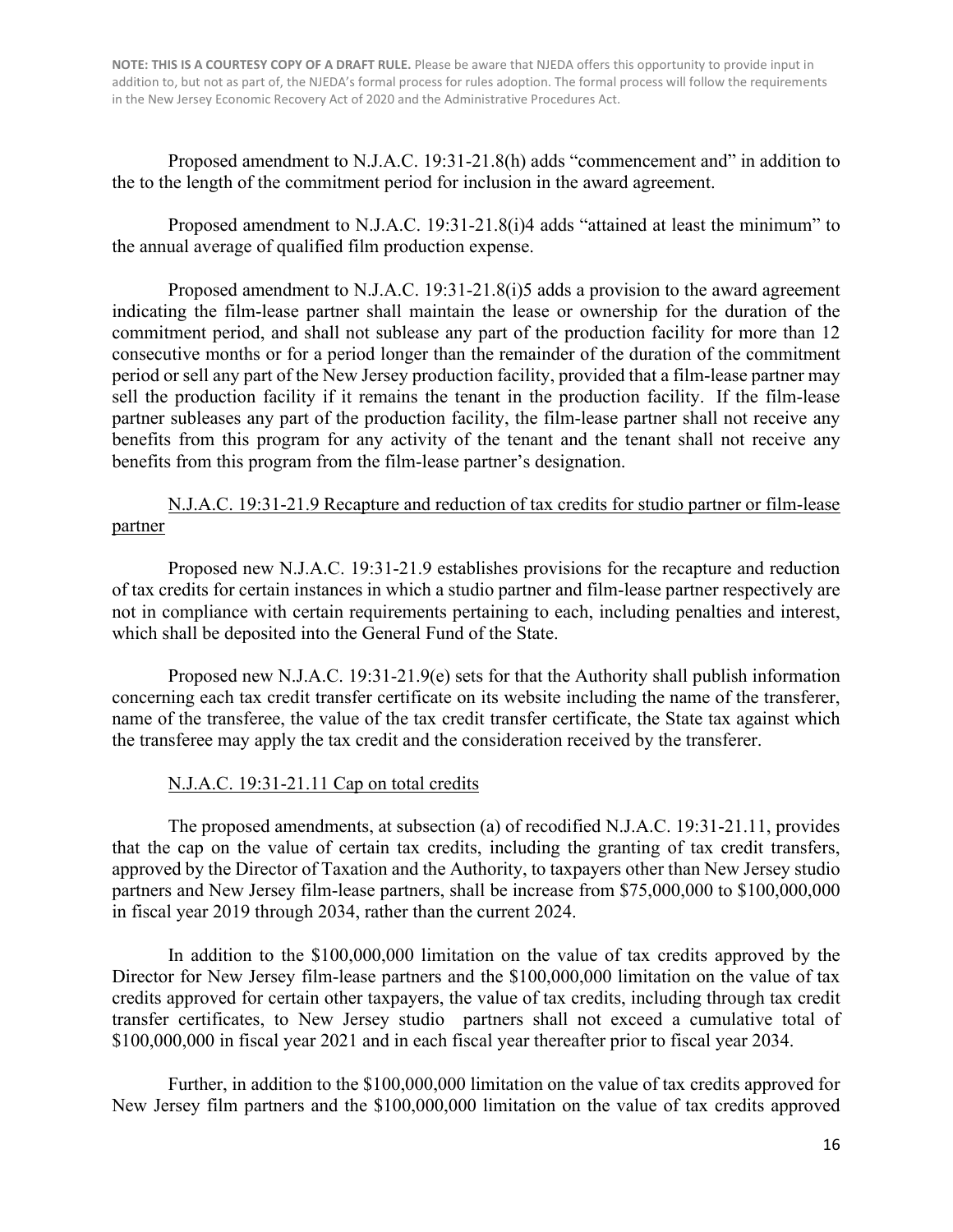imposed by the subsection, the value of tax credits, including through tax credit transfer certificates to New Jersey studio partners shall not exceed a cumulative total of \$100,000,000 in fiscal year 2021 and in each fiscal year thereafter prior to fiscal year 2035.

 Beginning in fiscal year 2025, in addition to the \$100,000,000 made available for New Jersey studio partners pursuant, up to an additional \$350,000,000 may be made available annually, in the discretion of the Authority, to New Jersey studio partners for the award of tax credits, including through tax credit transfer certificates, from the funds made available pursuant to subparagraph (i) of paragraph (1) of subsection b. of section 98 of P.L. 2020, c. 156 (N.J.S.A. 34:1B-362).

The proposed amendments at subsection (b) of recodified N.J.A.C. 19:31-21.11, provides that the value of all tax credits approved by the Authority and Director shall not exceed a cumulative total of \$30,000,000, rather than the current \$10,000,000 in fiscal year 2019 and each year thereafter prior to fiscal year 2035 rather than the current 2024.

 Proposed new subsection (c) of N.J.A.C. 19:31-21.11, codifies the requirements by which the Authority shall certify the amount of certain remaining tax credits available for approval, and increase the total cumulative total amounts accordingly.

Finally, proposed new subsection (d) of recodified N.J.A.C. 19:31-21.11 requires that for any fiscal year in which the amount of tax credits approved pursuant to subsection (b) is less than the cumulative total amount of tax credits permitted to be approved in that fiscal year, the Authority shall certify the amount of the remaining tax credits available for approval in that fiscal year, and shall increase the cumulative total amount of tax credits permitted to be approved in the subsequent fiscal year by the certified amount remaining from the prior fiscal year. The Authority shall also certify, for each fiscal year, the amount of tax credits that were previously approved, but that the taxpayer is not able to redeem or transfer to another taxpayer under this section, and shall increase the cumulative total amount of tax credits permitted to be approved in the subsequent fiscal year by the amount of tax credits previously approved, but not subject to redemption or transfer.

## N.J.A.C. 19:31-21.12 Affirmative action; and prevailing wage

Proposed new subsection (a) and (b) of N.J.A.C. 19:31-21.12 set forth the Authority's affirmative action and prevailing wage requirement and their application to construction contracts at the production facility undertaken in connection with or as a condition of tax credits received under the program. Nothing in this subsection shall be construed as requiring affirmative action or the payment of prevailing wage for construction commencing more than two years after the Authority has issued the first tax credits to the taxpayer.

## N.J.A.C. 19:31-21.13 Appeals

 Proposed new N.J.A.C. 19:31-21.13, which replaces former provisions contained in N.J.A.C. 19:31-21.7(f) proposed for deletion, outlines the requirements for an applicant to appeal an action of the NJEDA Board and the process by which the Authority shall consider each appeal in a timely manner as well as sets forth that the Authority may consider new evidence or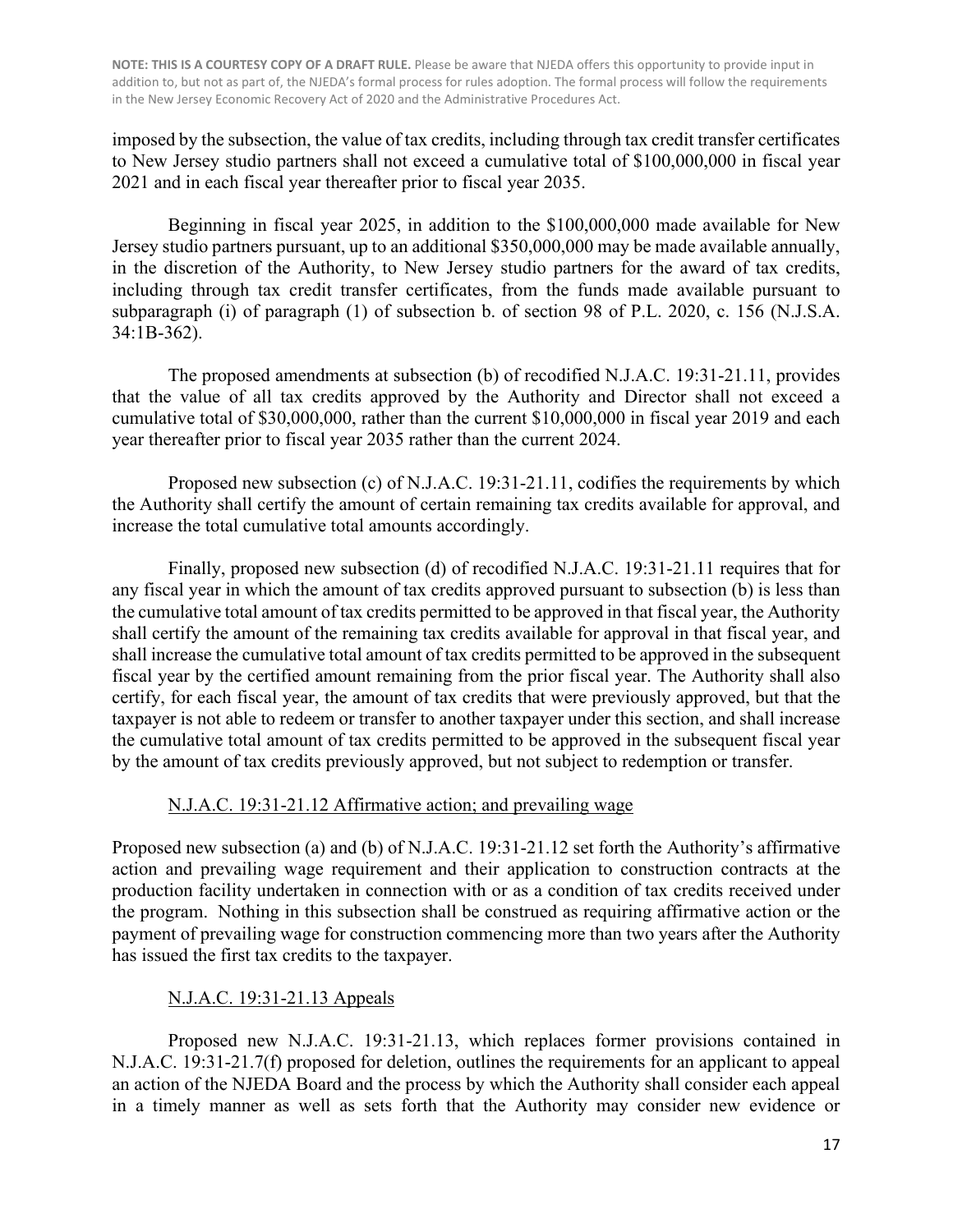information that would demonstrate that the applicant meets all of the application criteria unless the application was submitted in response to a competitive application process

As the Authority has provided a 60-day comment period on this notice of proposal, this notice is excepted from the rulemaking calendar requirement pursuant to N.J.A.C. 1-30-3.3(a)5.

# **FULL TEXT OF DRAFT RULES**

### **Social Impact**

The Garden State Film and Digital Media Jobs Program authorizes corporation business and gross income tax credits for certain expenses incurred for the production of certain films and digital media content in New Jersey, with additional benefits for production companies making long-term film production commitments or significant capital investment in New Jersey. The proposed amendments will have a positive social impact by attracting motion picture, television, and digital media production in New Jersey, which will promote New Jersey's diverse locations and landscapes, incentivize diversity in recruitment and hiring, catalyze tourism activity, and reestablish New Jersey's competitiveness in the motion picture and television industry.

### **Economic Impact**

The total amount of film tax credits available under the Program is \$75 million per State fiscal year, beginning with State Fiscal Year 2019 and ending with State Fiscal Year 2023, for a total available pool of \$375 million. The total amount of digital media tax credits available under the Program is \$10 million per State fiscal year, beginning with State Fiscal Year 2019 and ending with State Fiscal Year 2023, for a total available pool of \$50 million. Accordingly, the Authority anticipates the Program will help strengthen the State's economy by attracting film, television, and digital media production and the associated economic benefit that is generated through these productions, which includes: jobs, wages, tourism activity and spending, infrastructure and community investment in production facilities, patronage of local businesses and vendors, and value from media exposure. In addition, the availability of the new credit may result in additional film, television, and digital media production throughout the State, including the development of permanent film production studios, and will be an important tool in reclaiming New Jersey's competitiveness in this industry. The proposed amendments will impose minimal costs on applicants to comply with application and reporting requirements. Finally, the fees for the Program are intended to ensure a source of necessary administrative fee revenue for the NJEDA to more fully cover the costs of administering the Program, including any third-party assistance where necessary.

## **Federal Standards Statement**

A Federal standards analysis is not required because the proposed amendments are not subject to any Federal requirements or standards.

## **Jobs Impact**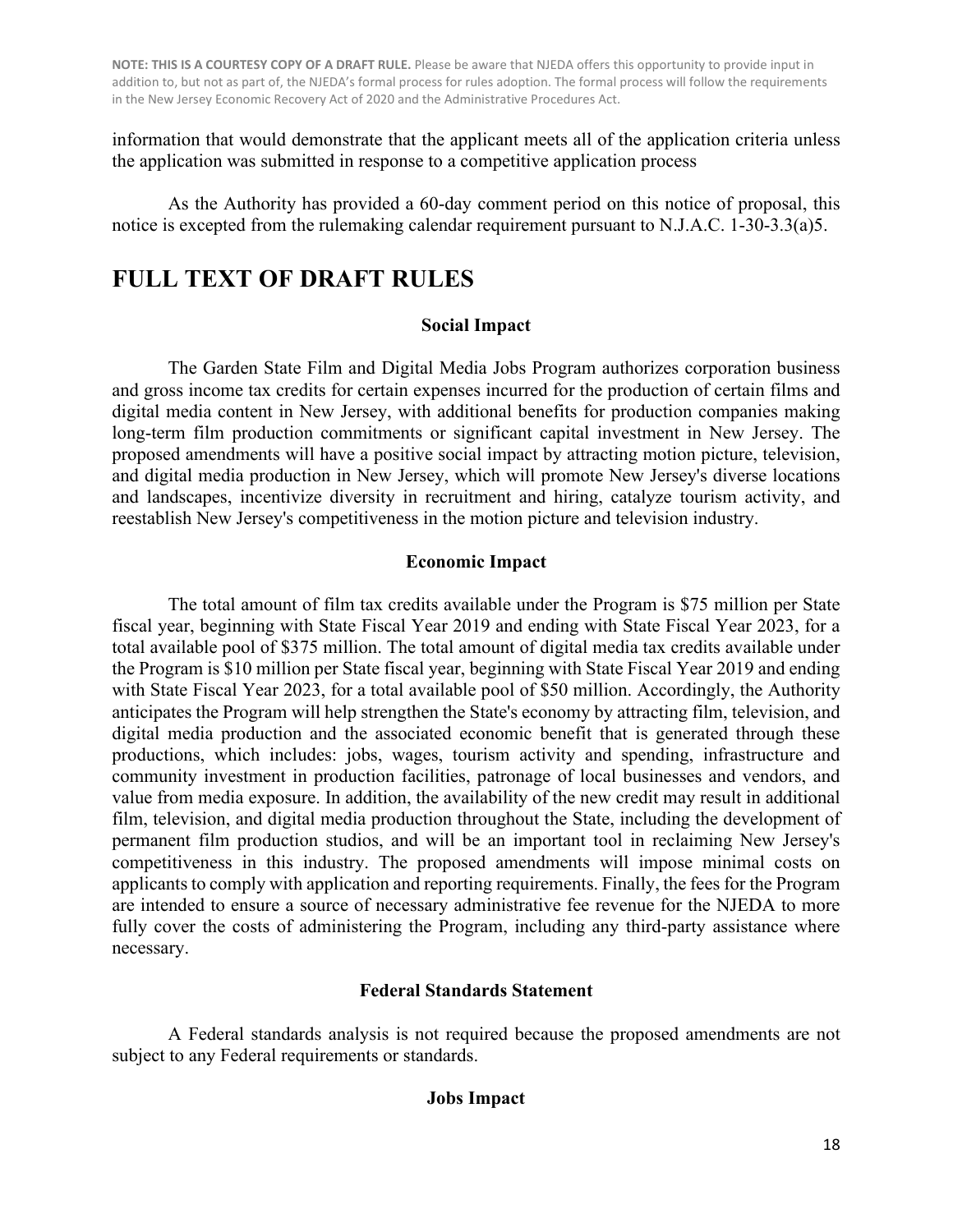In New Jersey, average annual employment in the motion picture and video industry totals over 7,000 or 0.6 percent of the State's private sector workers with wages paid of more than \$ 374 million or 0.4 percent of the State's total wages. The Authority anticipates that the proposed amendments will spur an indeterminate amount of job creation, which includes direct job creation through film, television, and digital media production companies producing content in New Jersey, and indirectly through local businesses and vendors that provide support services to film, television, or digital media production. Furthermore, the proposed amendments, which offer additional benefit for production companies making long-term film production commitments and/or significant capital investment in New Jersey, will result in the creation of jobs that are less transient relative to individual film productions, and more permanent relative to sustained and ongoing film and television production.

#### **Agriculture Industry Impact**

The proposed amendments will not have any impact on the agriculture industry of the State of New Jersey.

#### **Regulatory Flexibility Statement**

The proposed amendments may impose minimal reporting, recordkeeping, and other compliance requirements on small businesses, as defined in the Regulatory Flexibility Act, N.J.S.A. 52:14B-16 et seq. Specifically, eligible businesses will be required to comply with the Authority's standard online application process and regular incentive compliance requirements, however, any costs due to reporting, recordkeeping, and other compliance requirements on qualifying businesses will be fully offset by the amount of financial assistance received and the only professional services required for such purposes are fully offset by the amount of financial assistance received and the only professional services required for such purposes are from a certified public accountant. In addition, the fees under the Program, are based on standard NJEDA fees, and will not require eligible developers, businesses, or municipalities to utilize professional services for compliance.

#### **Housing Affordability Impact Analysis**

The proposed amendments will not have any effect on the average cost of housing nor will it affect the affordability of housing in the State as the rules pertain to the Garden State Film and Digital Media Jobs Program.

#### **Smart Growth Development Impact Analysis**

The proposed amendments will have an insignificant impact on smart growth and there is an extreme unlikelihood that the proposed amendments would evoke a change in housing production in Planning Areas 1 or 2, or in designated centers, under the State Development and Redevelopment Plan as the rules pertain to the Garden State Film and Digital Media Jobs Program.

#### **Racial and Ethnic Community Criminal Justice and Public Safety Impact**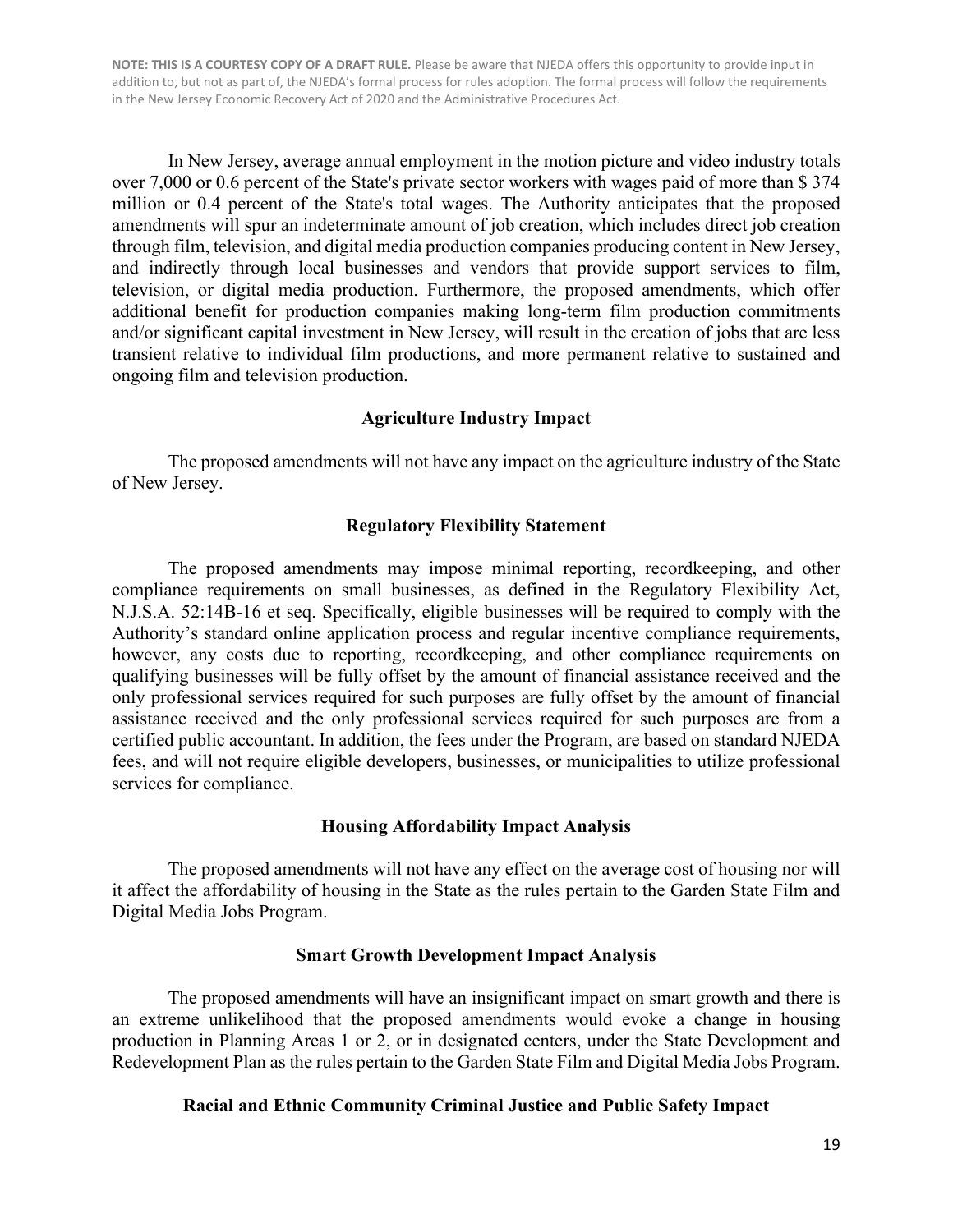The proposed amendments will not have an impact on pretrial detention, sentencing, probation, or parole policies concerning juveniles and adults in the State.

**Full text** of the proposed amendments follows (additions indicated in boldface **thus**; deletions indicated in brackets [thus]):

#### SUBCHAPTER 21. GARDEN STATE FILM AND DIGITAL MEDIA JOBS PROGRAM

19:31-21.1 Applicability and scope

The rules in this subchapter are promulgated by the New Jersey Economic Development Authority in consultation with the New Jersey Motion Picture and Television Development Commission and the New Jersey Division of Taxation to implement the Garden State Film and Digital Media Jobs Act, P.L. 2018, c. 56**, as amended by P.L. 2019, c. 506, P.L. 2020, c. 156, P.L. 2021, c. 160, and P.L. 2021, c. 367**.

#### 19:31-21.2 Definitions

The following words and terms, as used in this subchapter, shall have the following meanings, unless the context clearly indicates otherwise:

"**Annual average of qualified film production expense" means the annual average calculated by dividing the aggregate amount of qualified film production expenses in the reports approved by the Authority pursuant to N.J.A.C. 19:31-21.7(c) for any period of years during the commitment period by the number of those years.**

"Authority" means the New Jersey Economic Development Authority.

"Business assistance or incentive" means "business assistance or incentive" as that term is defined pursuant to N.J.S.A. 54:50-39.d.

"Commission" means the New Jersey Motion Picture and Television **[**Development**]** Commission.

**"Commitment Period" means for film-lease partners, a period selected by the taxpayer of at least five, but not to exceed, ten consecutive years. The film-lease partner's commitment period shall begin on the earlier of the commencement of principal photography for the filmlease partner's initial production as a film-lease partner or the first day after one year of site control by the film-lease partner of the New Jersey production facility. For studio partners, the commitment period shall be 10 years.**

"Digital media content" means any data or information that is produced in digital form, including data or information created in analog form, but reformatted in digital form, text, graphics, photographs, animation, sound, and video content. "Digital media content" [does] **shall** not mean content offerings generated by the end user (including postings on electronic bulletin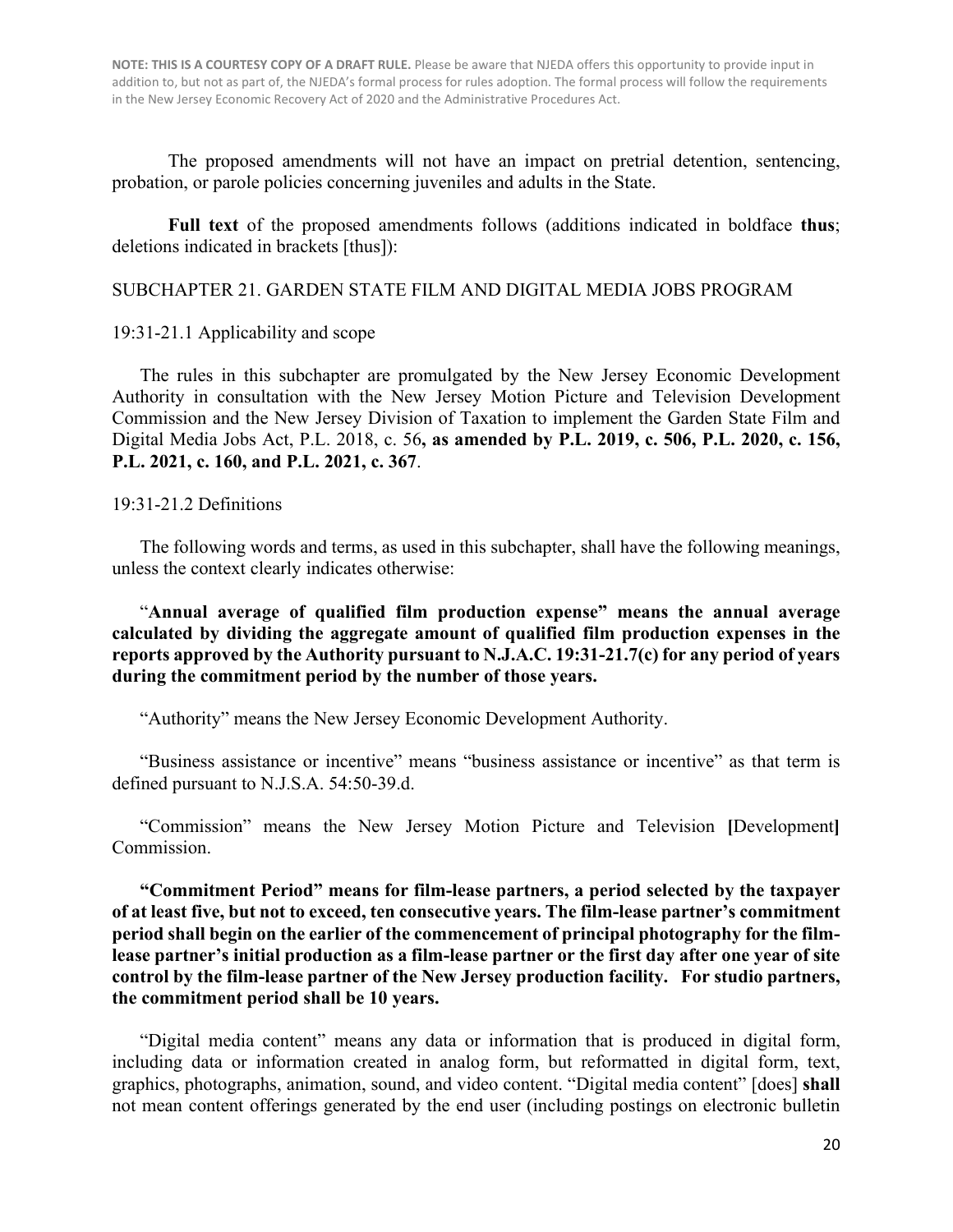boards and chat rooms); content offerings comprised primarily of local news, events, weather, or local market reports; public service content; electronic commerce platforms (such as retail and wholesale websites); websites or content offerings that contain obscene material as defined pursuant to N.J.S.A. 2C:34-2 and 2C:34-3; websites or content that are produced or maintained primarily for private, industrial, corporate, or institutional purposes; or digital media content acquired or licensed by the taxpayer for distribution or incorporation into the taxpayer's digital media content.

"Director" means the Director of the New Jersey Division of Taxation.

"Film" means a feature film, a television series, or a television show of 22 minutes or more in length, intended for a national audience, or a television series or a television show of 22 minutes or more in length intended for a national or regional audience, including, but not limited to, a game show, award show, or other gala event filmed and produced at a nonprofit arts and cultural venue receiving State funding. "Film" shall not include a production featuring news, current events, weather, and market reports or public programming, talk show, or sports event, a production that solicits funds, a production containing obscene material as defined under N.J.S.A. 2C:34-2 and 2C:34-3, or a production primarily for private, industrial, corporate, or institutional purposes, or a reality show, except for taxpayers applying for a tax credit against the tax imposed pursuant to section 5 of P.L. 1945, c. 165, if the production company of the reality show owns, leases, or otherwise occupies a production facility of no less than 20,000 square feet of real property for a minimum term of 24 months, and **makes a capital investment** [invests], after July 1, 2018, **of** no less than \$3,000,000 in such a facility within a designated enterprise zone established pursuant to the New Jersey Urban Enterprise Zones Act, N.J.S.A. 52:27H-60 et seq., or a UEZ-impacted business district established pursuant to N.J.S.A. 52:27H-66.2. The **capital** investment of the production company may include the **capital** investment of its landlord after July 1, 2018. To determine the **capital** investment of the landlord, the Authority shall multiply the owner's total capital investment in the building by the fraction, the numerator of which is the leased net leasable area and the denominator of which is the total net leasable area. "Film" shall not include an award show or other gala event that is not filmed and produced at a nonprofit arts and cultural venue receiving State funding.

**"Film-lease partner" or "New Jersey film-lease partner" means a taxpayer, including any taxpayer that is a member of a combined group under section 4 of P.L.1945, c. 162 (N.J.S.A. 54:10A–4), that has made a commitment to lease or acquire all or part of a New Jersey production facility, which leased or acquired space shall have an aggregate square footage of at least 50,000 square feet, for a period of five or more successive years and commits to spend, on a separate-entity basis or in the aggregate with other members of the taxpayer's combined group, a minimum annual average of qualified film production expense of at least \$50,000,000 for the commitment period.**

"Fiscal year" means the State's fiscal year, which begins July 1 and ends June 30.

"Full-time or full-time equivalent employee" means an individual employed by the taxpayer for consideration for at least 35 hours a week, or who renders any other standard of service generally accepted by custom or practice as full-time or full-time equivalent employment, whose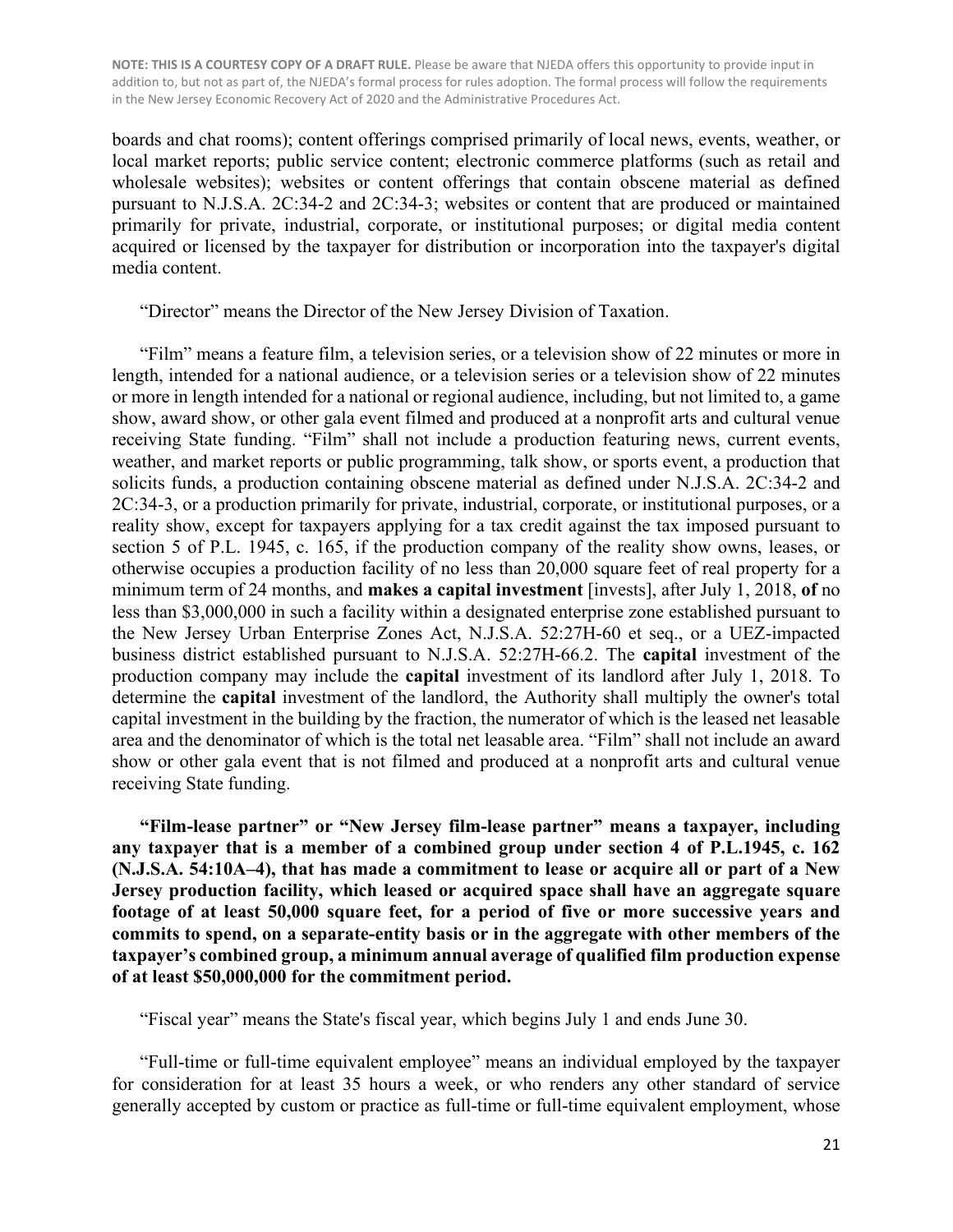wages are subject to withholding as provided in the New Jersey Gross Income Tax Act, N.J.S.A. 54A:1-1 et seq., or who is a partner, the taxpayer, who works for the partnership for at least 35 hours a week, or who renders any other standard of service generally accepted by custom or practice as full-time or full-time equivalent employment, and whose distributive share of income, gain, loss, or deduction, or whose guaranteed payments, or any combination thereof, is subject to the payment of estimated taxes, as provided in the New Jersey Gross Income Tax Act, N.J.S.A. 54A:1-1 et seq. "Full-time or full-time equivalent employee" shall not include an individual who works as an independent contractor or on a consulting basis for the taxpayer.

"Highly compensated individual" means an individual who directly or indirectly receives compensation in excess of \$500,000 for the performance of services used directly in a production. An individual receives compensation indirectly when the taxpayer pays a loan out company that, in turn, pays the individual for the performance of services.

**"Incurred in New Jersey" means, for any application submitted after July 3, 2018, the effective date of P.L. 2018, c. 56 (N.J.S.A. 54:10A-5.39b et al.), pursuant to which a tax credit has not been allowed prior to July 2, 2021, the effective date of P.L. 2021, c. 160, service performed within New Jersey and tangible personal property used or consumed in New Jersey. A service is performed in New Jersey to the extent that the individual performing the service is physically located in New Jersey while performing the service. Notwithstanding where the property is delivered or acquired, rented tangible property is used or consumed in New Jersey to the extent that the property is located in New Jersey during its use or consumption and is rented from a vendor authorized to do business in New Jersey or the film production company provides to the Authority the vendor's information in a form and manner prescribed by the authority. Purchased tangible property located in New Jersey is not used and consumed in New Jersey unless it is purchased from a vendor authorized to do business in New Jersey and is delivered to or acquired within New Jersey; provided, however, that if a production is also located in another jurisdiction, the purchased tangible property located in New Jersey is used and consumed in New Jersey if the acquisition and delivery of purchased tangible property is located in either New Jersey or another jurisdiction where the production takes place**.

"Independent contractor" means an individual treated as an independent contractor for Federal and State tax purposes who is contracted with by the taxpayer for the performance of services used directly in a production.

"Loan out company" means a personal service corporation or other entity that is contracted with by the taxpayer to provide specified individual personnel, such as artists, crew, actors, producers, or directors for the performance of services used directly in a production. "Loan out company" [does] **shall** not include entities contracted with by the taxpayer to provide goods or ancillary contractor services, such as catering, construction, trailers, equipment, or transportation.

"Partnership" means an entity classified as a partnership for Federal income tax purposes.

"Post-production costs" means the costs of the phase of production of a film that follows principal photography, in which raw footage is cut and assembled into a finished film with sound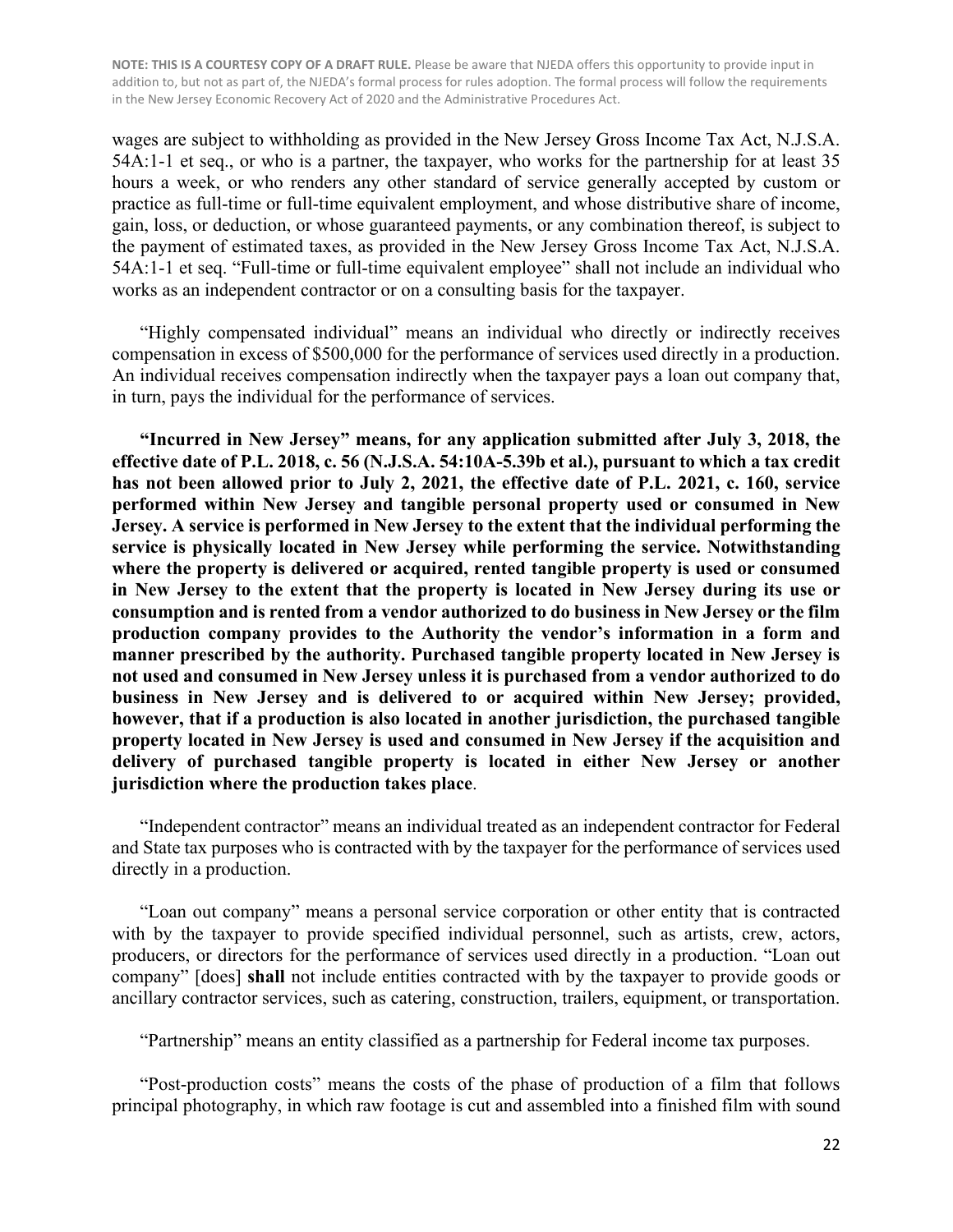synchronization and visual effects. There shall be no distinguishing between the production and post-production phases for animated films due to the intertwined relationship between those two phases in animation.

"Pre-production costs" means the costs of the phase of production of a film that precedes principal photography, in which a detailed schedule and budget for the production is prepared, the script and location is finalized, and contracts with vendors are negotiated. For animated films, preproduction constitutes the period of time during which models are drawn on paper and/or created in the computer (for example, storyboarding).

"Primary place of business" means, for purposes of determining the amount of tax credit pursuant to N.J.A.C. 19:31-21.6([l]**a**)[2] and [3]**(b)**, the headquarters or commercial facility of a vendor at which the qualified expense transaction occurs.

"Principal photography" means the filming of major and significant portions of a qualified film that involves the lead actors or actresses. For animated films, "principal photography" means the point at which the models created during the pre-production phase are complete and the staff begins to choreograph, animate, and render the animations.

"Privilege period" means the calendar or fiscal accounting period for which a tax is payable under the Corporation Business Tax Act, N.J.S.A. 54:10A-5.

**"Production facility" means a building or buildings in this State identified by the taxpayer for the purpose of producing films or other commercial audiovisual products. The facility may include, but not be limited to, studio facilities, sound stages, production support space including production offices, backlots, and post-production facilities, provided that the studio facilities and sound stages shall be the predominant uses.** 

"Program" means the Garden State Film and Digital Media Jobs Program.

"Qualified digital media content production expenses" means expenses incurred in New Jersey after July 1, 2018, for the production of digital media content. "Qualified digital media content production expenses" shall include, but [shall] not be limited to, wages and salaries of individuals employed in the production of digital media content on which the tax imposed by the New Jersey Gross Income Tax Act, N.J.S.A. 54A:1-1 et seq., has been paid or is due; and, the costs of computer software and hardware, data processing, visualization technologies, sound synchronization, editing, and the rental of facilities and equipment. Payments made to a loan out company or to an independent contractor shall not be **deemed** a "qualified digital media content production expenses" unless the payments are made in connection with a trade, profession, or occupation carried out in this State or for the rendition of personal services performed in the State and the taxpayer has made the withholding required [by] **pursuant to** N.J.A.C. 19:31-21.3(c). "Qualified digital media content production expenses" shall not include expenses incurred in marketing, promotion, or advertising digital media or other costs not directly related to the production of digital media content. Costs related to the acquisition or licensing of digital media content by the taxpayer for distribution or incorporation into the taxpayer's digital media content shall not be **deemed** "qualified digital media content production expenses."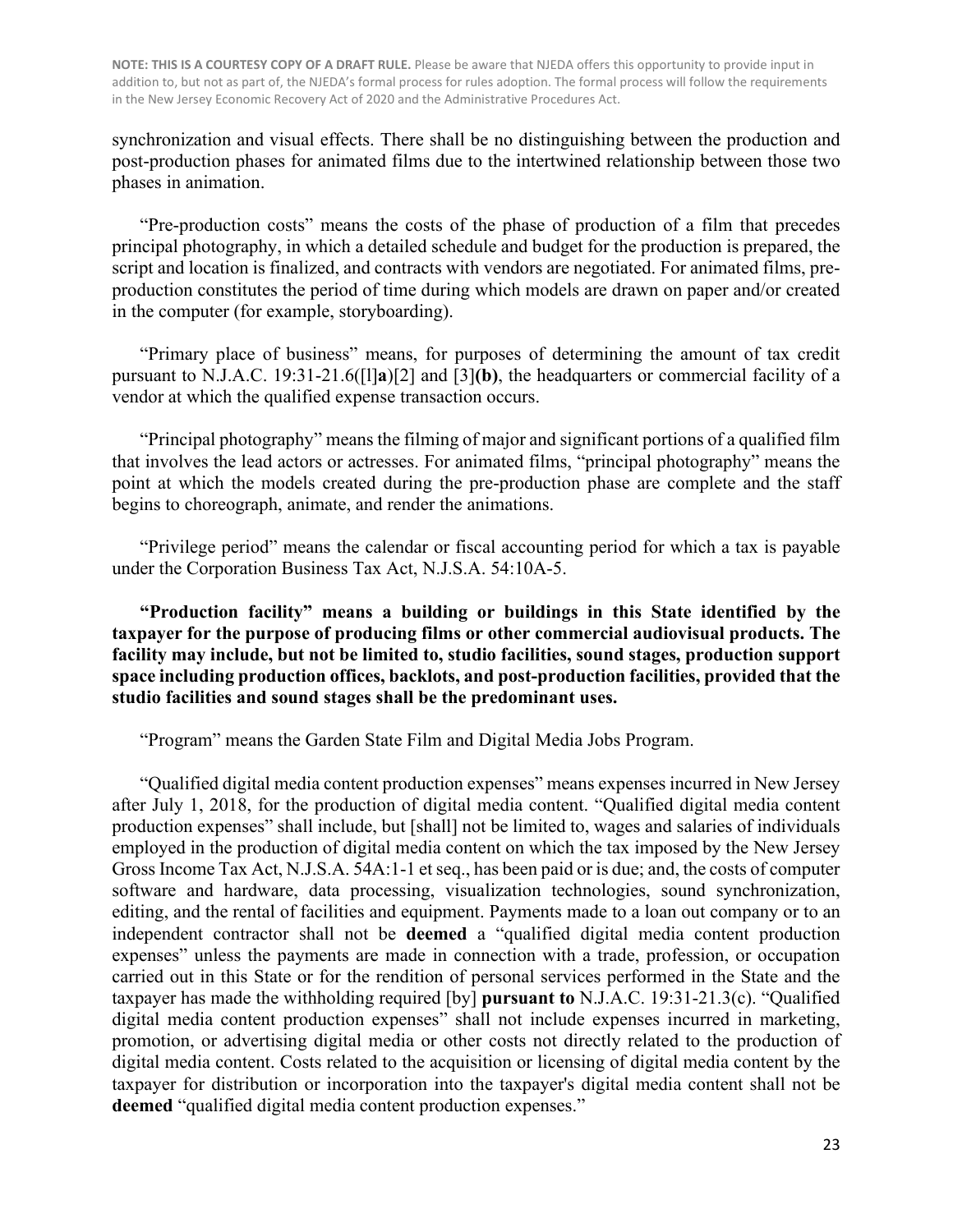"Qualified film production expenses" means an expense incurred in New Jersey after July 1, 2018, for the production of a film, including pre-production costs, and post-production costs incurred in New Jersey. "Qualified film production expenses" shall include, but [shall] not be limited to: wages and salaries of individuals employed in the production of a film on which the tax imposed by N.J.S.A. 54A:1-1 et seq., has been paid or is due; and, the costs for tangible personal property used and services performed, directly and exclusively in the production of a film, such as expenditures for film production facilities, props, makeup, wardrobe, film processing, camera, sound recording, set construction, lighting, shooting, editing, and meals. Payments made to a loan out company or to an independent contractor shall not be **deemed** a "qualified film production expense[s]" unless the payments are made in connection with a trade, profession, or occupation carried on in this State or for the rendition of personal services performed in this State and the taxpayer has made the withholding required [by] **pursuant to** N.J.A.C. 19:31-21.3(c). "Qualified film production expenses" shall not include: expenses incurred in marketing or advertising a film; and payment in excess of \$500,000 to a highly compensated individual for costs for a story, script, or scenario used in the production of a film and for wages or salaries or other compensation for writers, directors, including music directors, producers, and performers, other than background actors with no scripted lines[.] **, except as follows:**

**1. For a New Jersey studio partner that incurs more than \$15,000,000, but less than \$50,000,000, in qualified film production expenses in the State, an amount, not to exceed \$15,000,000, of the wages or salaries or other compensation for writers, directors, including music directors, producers, and performers, other than background actors with no scripted lines, shall constitute qualified film production expenses;**

**2. For a New Jersey studio partner that incurs \$50,000,000 or more, but less than \$100,000,000, in qualified film production expenses in the State, an amount, not to exceed \$25,000,000, of the wages or salaries or other compensation for writers, directors, including music directors, producers, and performers, other than background actors with no scripted lines, shall constitute qualified film production expenses;**

**3. For a New Jersey studio partner that incurs \$100,000,000 or more, but less than \$150,000,000, in qualified film production expenses in the State, an amount, not to exceed \$40,000,000, of the wages or salaries or other compensation for writers, directors, including music directors, producers, and performers, other than background actors with no scripted lines, shall constitute qualified film production expenses; and**

**4. For a New Jersey studio partner that incurs \$150,000,000 or more in qualified film production expenses in the State, an amount, not to exceed \$60,000,000, of the wages or salaries or other compensation for writers, directors, including music directors, producers, and performers, other than background actors with no scripted lines, shall constitute qualified film production expenses.**

**"Reality show" means content that is centered around the filming of people in real-life, predominantly unscripted or soft-scripted, situations.**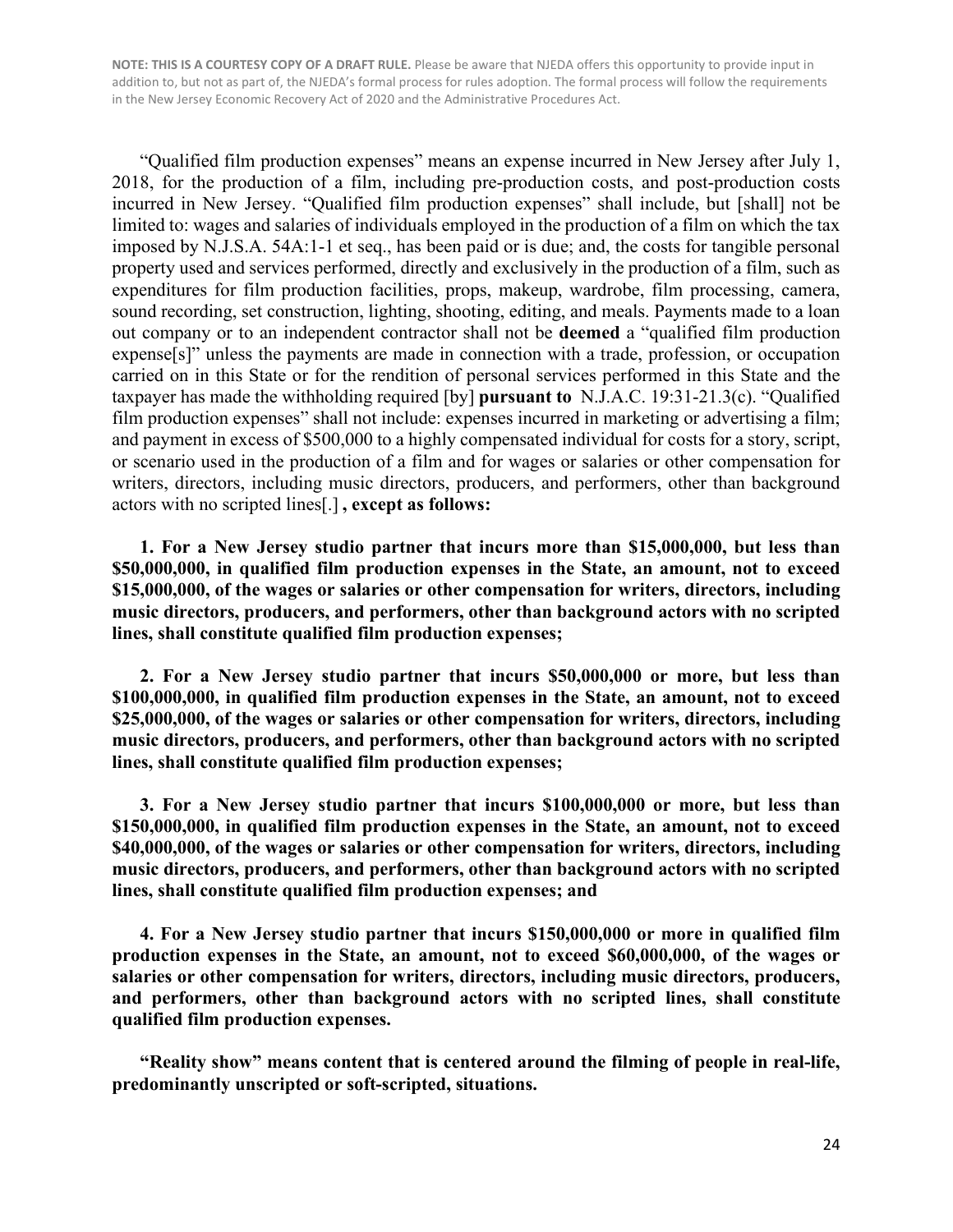"Selling business" means a taxpayer that has unused tax credits, which it wishes to sell.

**"Studio partner" or "New Jersey studio partner" means a film production company that has made a commitment to produce films or commercial audiovisual products in New Jersey and has developed, purchased, or executed a 10-year contract to lease a production facility of 250,000 square feet or more. Studio partner may include any other member of the taxpayers combined group under P.L. 2018, c. 131 (N.J.S.A. 54:10A-4.11).**

"Taxable year" means the calendar or fiscal accounting period for which a tax is payable under N.J.S.A. 54A:1-1 et seq., and commencing on or after July 1, 2018, but before July 1, 2023.

"Taxation" means the New Jersey Division of Taxation.

"Tax credit transfer certificate" means the certificate issued by the Division of Taxation certifying to the selling business the amounts of film tax credit being sold. The certificate shall state that the transferor waives its right to claim the credit shown on the certificate. The certificate shall show the fiscal year in which the application was initially approved and have the same tax credit vintage year as the original tax credit certificate.

"Tax credit vintage year" means the applicant's privilege period or taxable year in which the Authority issued the initial approval of the application and the tax credit may be applied.

"Total digital media content production expenses" means costs for services performed and property used or consumed in the production of digital media content **including, but not limited to, wages and salaries**.

"Total film production expenses" means costs for services performed and tangible personal property used or consumed in the production of a film **including, but not limited to, wages and salaries**.

"Vendor authorized to do business in New Jersey" means a vendor that has obtained authorization to conduct business in this State by filing the appropriate documents with the State of New Jersey Department of the Treasury, Division of Revenue and Enterprise Services.

19:31-21.3 Eligibility criteria

(a) A taxpayer**, including a studio partner, a film-lease partner, or a member of a studio partner's or film-lease partner's combined group,** shall be eligible for the program for film tax credits if the Authority finds that:

1. The taxpayer will incur after July 1, 2018, at least 60 percent of the total film production expenses, exclusive of post-production costs, for services performed and goods purchased through vendors authorized to do business in New Jersey, or the qualified film production expenses of the taxpayer during [one taxable year] **the privilege period for services performed, and goods purchased, through vendors authorized to do business in New Jersey, including wages and salaries,** exceed \$1,000,000 per production;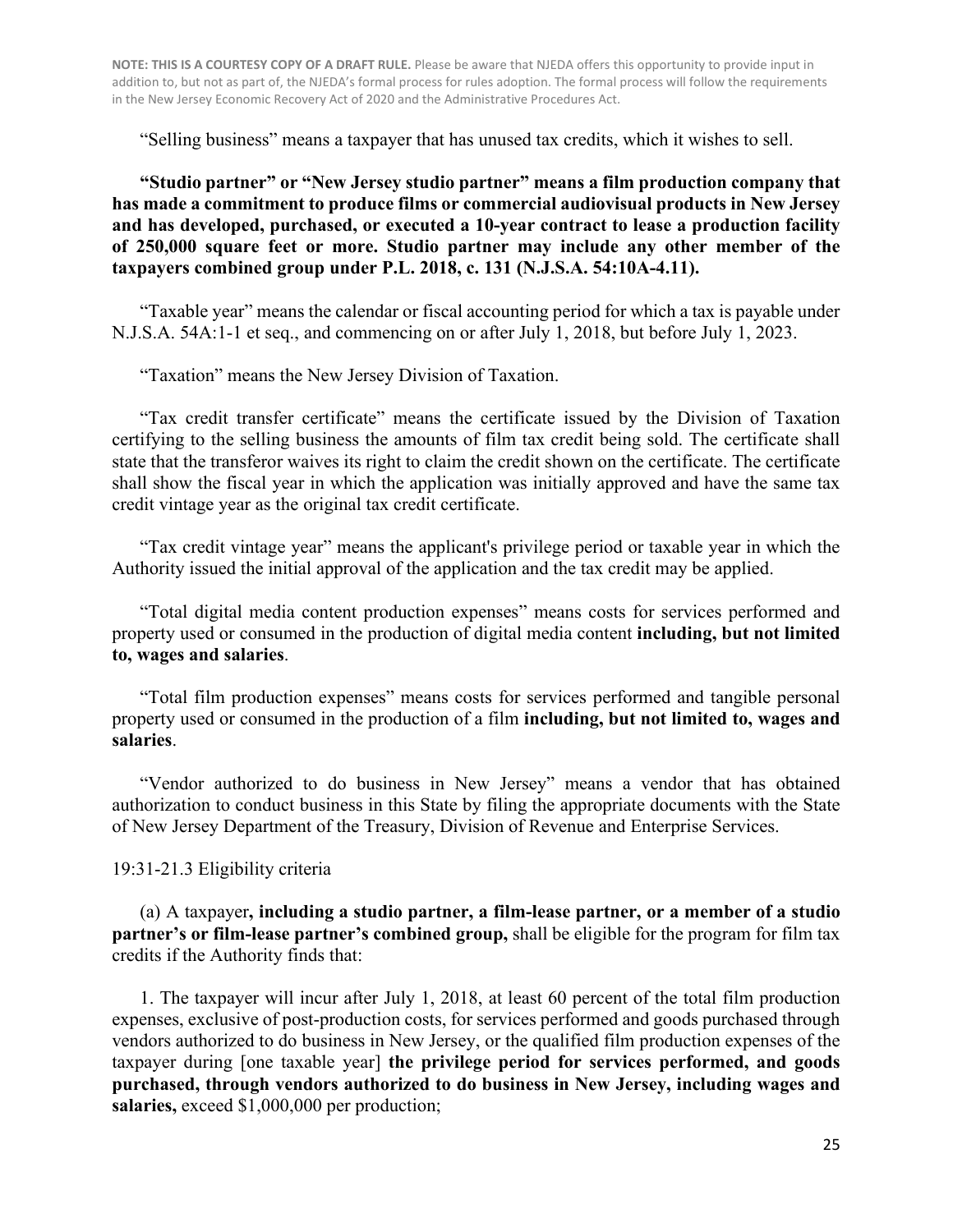2. The principal photography of the film commences within [the earlier of] 180 days from the date of the completed application for the tax credit [, or 150 days from the date of the initial approval of the application] pursuant to N.J.A.C. 19:31-21.7(a) for the tax credit;

3. The film includes, when determined to be appropriate by the Commission, taking into account factors including, but not limited to, the budget and audience of the film, at no cost to the State, marketing materials promoting this State as a film and entertainment production destination, which materials shall include placement of a "Filmed in New Jersey" or "Produced in New Jersey" statement, or an appropriate logo approved by the Commission, in the end credits of the film;

4. The taxpayer submits a tax credit verification report prepared by [an] **a qualified**  independent certified public accountant licensed in this State in accordance with N.J.A.C. 19:31- 21.7(c)2; and

5. The taxpayer complies with the withholding requirements provided for payments to loan out companies and independent contractors in accordance with (c) below.

(b) A taxpayer shall be eligible for the program for digital media tax credits if the Authority finds that:

1. The taxpayer will incur qualified digital media content production expenses during a privilege period or taxable year, provided that:

i. At least \$2,000,000 of the total digital media content production expenses of the taxpayer are incurred for services performed, and goods purchased through vendors authorized to do business in New Jersey;

ii. At least 50 percent of the qualified digital media content production expenses of the taxpayer are for wages and salaries paid to full-time or full-time equivalent employees in New Jersey; and

iii. The taxpayer submits a tax credit verification report prepared by [an] **a qualified**  independent certified public accountant licensed in this State in accordance with N.J.A.C. 19:31- 21.7(c)2; and

2. The taxpayer complies with the withholding requirements provided for payments to loan out companies and independent contractors in accordance with (c) below.

(c) A taxpayer shall withhold from each payment to a loan out company or to an independent contractor, an amount equal to 6.37 percent of the payment otherwise due. The amounts withheld shall be deemed to be withholding of liability pursuant to N.J.S.A. 54A:1-1 et seq., and the taxpayer shall be deemed to have the rights, duties, and responsibilities of an employer pursuant to chapter 7 of Title 54A of the New Jersey Statutes. The director shall allocate the amounts withheld for a taxable year to the accounts of the individuals who are employees of a loan out company in proportion to the employee's payment by the loan out company in connection with a trade, profession, or occupation carried on in this State or for the rendition of personal services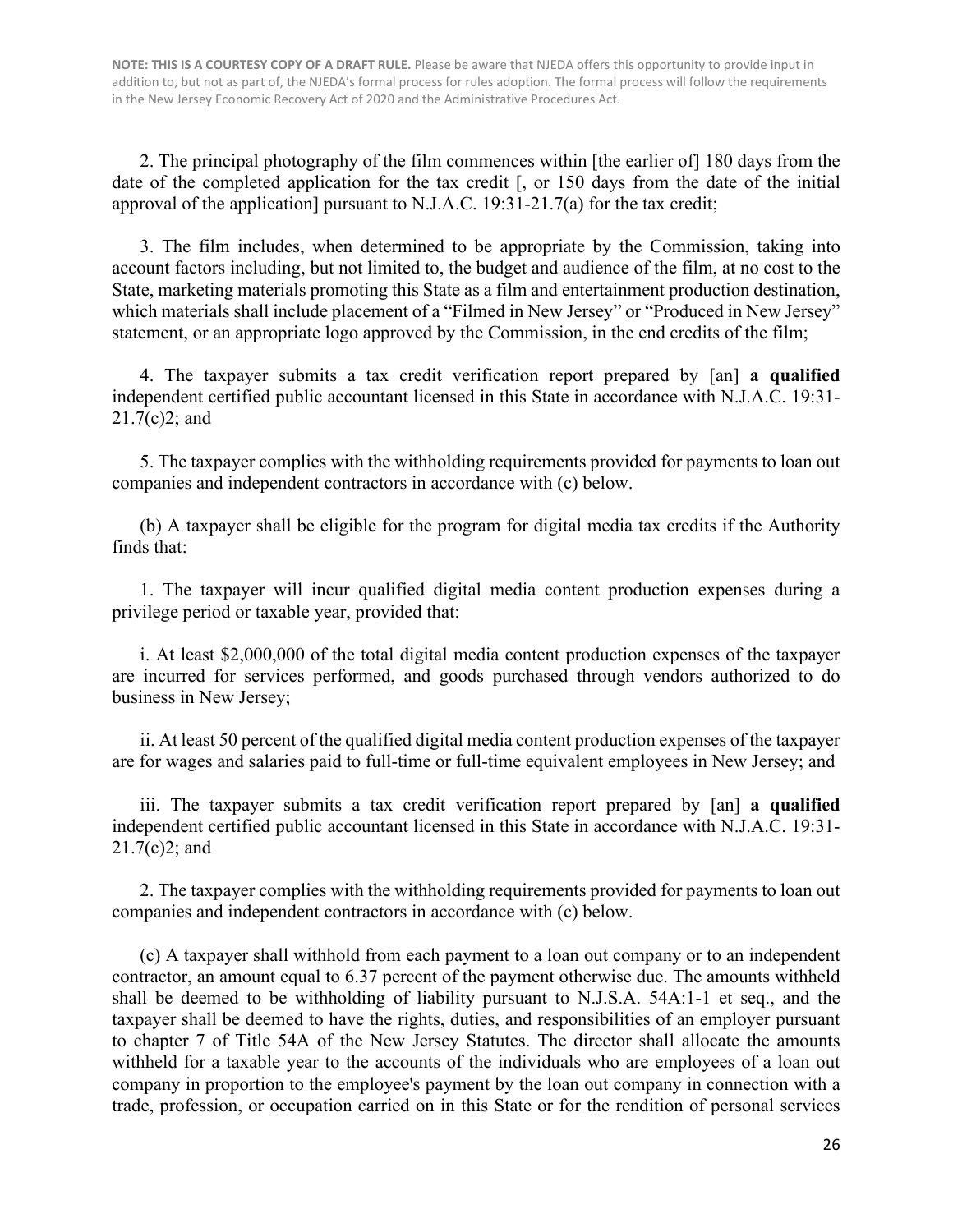performed in this State during the taxable year. A loan out company that reports its payments to employees in connection with a trade, profession, or occupation carried on in this State or for the rendition of personal services performed in this State during a taxable year shall be relieved of its duties and responsibilities as an employer pursuant to chapter 7 of Title 54A of the New Jersey Statutes for the taxable year for any payments relating to the payments on which the taxpayer withheld.

**(d) For any taxpayer applying to be designated as a studio partner, the taxpayer will be eligible if the Authority finds the taxpayer has demonstrated to the Authority that the taxpayer meets the definition of a studio partner and that it shall satisfy the conditions of approval in N.J.A.C. 19:31-21.8(e) within the prescribed time.** 

**1. No more than three film production companies may be designated as a New Jersey studio partner.**

**2. For a film-lease partner, if the document evidencing current or prospective site control submitted in the application pursuant to N.J.A.C. 19:31-21.4(c) has a term that extends for less than the commitment period based on the anticipated commencement of the commitment period, the taxpayer's commitment period shall be reduced accordingly. If the taxpayer's commitment period would be reduced below the minimum commitment period for a film-lease partner, the taxpayer shall not be eligible as a film-lease partner. For a studio partner, the document evidencing current or prospective site control submitted in the application pursuant to N.J.A.C. 19:31-21.4(b) shall have a term that extends for the commitment period based on the anticipated commencement of the commitment period.**

**(e) For any taxpayer applying to be designated as a film-lease partner, the taxpayer will be eligible if the Authority finds that the taxpayer has demonstrated to the Authority that the taxpayer meets the definition of a film-lease partner, except that, at the time of application to be designated, the annual average of qualified film production expense shall be evaluated based on the taxpayer's projections.**

**(f) For any taxpayer applying to produce a reality show, the taxpayer will be eligible for the program if the Authority finds the taxpayer meets the requirements set forth in (a) of this section and demonstrates to the Authority that the taxpayer's production meets the definition of a reality show and meets the requirements for reality show productions set forth in the definition of a film.**

**(g) For two or more buildings to qualify as a production facility, the buildings must be proximate to each other. Proximate buildings shall include, but not be limited to, buildings that are adjacent to each other or across a single public right-of-way from each other. The following are examples of buildings that are proximate:** 

**i. A production facility consists of building A and building B, which are both on the same block, but separated by other buildings.**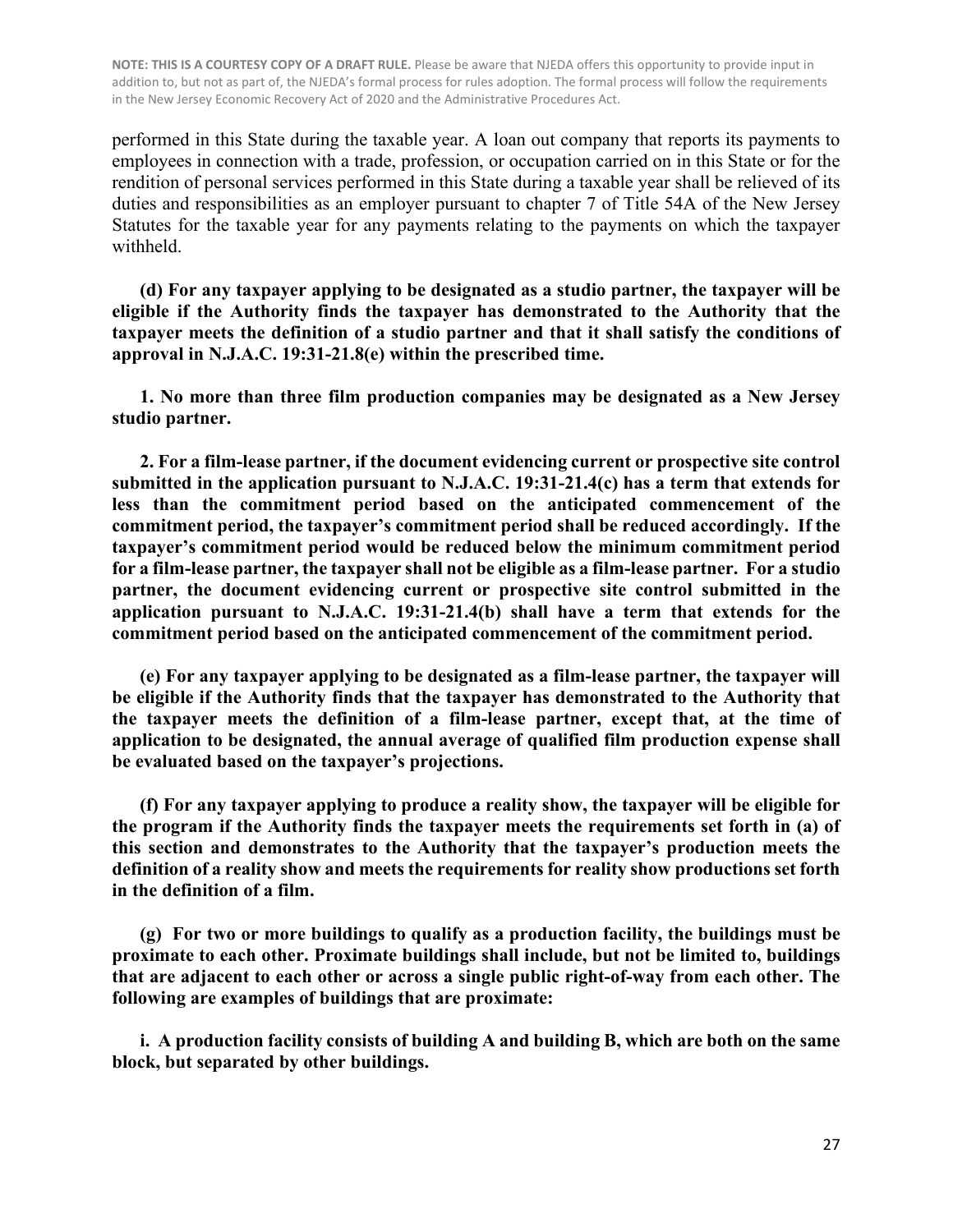**ii. A production facility will consist of building A and building B, which will be adjacent to each other, but have separate entrances.** 

#### **iii. A production facility consists of building A and building B, which are located in an industrial park and are separated solely by a parking lot.**

19:31-21.4 Application submission requirements

(a) A completed application for film tax credits shall include, but not be limited to, the following:

1. A preliminary budget for the film project with a breakout of projected costs, including preproduction costs and post-production costs;

2. A breakout of projected total film production expenses, excluding pre-production costs, to be incurred, pursuant to N.J.A.C. 19:31-21.3(a)1, for services performed and goods purchased through vendors authorized to do business in New Jersey;

3. A breakout of projected qualified film production expenses, pursuant to N.J.A.C. 19:31- 21.3(a)[2**]**1, in New Jersey;

 4. **For applications filed before July 2, 2021, the effective date of P.L. 2021, c. 160,** [A] a breakout of projected costs, including pre-production and post-production costs, to be incurred, pursuant to N.J.A.C. 19:31-21.6[(h)2 or 3]**(a)1**, for services performed and tangible personal property purchased through a vendor whose primary place of business is located in Atlantic, Burlington, Camden, Cape May, Cumberland, Gloucester, Mercer, or Salem County**; and for applications filed on or after July 2, 2021, a breakout of projected costs, including preproduction and post-production costs, to be incurred, pursuant to N.J.A.C. 19:31-21.6(a)2 for services performed and tangible personal property purchased for use at a sound stage or other location that is located in the State within a 30-mile radius of the intersection of Eighth Avenue/Central Park West, Broadway, and West 59th Street/Central Park South, New York, New York;** 

- 5. A description of the project, which must include:
- i. A plot summary;
- ii. The genre and subject matter;
- iii. The anticipated film rating, if applicable;
- iv. The names of principals and actors; and
- v. The location(s) for filming;
- 6. The filming schedule;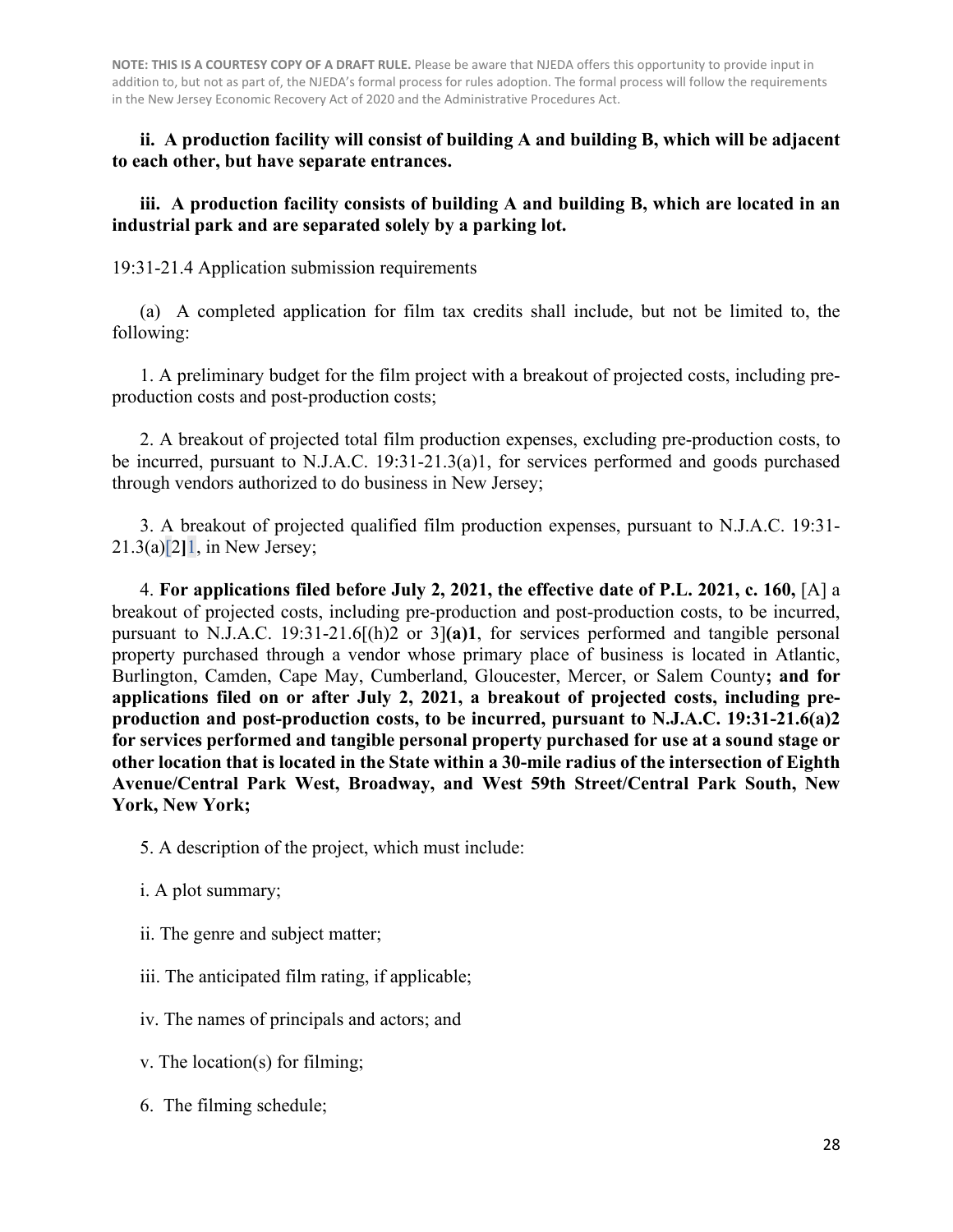7. The anticipated or actual dates of commencement and completion of principal photography and total film production expenses;

[8. An election by the taxpayer as to whether the tax credit will be based on total film production expenses, exclusive of post-production costs, or on qualified film expenses during a privilege period or taxable year, that exceed \$1,000,000 per production;]

[9]**8**. If the applicant is a partnership or limited liability company, a list of members or owners applying for a tax credit under this program, including the percentage of ownership interest of each;

[10]**9**. If the applicant intends to participate in the bonus amount of tax credit for a diversity plan pursuant to N.J.A.C. 19:31-21.6(l)1, satisfaction of the requirements in N.J.A.C. 19:31- 21.6(l)1i through iv**, and for the increased bonus amount of tax credits pursuant to N.J.A.C. 19:31-21.6(l)2, satisfaction of the requirements in N.J.A.C. 19:31-21.6(l)2i through iii**;

[11]**10**. If the film production involves an eligible reality show, a description of the capital investment, which shall be no less than \$3,000,000, [and] a description of the production facility, which shall be no less than 20,000 square feet of real property, respectively, within a designated enterprise zone established pursuant to the New Jersey Urban Enterprise Zones Act, N.J.S.A. 52:27H-60 et seq., or a UEZ-impacted business district established pursuant to N.J.S.A. 52:27H-66.2[.], **and an executed letter of interest, lease, sublease, deed, or purchase contract; and**

**11. If the applicant is a member of a studio partner's or a film-lease partner's combined group, written verification that the taxpayer is a member of the studio partner's or filmlease partner's combined group.**

**(b) A completed application to be designated as a studio partner shall include, but not be limited to, the following:**

**1. An executed deed, lease or sublease for at least ten years, or purchase contract for the production facility;**

**2. A detailed floorplan, indicating the uses of each area, of the production facility;**

**3. Evidence that the applicant has made a commitment to produce films or commercial audiovisual products in New Jersey;**

**4. Preliminary site plan approval for the production facility; and**

**5. Any other necessary and relevant information as determined by the Authority for a specific application.**

**(c) A completed application to be designated as a film-lease partner shall include, but not be limited to, the following:**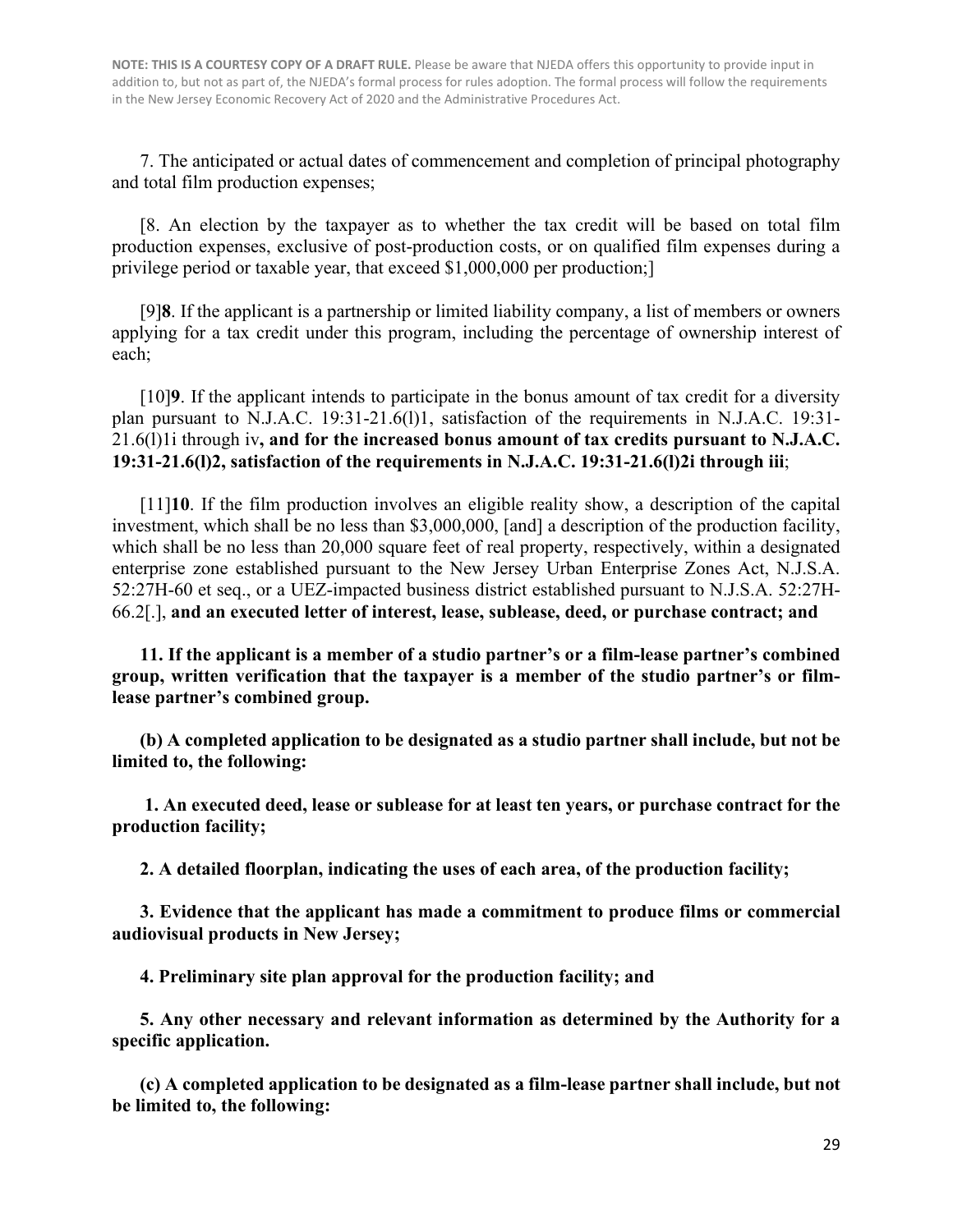**1. An executed letter of interest, lease, sublease, deed, or purchase contract for the production facility;**

**2. A detailed floorplan, indicating the uses of each area, of the production facility;**

**3. A narrative detailing how the taxpayer will meet the minimum annual average of qualified film production expense;**

**4. Information on all production projects, known or anticipated, for the commitment period, including but not be limited to, production names, estimated project dates, and estimated qualified film production expenses;**

**5. Financial information demonstrating the taxpayer's ability to meet the minimum annual average of qualified film production expenses; and**

**6. Any other necessary and relevant information as determined by the Authority for a specific application.**

[(b)] **(d)** A completed application for digital media tax credits shall include, but not be limited to, the following:

1. A preliminary or actual budget demonstrating at least \$2,000,000 of total digital media content production expenses incurred for services performed and goods purchased through vendors authorized to do business in New Jersey; **and, pursuant to N.J.A.C. 19:31-21.6(b)1i or 2i, a breakout of qualified digital media expenses for services performed and tangible personal property purchased through a vendor whose primary place of business is located in Atlantic, Burlington, Camden, Cape May, Cumberland, Gloucester, Mercer, or Salem County**;

2. A breakout of projected digital media content production expenses for wages and salaries paid to full-time or full-time equivalent employees in New Jersey;

3. The total number of current full-time or full-time equivalent digital media employees, plans for anticipated new full-time or full-time equivalent employees, and current non-digital media fulltime or full-time equivalent employees;

4. A description of the project, which must include an overall summary of digital media content; and

5. If the applicant intends to participate in the bonus amount of tax credit for a diversity plan pursuant to N.J.A.C. 19:31-21.6(l)1, satisfaction of the requirements under N.J.A.C. 19:31- 21.6(l)1i through iv**, and for the increased bonus amount of tax credits pursuant to N.J.A.C. 19:31-21.6(l)2, satisfaction of the requirements in N.J.A.C. 19:31-21.6(l)2i through iii**.

19:31-21.5 Fees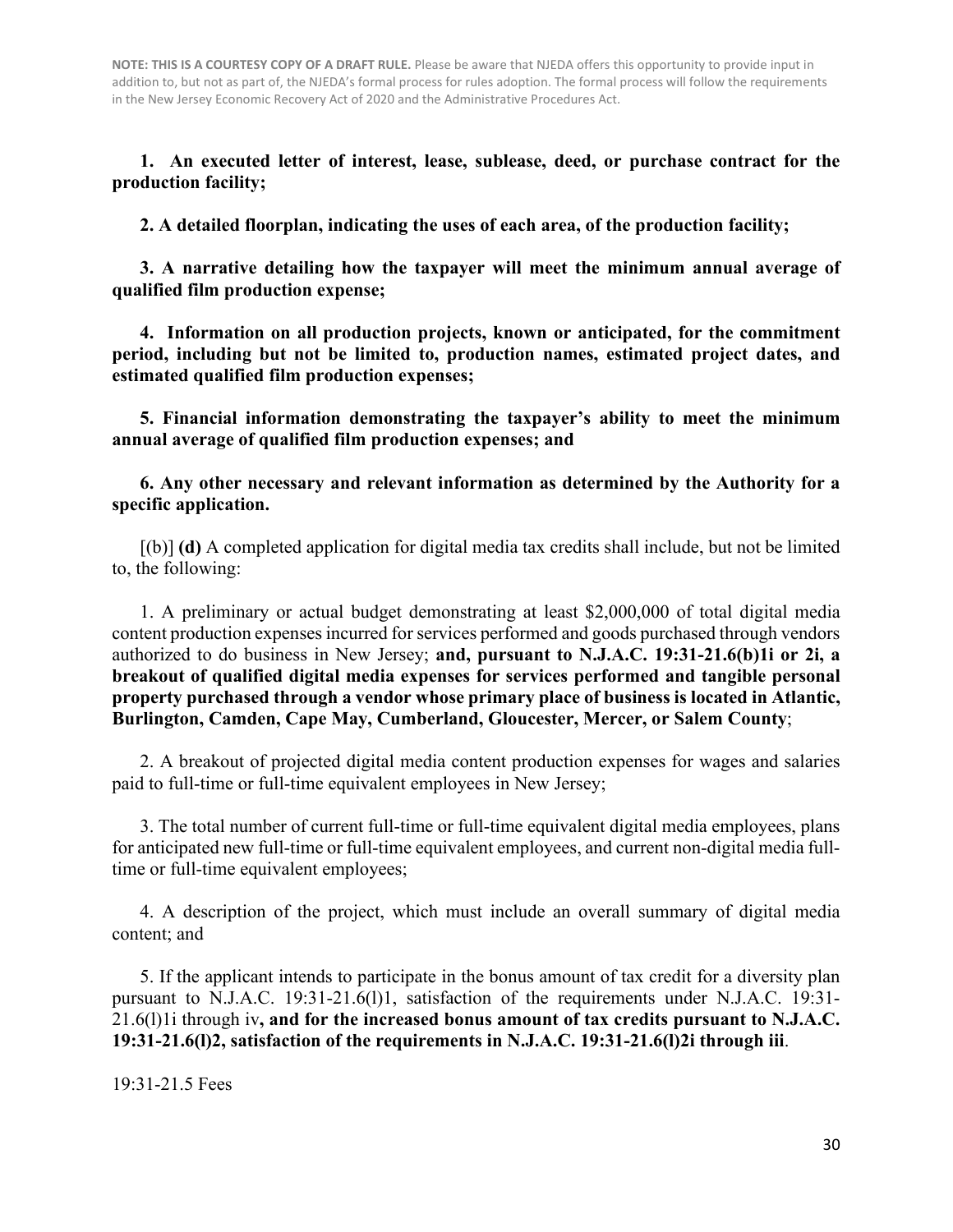(a) A non-refundable fee shall accompany every application for tax credits, as follows:

1. For projects with total **qualified film production expenses or digital media production expenses of** [tax credits of] **less than** \$1,000,000 [or less], the fee to be charged at application shall be [\$500.00] **\$100.00**; [and]

2. For projects with total **qualified film production expenses or digital media production expenses of** \$1,000,000 **but less than \$6,000,000**, the fee to be charged at application shall be [\$2,500] **\$250.00**; [.]

**3. For projects with total qualified film production expenses or digital media production expenses of \$6,000,000 but less than \$15,000,000, the fee to be charged at application shall be \$2,000.00;**

**4. For projects with total qualified film production expenses or digital media production expenses of \$15,000,000 but less than \$30,000,000, the fee to be charged at application shall be \$5,000.00;**

**5. For projects with total qualified film production expenses or digital media production expenses of \$30,000,000 or more, the fee to be charged at application shall be \$20,000.00;**

**6. For applicants applying to be designated as a studio partner, the fee to be charged at application shall be \$10,000.00; and**

**7. For applicants applying to be designated as a film-lease partner, the fee to be charged at application shall be, \$5,000.00.**

**(b) A non-refundable fee shall be charged prior to the approval of the tax credit by the Authority as follows, except that the fee shall be refunded if the Authority does not approve the credit:**

**1. For projects with total qualified film production expenses or digital media production expenses of less than \$1,000,000, the fee to be charged prior to approval shall be \$100.00;**

**2. For projects with total qualified film production expenses or digital media production expenses of \$1,000,000 but less than \$6,000,000 the fee to be charged prior to approval shall be \$500;** 

**3. For projects with total qualified film production expenses or digital media production expenses of \$6,000,000 but less than \$15,000,000, the fee to be charged prior to approval shall be \$5,000.00;**

**4. For projects with total qualified film production expenses or digital media production expenses of \$15,000,000 but less than \$30,000,000, the fee to be charged prior to approval shall be \$12,000.00;**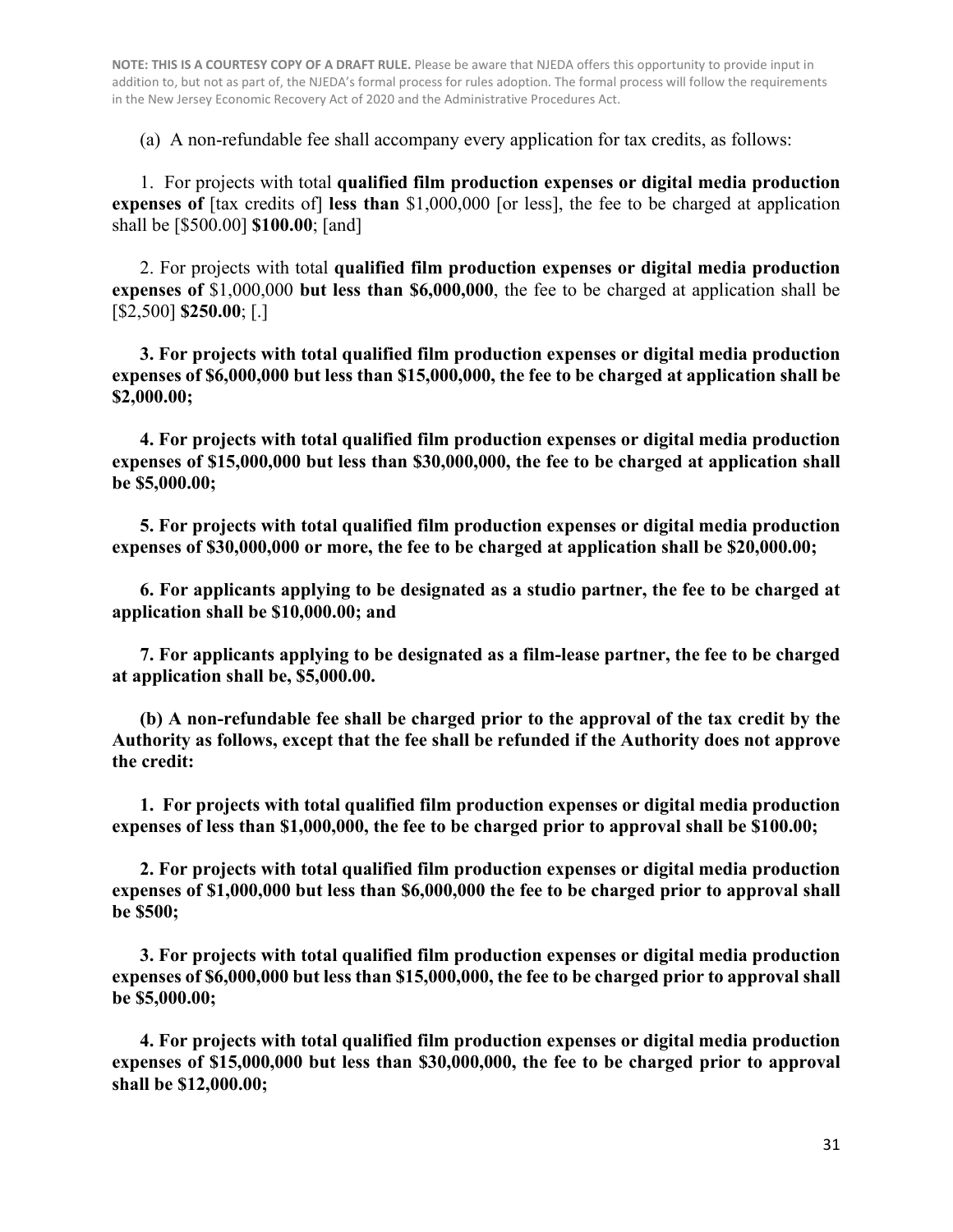**5. For projects with total qualified film production expenses or digital media production expenses of \$30,000,000 or more, the fee to be charged prior to approval shall be \$50,000.00;** 

**6. For applicants applying to be designated as a studio partner, the fee to be charged prior to approval shall be \$50,000.00; and** 

**7. For applicants applying to be designated as a film-lease partner, the fee to be charged prior to approval shall be, \$50,000.00.** 

[(b)] **(c)** A non-refundable fee [of 0.5 percent of the approved tax credit amount shall be] **shall be** paid **to the Authority** prior to the receipt of the tax credit **as follows:** [.]

**1. For projects with total qualified film production expenses or digital media production expenses of less than \$1,000,000, the fee to be charged shall be \$100.00;** 

**2. For projects with total qualified film production expenses or digital media production expenses of \$1,000,000 but less than \$6,000,000 the fee to be charged shall be \$500;** 

**3. For projects with total qualified film production expenses or digital media production expenses of \$6,000,000 but less than \$15,000,000, the fee to be charged shall be \$5,000.00;** 

 **4. For projects with total qualified film production expenses or digital media production expenses of \$15,000,000 but less than \$30,000,000, the fee to be charged shall be \$12,000.00; and** 

**5. For projects with total qualified film production expenses or digital media production expenses of \$30,000,000 or more, the fee to be charged shall be \$50,000.00.** 

 [(c)] **(d)** A non-refundable fee [of \$1,000]shall be paid to the Authority upon **each** application for a tax credit transfer certificate pursuant to N.J.A.C. 19:31-21.[8]**10 as follows:** [.]

**1. For projects with total qualified film production expenses or digital media production expenses of less than \$1,000,000, the fee to be charged shall be \$1,000.00; and** 

 **2. 2. For projects with total qualified film production expenses or digital media production expenses of \$1,000,000 or greater, the fee to be charged shall be \$5,000.00.** 

**(e) A taxpayer who is a film-lease partner shall pay to the Authority an annual servicing fee of \$10,000.00. The servicing fee shall be paid at the time the film-lease partner submits its annual report pursuant to N.J.A.C. 19:31-21.8(h)2.** 

**(f) A taxpayer who is a studio partner shall pay to the Authority a non-refundable fee of \$5,000 for the first six-month extension and \$7,500 for each subsequent extension to the date the temporary certification of occupancy for the production facility is due pursuant to N.J.A.C. 19:31-21.8(e)3.**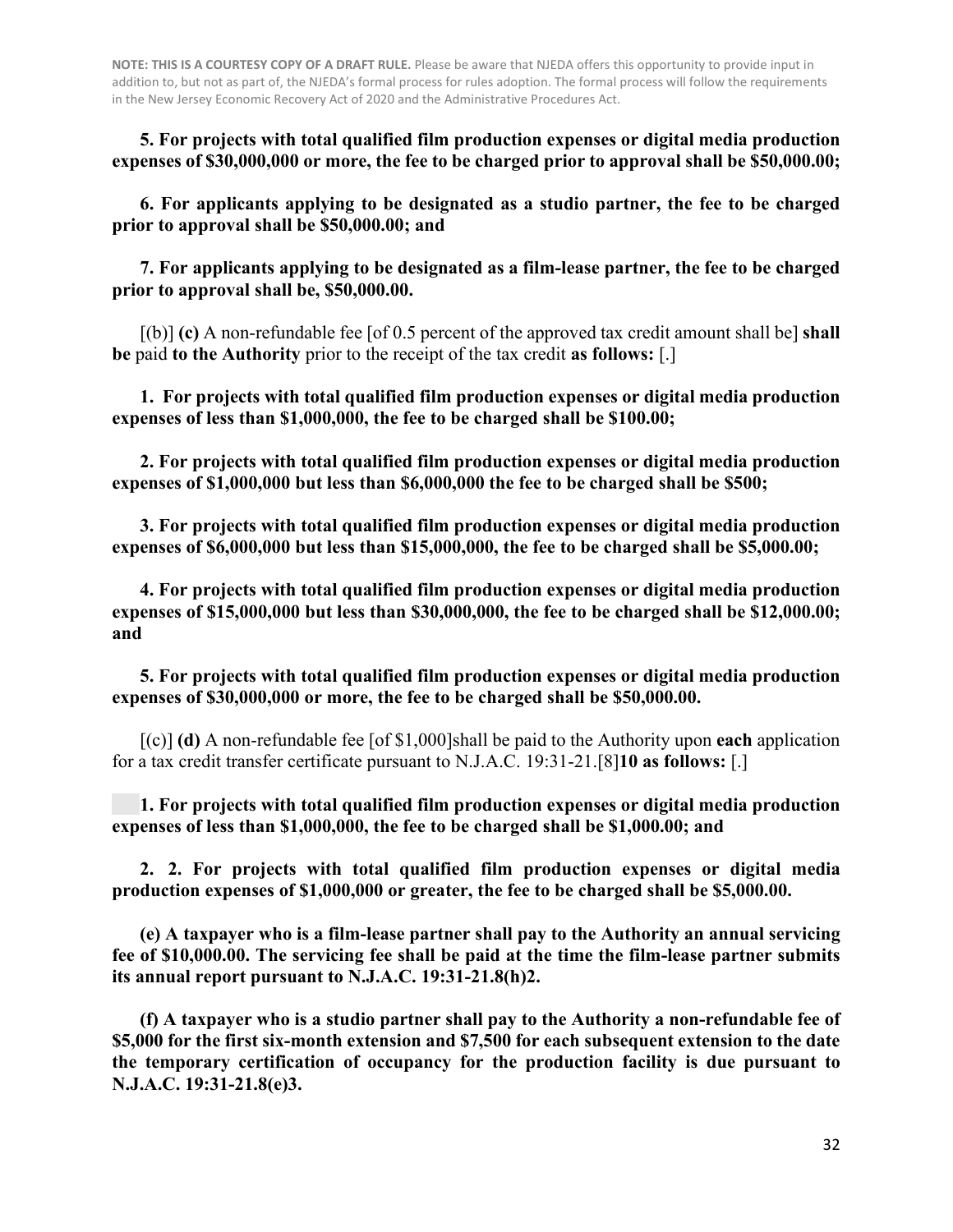[(d)] **(g)** The full amount of direct costs of any third party retained by the Authority, if the Authority deems such retention to be necessary, shall be paid by the applicant.

19:31-21.6 Tax credit amounts; bonus amount; carryforward of tax credits

(a) A taxpayer, upon final approval of an application to the Authority and the Director for film tax credits pursuant to N.J.A.C. 19:31-21.7[(d)]**(e)**, shall be allowed a credit against the tax imposed pursuant to N.J.S.A. 54:10A-5 or the tax otherwise due for the taxable year under N.J.S.A. 54A:1-1 et seq., **which tax credit may be applied for a privilege period or taxable year commencing on or after July 1, 2018, but before July 1, 2034,** in an amount equal to**:**

**1. For applications received prior to July 2, 2021, the effective date of P.L. 2020, c. 160, 35 percent of the qualified film production expenses of the taxpayer during a privilege period or taxable year that are incurred for services performed and tangible personal property purchased through vendors whose primary place of business is located in Atlantic, Burlington, Camden, Cape May, Cumberland, Gloucester, Mercer, or Salem County.**

**2. For applications received on or after July 2, 2021, the effective date of P.L. 2021, c. 160, 30 percent of the qualified film production expenses of the taxpayer during a privilege period or taxable year that are incurred for services performed and tangible personal property purchased for use at a sound stage or other location that is located in the State within a 30 mile radius of the intersection of Eighth Avenue/Central Park West, Broadway, and West 59th Street/Central Park South, New York, New York.**

**3. For applications received prior to January 7, 2021, the effective date of P.L. 2020, c. 156,** 30 percent of the qualified film production expenses of the taxpayer [, which tax credit may be applied for a privilege period or taxable year commencing on or after July 1, 2018, but before July 1, 2023] **2034 not included in paragraphs 1 or 2 above**.

**4. For applications received on or after January 7, 2021, the effective date of P.L. 2020, c. 156, 35 percent of the qualified film production expenses of the taxpayer not included in paragraphs 1 or 2 above.**

(b) A taxpayer, upon final approval of an application to the Authority and the Director for digital media tax credits pursuant to N.J.A.C. 19:31-21.7[(d)]**(e)**, shall be allowed a credit against the tax imposed pursuant to N.J.S.A. 54:10A-5 or the tax otherwise due for the taxable year under N.J.S.A. 54A:1-1 et seq., **which tax credit may be applied for a privilege period or taxable year commencing on or after July 1, 2018, but before July 1, 2034,** in an amount equal to**:**

**1. For applications received prior to January 12, 2022, the effective date of P.L. 2021, c. 367:**

**i. 25 percent of the qualified digital media content production expenses of the taxpayer during a privilege period or taxable year that are incurred for services performed and tangible personal property purchased through vendors whose primary place of business is**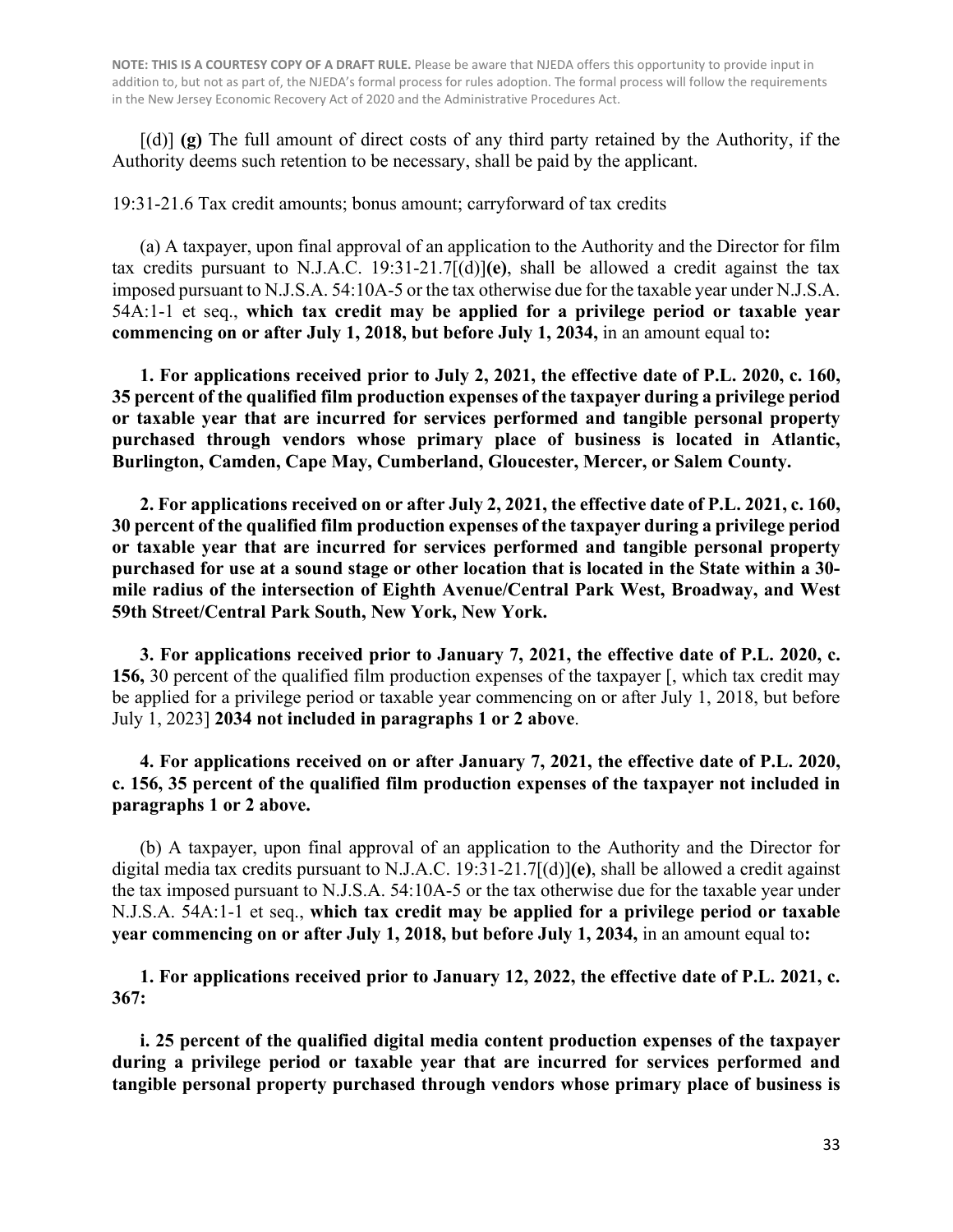#### **located in Atlantic, Burlington, Camden, Cape May, Cumberland, Gloucester, Mercer, or Salem County.**

**ii.** 20 percent of the qualified digital media content production expenses of the taxpayer **not included in subparagraph i above** [, which tax credit may be applied for a privilege period or taxable year commencing on or after July 1, 2018, but before July 1, 2023] **2034**.

**2. For applications received on or after January 12, 2022, the effective date of P.L. 2021, c. 367:**

**i. 35 percent of the qualified digital media content production expenses of the taxpayer during a privilege period or taxable year that are incurred for services performed and tangible personal property purchased through vendors whose primary place of business is located in Atlantic, Burlington, Camden, Cape May, Cumberland, Gloucester, Mercer, or Salem County.**

#### **ii. 30 percent of the qualified digital media content production expenses of the taxpayer not included in subparagraph i above.**

(c) No tax credit shall be allowed pursuant to this subchapter for any costs or expenses included in the calculation of any other tax credit or exemption granted pursuant to a claim made on a tax return filed with the Director, or included in the calculation of an award of business assistance or incentive, for a period of time that coincides with the privilege period or taxable year for which a tax credit authorized pursuant to this subchapter is allowed.

(d) A business that is not a "taxpayer" as defined and used in N.J.S.A. 54:10A-1 et seq., and, therefore, is not directly allowed a credit under this subchapter, but is a business entity that is classified as a partnership for Federal income tax purposes and is ultimately owned by a business entity that is a "corporation" as defined in N.J.S.A. 54:10A-4, or a limited liability company formed under the Revised Uniform Limited Liability Company Act, N.J.S.A. 42:2C-1 et seq., or qualified to do business in this State as a foreign limited liability company, with one member, and is wholly owned by the business entity that is a "corporation" as defined in N.J.S.A. 54:10A-4, but otherwise meets all other requirements of this subchapter, shall be considered an eligible applicant and "taxpayer" as that term is used in this section.

(e) A business entity that is not a gross income "taxpayer" as defined and used in N.J.S.A. 54A:1-1 et seq., and, therefore, is not directly allowed a credit under this subchapter, but otherwise meets all the other requirements of this subchapter, shall be considered an eligible applicant and "taxpayer" as that term is used in this section, and the application of an otherwise allowed credit amount shall be distributed to appropriate gross income taxpayers pursuant to the other requirements of this subchapter.

(f) A business entity that is classified as a partnership for Federal income tax purpose shall not be allowed a tax credit pursuant to this section directly, but the amount of the tax credit of a taxpayer in respect of a distributive share of entity income shall be determined by allocating to the taxpayer that proportion of the tax credit acquired by the entity that is equal to the taxpayer's share,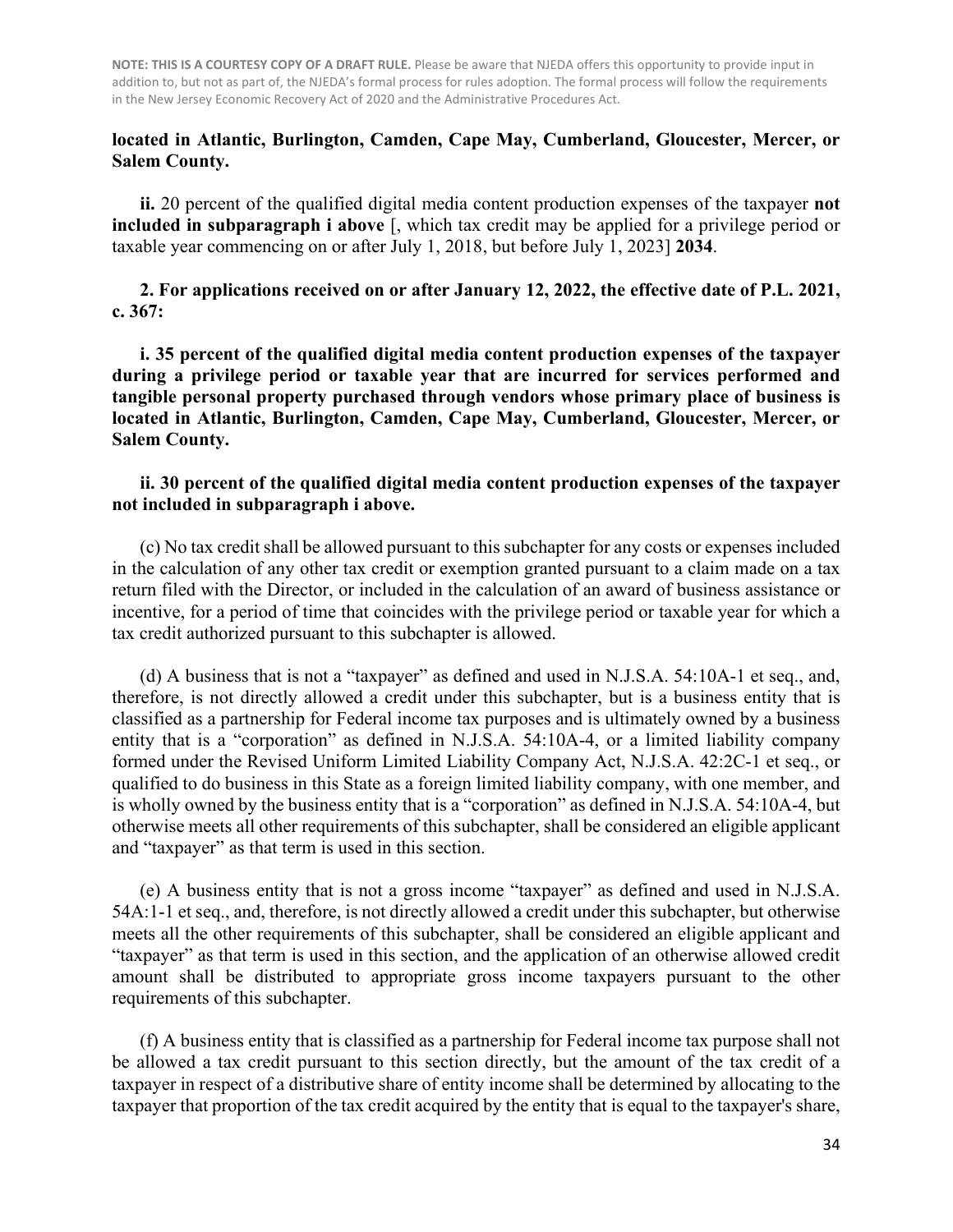whether or not distributed, of the total distributive income or gain of the entity for its taxable year ending within or with the taxpayer's taxable year.

(g) A New Jersey S Corporation shall not be allowed a tax credit pursuant to this section directly, but the amount of tax credit of a taxpayer in respect of a pro rata share of S Corporation income, shall be determined by allocating to the taxpayer that proportion of the tax credit acquired by the New Jersey S Corporation that is equal to the taxpayer's share, whether or not distributed, of the total pro rata share of S Corporation income of the New Jersey S Corporation for its privilege period ending with the taxpayer's taxable year.

(h) The order of priority in which the tax credit allowed by this section and any other credits allowed by law may be taken, shall be as prescribed by the Director.

(i) The amount of the tax credit applied under this section against the tax imposed pursuant to N.J.S.A. 54:10A-5, for a privilege period, when taken together with any other payments, credits, deductions, and adjustments allowed by law shall not reduce the tax liability of the taxpayer to an amount less than the statutory minimum provided in N.J.S.A. 54:10A-5.

(j) The amount of the tax credit applied under this section against the tax otherwise due under N.J.S.A. 54A:1-1 et seq., for a taxable year, when taken together with any other payments, credits, deductions, and adjustments allowed by law shall not reduce the tax liability of the taxpayer to an amount less than zero.

(k) The amount of tax credit otherwise allowable under this section that cannot be applied for the taxable year due to the limitations of this subsection or under other provisions of N.J.S.A. 54:10A-1 et seq. or 54A:1-1 et seq., may be carried forward, if necessary, to the seven privilege periods or taxable years following the privilege period or taxable year for which the credit was allowed.

(l) Notwithstanding any limit in (a) **and (b)** above, the tax credits awarded may be increased pursuant to the following:

1. A taxpayer shall be allowed an increase in the tax credit against the tax imposed pursuant to N.J.S.A. 54:10A-5 **or under the "New Jersey Gross Income Tax Act," N.J.S. 54A:1-1 et seq.**, in an amount equal to two percent of the qualified film or digital media content production expenses, provided that the application is accompanied by a diversity plan, outlining:

i. The intention to prioritize the hiring of minority persons and women in an amount of not less than 15 percent of the total hired for the qualified film or digital medial production;

ii. The efforts made, or to be made, in the recruitment, selection, appointment, promotion, training, and related employment areas to ensure equal employment opportunities for minority persons and women;

iii. The specific goals, which may include advertising and recruitment actions, for hiring minority persons and women, including full-time jobs for full-time or full-time equivalent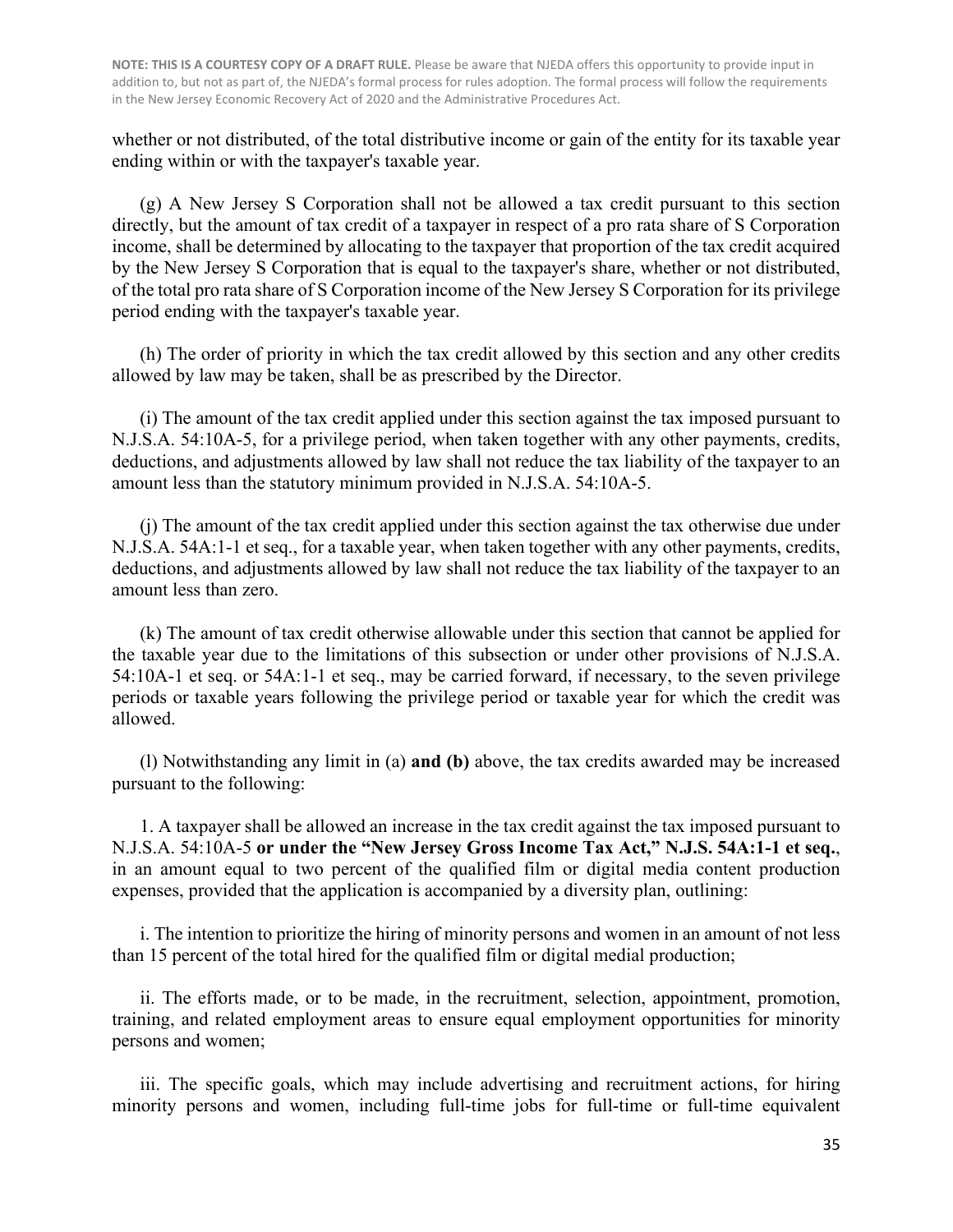employees in New Jersey for production staff and crew, entry level positions, management positions, and talent-related positions; and

iv. Whether the applicant intends to participate, or has participated, in training, education, and recruitment programs that are organized in cooperation with State colleges and universities, labor organizations, and the motion picture industry and are designed to promote and encourage the training and hiring of minority persons and women.

**2. The amount of the increase to a tax credit allowed pursuant to paragraph 1 above shall be four percent of the qualified film or digital media content production expenses of the taxpayer if the diversity plan, in addition to meeting the requirements of paragraph 1 above, outlines specific goals that include hiring no less than 5 percent of persons as performers in the film or digital media production who:**

**i. Are members of ethnic minority groups that are underrepresented in film or digital media productions in the United States compared to their representation in the population of the United States;**

**ii. If credited, have been residents of New Jersey for at least 12 months preceding the beginning of filming or recording, and if uncredited, residents of any municipality in New Jersey in which filming occurs as part of the production for at least 12 months preceding the beginning of filming or recording at that location, or any surrounding municipality. For purposes of this subparagraph, a surrounding municipality shall be an adjacent municipality; and**

**iii. Are members of a bona fide labor union representing film and television performers.**

19:31-21.7 Evaluation process **for tax credits**; initial approval **for tax credits**, award of tax credits[; appeals]

(a) Applications **for film tax credits** shall be submitted to the Commission, which, upon review for **content** eligibility will forward the application to the Authority with the Commission's recommendation.

**1.** The application **for tax credits** shall be considered by the Authority for initial approval on a first in time basis, subject to **the** [an] annual [cap of \$ 75 million for film production tax credits and \$ 10 million for digital production tax credits in fiscal year 2019, and in each fiscal year thereafter prior to fiscal year 2024] **caps in N.J.A.C. 19:31-21.11.**

**2.** At initial approval, the Authority will designate the maximum amount of the tax credit and will assign a tax credit vintage year to the tax credit**. To assist the Authority in reviewing the application, the Authority may retain a third-party consultant, at the cost of the applicant, to review the budget submitted by the applicant to determine if the qualified film or digital media expenses are within reasonable industry standards**. The initial approval letter received by the taxpayer will include conditions subsequent to receipt of the tax credit including, but not limited to, the requirement for progress reports**,** [and] the date by when final documentation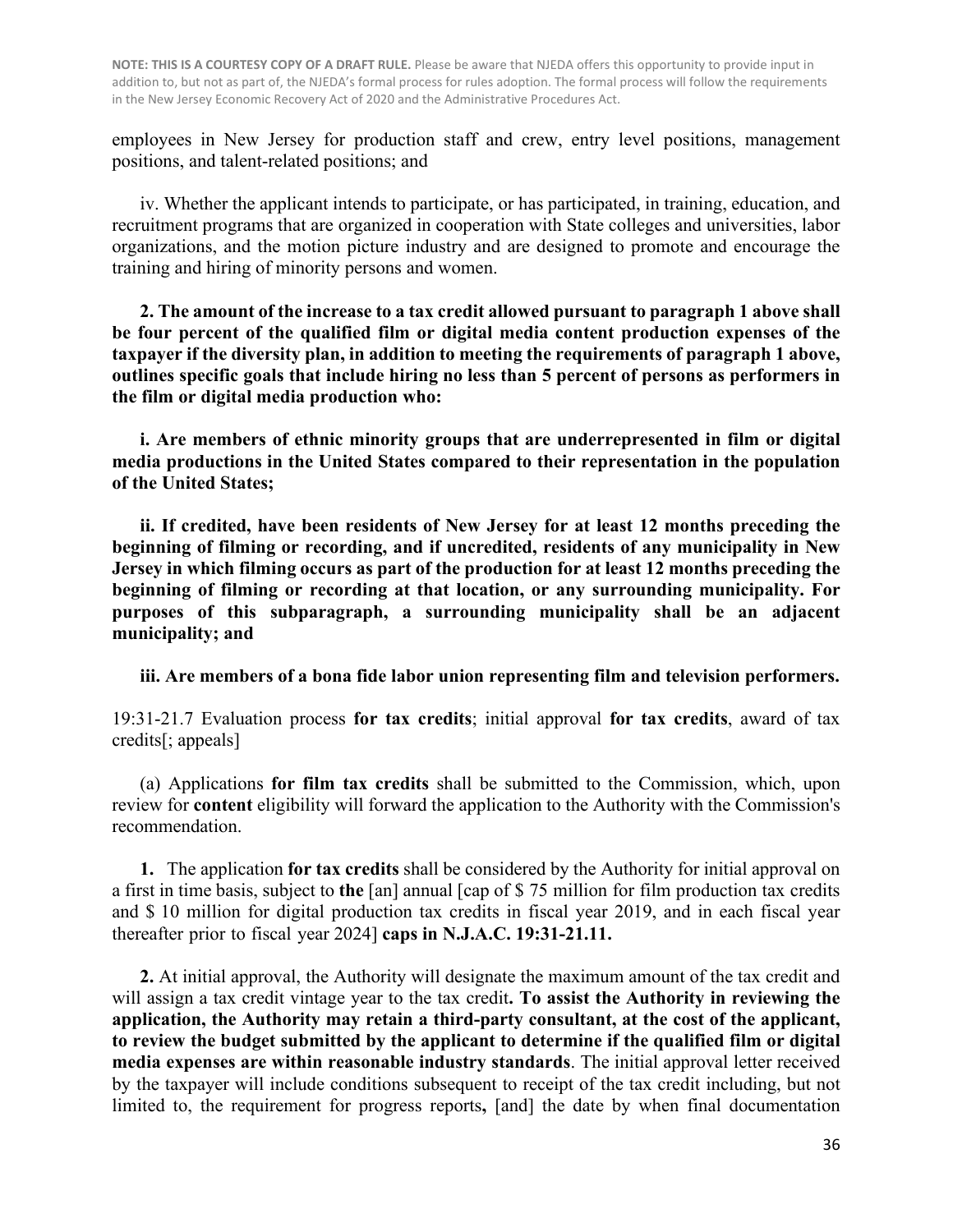pursuant to (b) below is required. **For projects submitted by studio partners and film-lease partners, the initial approval letter shall include a condition that the Authority's approval of the final documentation shall require the taxpayer remaining a studio partner or a filmlease partner.** Failure to submit timely, periodic reports that demonstrate satisfactory progress or final documentation may lead to the forfeiture of the tax credit.

(b) In general, the final documentation required by (c) below shall be submitted to the Authority no later than four years after the Authority's initial approval if the taxpayer is seeking a credit against the tax imposed pursuant to N.J.S.A. 54:10A-5 and three years after the Authority's initial approval if the taxpayer is seeking a credit against the tax imposed pursuant to the N.J.S.A. 54A:1-1 et seq.

(c) Upon completion of total film production expenses or the total digital media content production expenses, or the incurrence of qualified film production expenses during a privilege period or taxable year that exceed \$1,000,000 per production, the taxpayer shall submit the following final documentation, which the Authority, in consultation with the Director and the Commission, shall process and evaluate:

1. With respect to a film, evidence satisfactory to the Commission, and written confirmation from the Commission to the Authority that principal photography commenced within the earlier of 180 days from the date of **the** completed application **for the tax credit** [or 150 days from the date of initial approval by the Authority];

2. The Authority shall review and approve actual budgets and proof of total and qualified film production expenses or total and qualified digital media content production expenses, including a listing of the name of the company or person paid; his, her, or its Federal identification number; and a report prepared by [an] **a qualified** independent certified public accountant licensed in the State verifying the expenses claimed by the applicant. The report shall be prepared by [the] **a qualified** independent certified public accountant**, as described in (d) below,** pursuant to agreedupon procedures prescribed by the Authority and the Director[; and]**.**

**i. The report** shall include such information and documentation as shall be determined to be necessary by the Authority and the Director to substantiate the total and qualified film production expenses or the total and qualified digital media content production expenses of the taxpayer**, including:**

**(1) A review of all non-payroll qualified film production expense items and non-payroll digital media content production expense items over \$20,000;**

**(2) A review of 100 randomly selected non-payroll qualified film production expense items and non-payroll digital media content production expense items that are greater than \$2,500, but less than \$20,000;**

**(3) A review of 100 randomly selected non-payroll qualified film production expense items and non-payroll digital media content production expense items that are less than \$2,500;**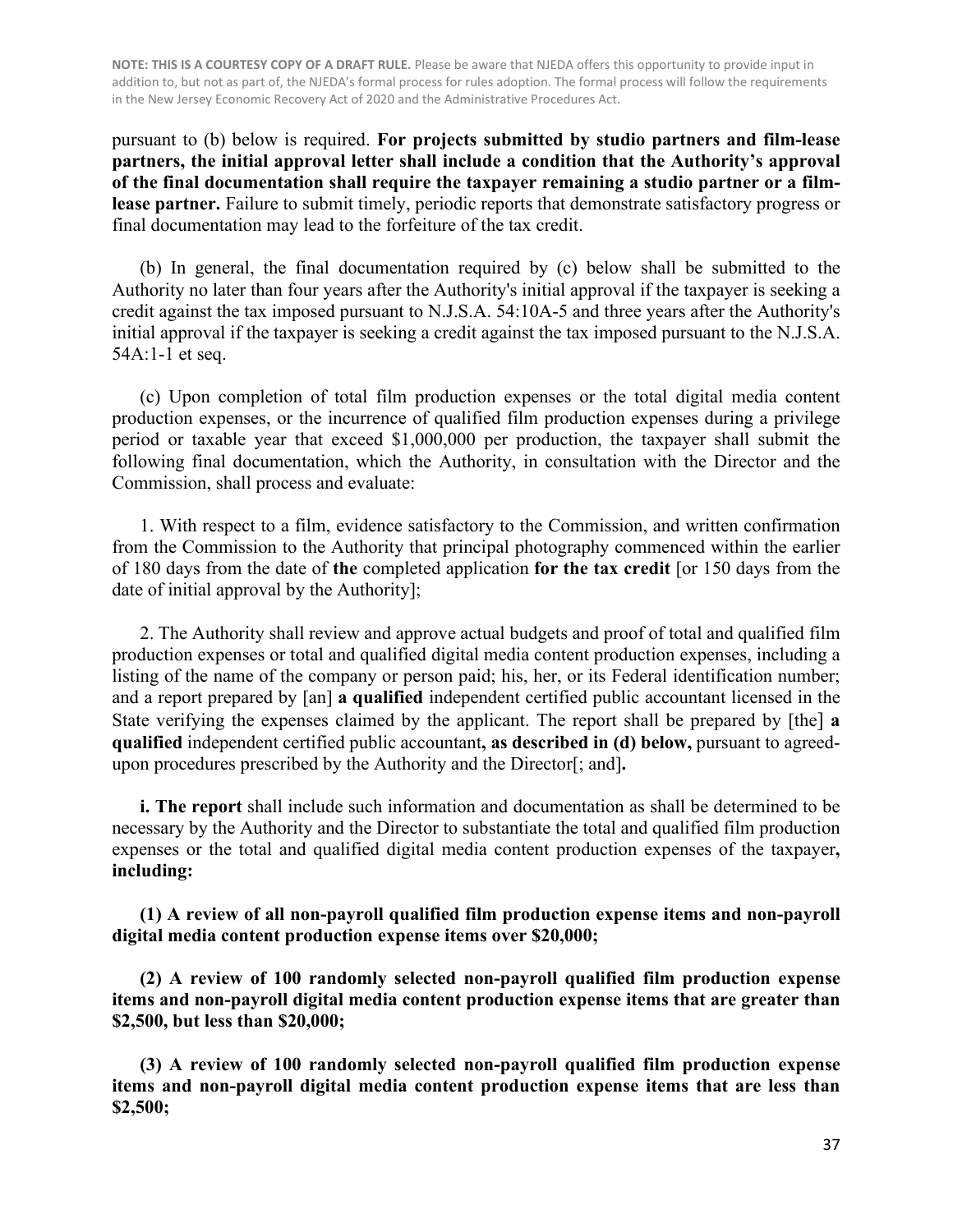**(4) A review of the qualified wages for the 15 employees, independent contractors, or loan-out companies with the highest qualified wages; and**

**(5) A review of the qualified wages for 35 randomly selected employees, independent contractors, or loan-out companies with qualified wages other than the 15 employees, independent contractors, or loan-out companies with the highest qualified wages; and**

**ii. In the report, the taxpayer's qualified film production expenses and digital media content production expenses shall be adjusted based on any discrepancies identified for the reviewed non-payroll qualified film production expense items, non-payroll digital media content production expense items and qualified wages. The taxpayer's qualified film production expenses and digital media content production expenses also shall be adjusted based on the projection of any discrepancies identified based on the review of randomly selected expense items or wages in each strata pursuant to this subsection to the extent that the discrepancies exceed one percent of the total reviewed non-payroll qualified film production expense items, non-payroll digital media content production expense items, or qualified wages in each strata. The determination shall be provided by the qualified independent certified public accountant in writing to the taxpayer, the Authority, and the Director, and the taxpayer shall include a copy of the written determination in the filing of a return that includes a claim for a tax credit allowed pursuant to this section;**

**iii.** The amount of the qualified film production expenses or qualified digital media content production expenses in the **report** [certification] shall not be increased regardless of additional expenses after the date of the **report** [certification]; **and**

**3. For taxpayers that received initial approval for the production of a reality show, the following is additionally required:**

**i. The report required in (c)2 above, shall include verification of the actual capital investment in the production facility. If the capital investment in the report is less than the minimum eligibility requirement in the definition of film, the taxpayer shall no longer be eligible for tax credits for the production;** 

**ii. The temporary certificate of occupancy;** 

**iii. A detailed floorplan, indicating the uses of each area, of the production facility;**

**iv. The taxpayer shall submit the executed deed, lease, or sublease evidencing site control. If the taxpayer is a tenant and the lease or sublease has a term, including renewals and options, of less than the minimum eligibility requirement in the definition of film, the taxpayer shall no longer be eligible for tax credits for the production; and**

**v. Any other information necessary to determine compliance with the requirements of a reality show.**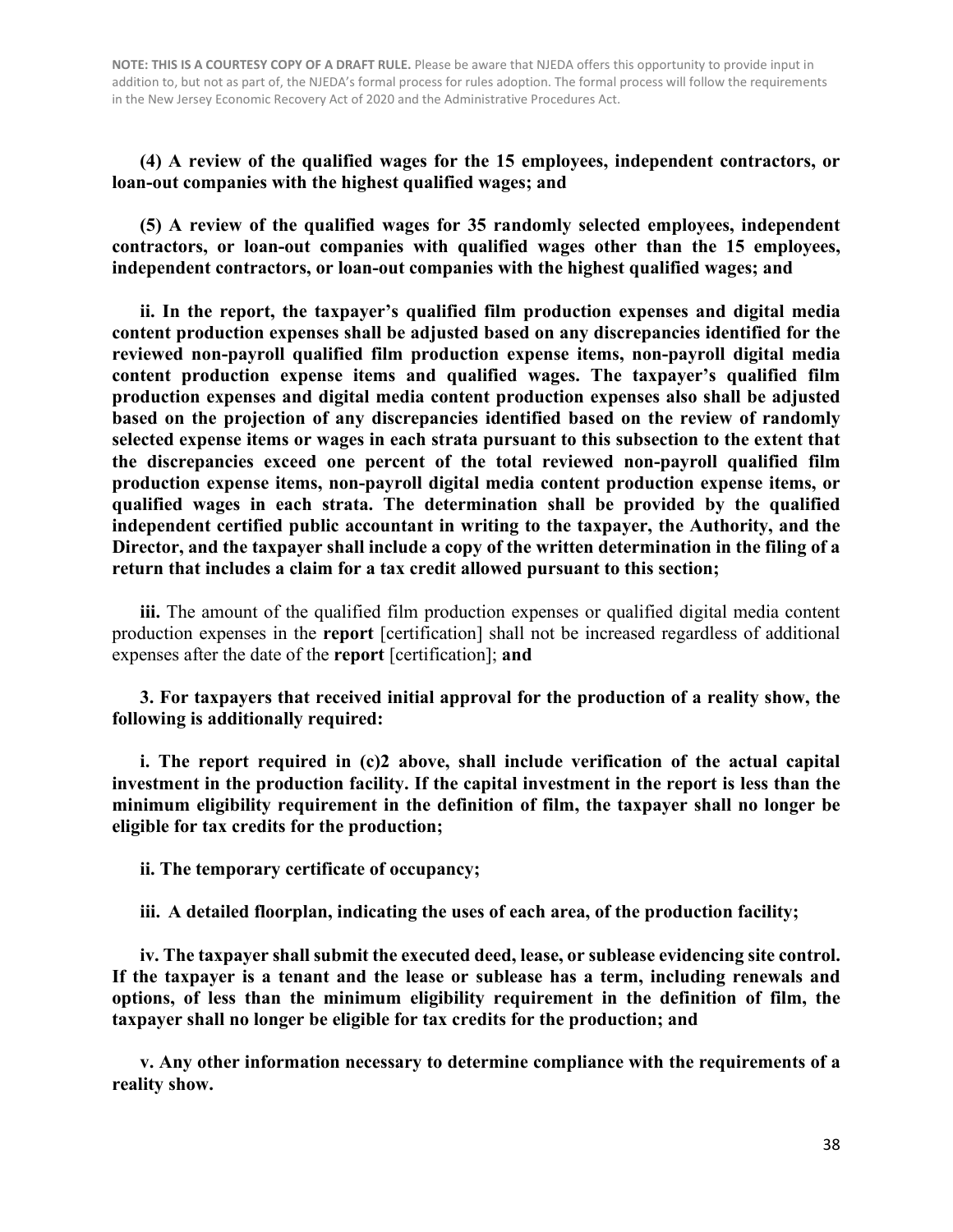4. With respect to a film, evidence satisfactory to the Commission that the film includes marketing materials, as deemed appropriate, pursuant to N.J.A.C. 19:31-21.3(a)3;

 5. If the applicant was initially approved for a bonus amount of tax credit for a diversity plan pursuant to N.J.A.C. 19:31-21.6(l)1 **or (l)2**, evidence of good faith efforts to undertake the diversity plan. The bonus amount shall not be included in the amount of the final approval if the applicant fails to submit satisfactory evidence to the Authority and the Division;

#### **6. A certification from the taxpayer that the information provided pursuant to this subsection (c) is true under the penalty of perjury;** and

 [6. The Division shall conduct verification of partners or members of pass through entities, such as partnerships or LLCs. ]

**(d) The Authority shall qualify certified public accountants and provide to the taxpayer the list of qualified certified public accountants, provided however, the taxpayer may select a certified public accountant that is independent to the taxpayer and not on the Authority's list of qualified certified public accountants for the purposes of the report in c(2) above, if the taxpayer demonstrates an extenuating circumstance prohibiting the taxpayer from retaining a qualified certified public accountant. Such circumstances include, but are not limited to, the unavailability of any of the qualified certified public accountants to timely complete the report or none of the qualified certified public accountants are independent to the taxpayer;** 

 [(d)]**(e)** The Authority, in consultation with the Division and Commission, shall determine final approval of the tax credit in an amount based on the Authority's determination of the total and qualified film production expenses or total and qualified digital media content production expenses reported in the **qualified** independent certified public accountant's certification, but in no event shall the tax credit be greater than the amount stated in the Authority's initial approval. The Authority shall provide, in writing to the taxpayer, the determination of the expenses, and a copy of the written determination shall be included in the filing of a return that includes a claim for a tax credit allowed pursuant to this section.

 $[(e)](f)$  If the Authority has approved the application, the Authority shall notify the Division of the final approval. The Division shall then issue the tax credit certificate to the applicant. The taxpayer's use of the tax credit shall be limited by N.J.A.C. 19:31-21.[9]**11**(a) or (b), as applicable.

 [(f) An applicant may appeal the Authority's initial approval or denial under (a) above and final approval or denial under (c) above by submitting, in writing to the Authority, within 20 calendar days from the date of the Authority's action, an explanation as to how the applicant has met the program criteria. Such appeals are not contested cases subject to the requirements of the Administrative Procedures Act, N.J.S.A. 52:14B-1 et seq., and 52:14F-1 et seq., and the Uniform Administration Procedure Rules, N.J.A.C. 1:1. Appeals that are timely submitted shall be handled by the Authority as follows: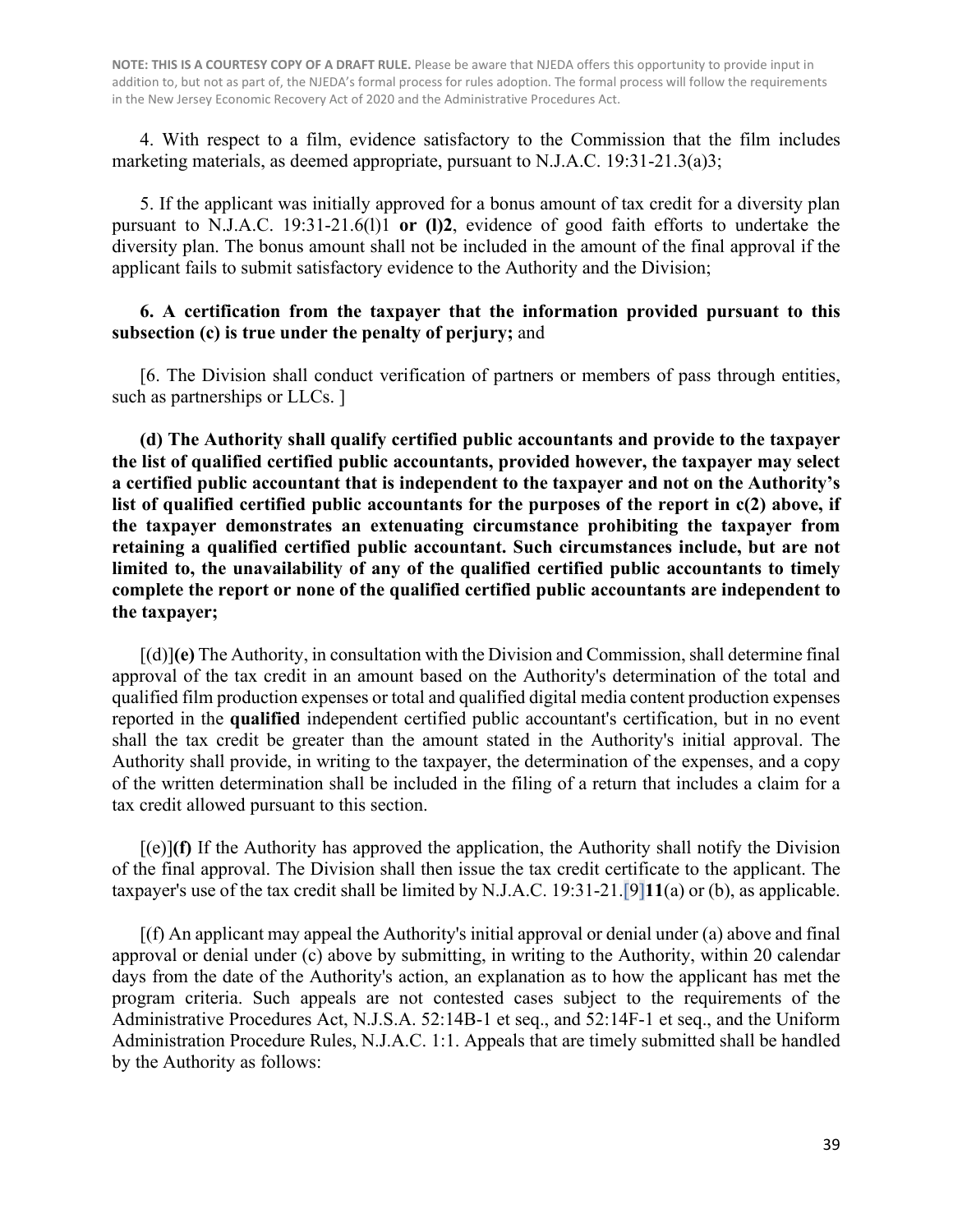1. The Chief Executive Officer shall designate an employee of the Authority to serve as a hearing officer for the appeal and to make a recommendation on the merits of the appeal to the Board. The hearing officer shall perform a review of the written record and may require an inperson hearing. The hearing officer has sole discretion to determine if an in-person hearing is necessary to reach an informed decision on the appeal. The Authority may consider new evidence or information that would demonstrate that the applicant meets all of the application criteria.

2. Following completion of the record review and/or in-person hearing, as applicable, the hearing officer shall issue a written report to the Board containing his or her finding(s) and recommendation(s) on the merits of the appeal. The hearing officer's report shall be advisory in nature. The Chief Executive Officer, or equivalent officer, of the Authority may also include a recommendation to the written report of the hearing officer. The applicant shall receive a copy of the written report of the hearing officer, which shall include the recommendation of the Chief Executive Officer, if any, and shall have the opportunity to file written comments and exceptions to the hearing officer's report within five business days from receipt of such report.

3. The Board shall consider the hearing officer's report, the recommendation of the Chief Executive Officer, or equivalent officer, if any, and any written comments and exceptions timely submitted by the applicant. Based on that review, the Board shall issue a final decision on the appeal.

4. Final decisions rendered by the Board shall be appealable to the Superior Court, Appellate Division, in accordance with the Rules Governing the Courts of the State of New Jersey.]

**(g) For completed film tax credit applications submitted by film-lease partners and studio partners, upon request, the Authority may provide a non-binding, administrative precertification approval letter contingent on Board approval.**

**19:31-21.8 Evaluation process for designation of studio partner or film-lease partner; initial approval; annual reports**

**(a) An application for designation as a studio partner or a film-lease partner shall be submitted to the Authority.** 

**(b) The completed application for designation as a studio partner shall be considered by the Authority for approval on a first in time basis. If interest in studio partner designation so warrants, at the Authority's discretion, and upon notice, the Authority may institute a competitive application process whereby all completed applications submitted by a date certain will be evaluated as if submitted on that date. No more than three studio partner applications shall be approved by the Board.**

**(c) The completed application for designation as a film-lease partner shall be considered by the Authority for approval on a first in time basis.**

**(d) To assist the Authority in designating the film-lease partner, the Authority may employ an independent consultant, at the cost of the applicant, or may consult with the**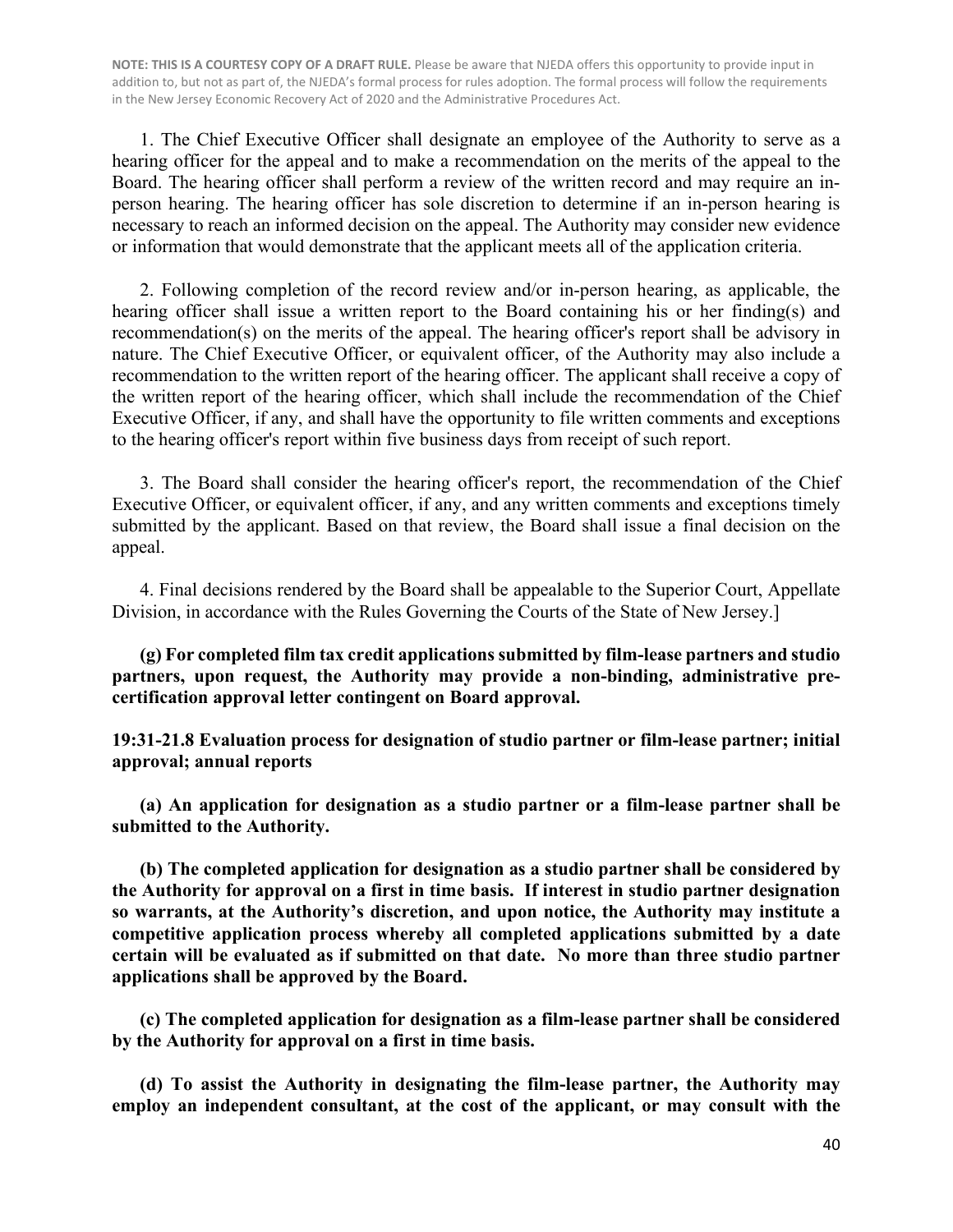**Commission, to review the plan submitted by the applicant to determine the feasibility of projected qualified film production expenses**.

**(e) Upon review of the application, the Board shall consider whether to designate the taxpayer as a studio partner or film-lease partner pursuant to N.J.A.C. 19:31-21.3(d) and (e) respectively. The designation shall expire at the end of the studio partner or film-lease partner's commitment period. Following approval by the Board, the Authority shall require the taxpayer to execute and return an approval letter to the Authority. The Board's designation shall be subject to conditions subsequent set forth in the approval letter. The conditions in the approval letter must be met to retain the designation.** 

**1. The conditions of approval shall include, but not be limited to, submission of periodic progress reports; committed financing, if applicable; site plan approval, if applicable; evidence of final site control of the production facility; final floorplan indicating the uses of each area; and the temporary certificate of occupancy.**

**2. As set forth in N.J.A.C. 19:31-21.12, the conditions shall also include the requirement that construction at the production facility complies with the prevailing wage and affirmative action requirements; and that the project does not violate any environmental law requirements, including, but not limited to, Flood Hazard Area Control Act Rules, N.J.A.C. 7:13.** 

**3. A studio partner shall submit the temporary certificate of occupancy within 36 months from the Board approval of the designation. The Authority shall grant no more than two sixmonth extensions of this deadline.**

**4. Absent extenuating circumstances or the Authority's determination in its sole discretion, the Authority's designation shall expire if the conditions are not satisfied within the period of time prescribed in this subsection (e) or in the approval letter.**

**(f) A studio partner shall execute an award agreement that shall include, but not be limited to:**

**1. The commencement of the commitment period; and**

**2. An agreement that the studio partner shall maintain the lease or ownership for the duration of the commitment period, and shall not sublease any part of the production facility for more than 12 consecutive months or for a period longer than the remainder of the duration of the commitment period or sell any part of the New Jersey production facility, provided that a studio partner may sell the production facility if it remains the tenant in the production facility. If the studio partner subleases any part of the production facility, the studio partner shall not receive any benefits from this program for any activity of the tenant and the tenant shall not receive any benefits from this program from the studio partner's designation.**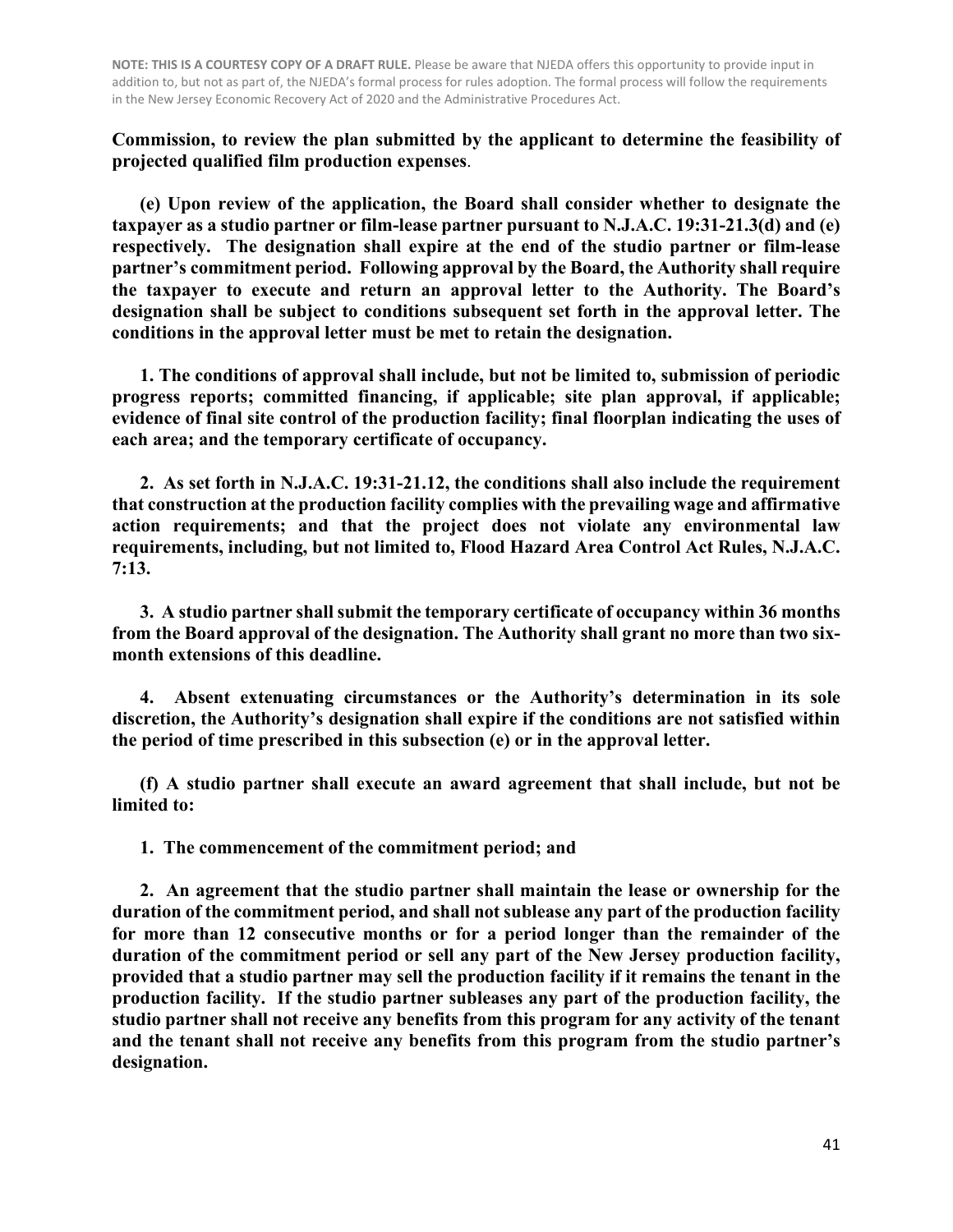**(g) A studio partner shall certify, at time of submission of final documentation for a film pursuant to N.J.A.C. 19:31-21.7(c), that it continues to meet the criteria of a studio partner as set forth in N.J.A.C. 19:31-21.3(d). The Authority may request, at its sole discretion, any documentation supporting taxpayer's certification.**

**(h) A film-lease partner shall execute an award agreement that shall include, but not be limited to, the following:** 

**1. The commencement and length of the commitment period;**

**2. A requirement to submit the following annually within 120 days after the end of the film-lease partner's privilege period:**

**i. A report prepared by a qualified independent certified public accountant pursuant to N.J.A.C. 19:31-21.7(d) verifying the amount of qualified production expenses incurred by the taxpayer, under the film-lease partner designation, in each privilege period of the commitment period to date, including expenses incurred on projects in progress;**

**ii. A report from the taxpayer's chief financial officer or equivalent officer including the following:**

**(1) Information on all production projects, known or anticipated, for the remaining years of the commitment period including, but not limited to, production names, and estimated project dates;**

**(2) An estimate of all anticipated qualified film production expenses for the remaining years of the commitment period; and**

**(3) A certification indicating whether or not the film-lease partner is aware of any condition, event, or act, which would cause the film-lease partner not to be in compliance with the approval, the Act, or this subchapter.**

**3. A provision to reduce any tax credits pursuant to N.J.A.C. 19:31-21.9(c).**

**4. A provision indicating the film-lease partner cannot submit the final documentation for any project pursuant to N.J.A.C. 19:31-21.7(c), until the film-lease partner has attained at least the minimum annual average of qualified film production expense. Once the minimum average of qualified film production expense is met initially, all subsequent final documentation submission shall be subject to the reduction set forth in N.J.A.C. 19:31- 21.9(b)**

**5. A provision indicating the film-lease partner shall maintain the lease or ownership for the duration of the commitment period, and shall not sublease any part of the production facility for more than 12 consecutive months or for a period longer than the remainder of the duration of the commitment period or sell any part of the New Jersey production facility, provided that a film-lease partner may sell the production facility if it remains the tenant in**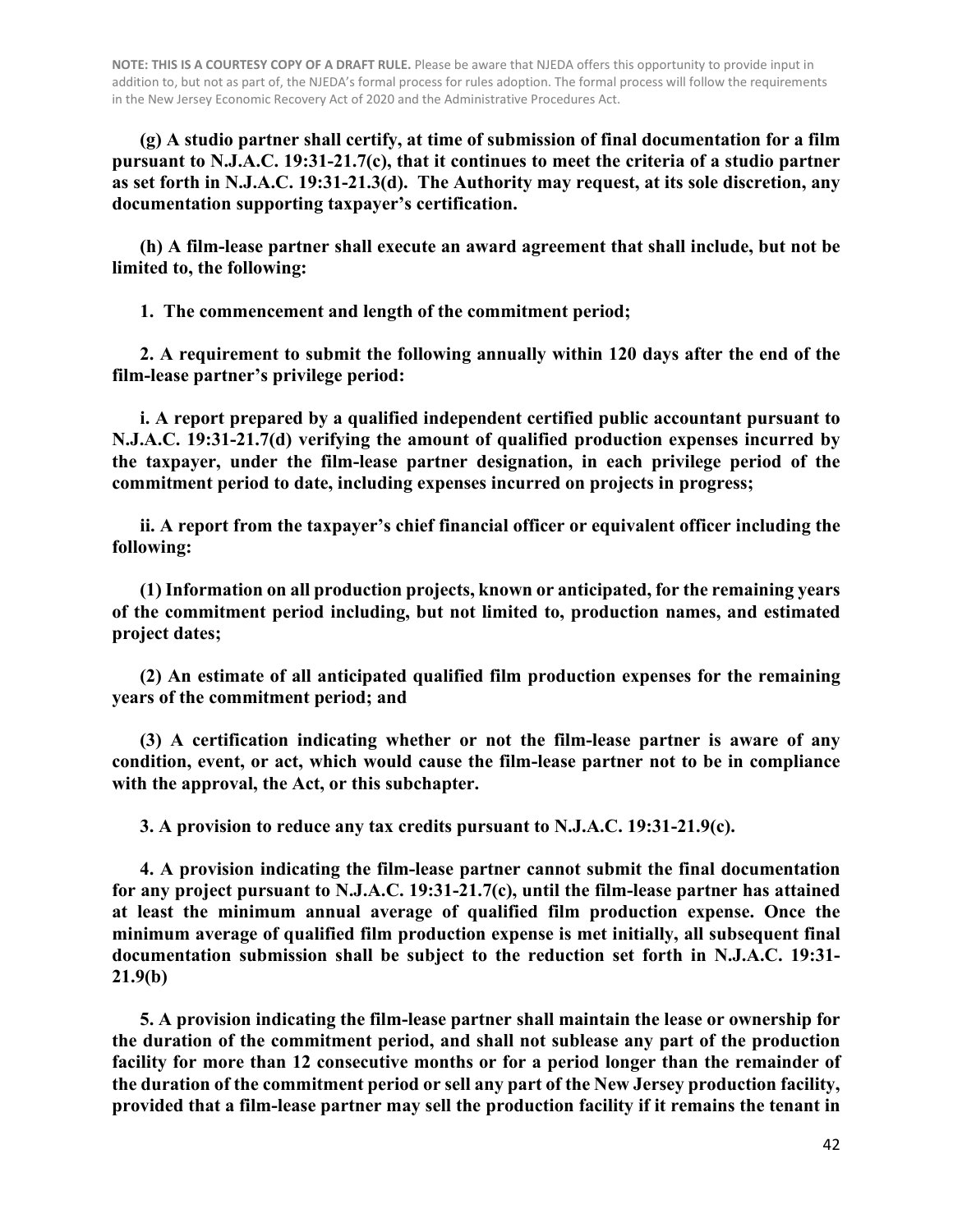**the production facility. If the film-lease partner subleases any part of the production facility, the film-lease partner shall not receive any benefits from this program for any activity of the tenant and the tenant shall not receive any benefits from this program from the film-lease partner's designation.**

**(i) Any film tax credit applications submitted by a film-lease partner, not under the filmlease partner designation, shall not be counted towards the annual average of qualified film production expense and shall not be included in the film-lease partner's annual report pursuant to (h)2i above.** 

**19:31-21.9 Recapture and reduction of tax credits for studio partner or film-lease partner**

**(a) For a studio partner, if, at any time during the commitment period pursuant to section 65 of P.L. 2020, c. 156, the Authority determines the taxpayer no longer complies with the requirements pursuant to N.J.A.C. 19:31-21.8(f), or otherwise fails to meet the criteria of a studio partner, the Authority shall recapture the excess benefit provided to studio partners for purposes of certain qualified film production expenses, and all films for which an initial approval has been given, but for which the Authority has not approved final documentation, shall terminate.**

**(b) If at any time during the commitment period, a film-lease partner submits final documentation pursuant to N.J.A.C. 19:31-21.7(c) prior to attaining the minimum annual average of qualified film production expenses, the film lease partner shall not be eligible for tax credits under the film-lease designation.**

**(c) Once the film-lease partner attains at least the minimum annual average of qualified film production expenses, if at any time during the commitment period, a film-lease partner submits final documentation pursuant to N.J.A.C. 19:31-21.7(c) that results in a reduction of the annual average of qualified film production expenses to less than the minimum, the Authority shall reduce by 20 percent any tax credit award for a film for which final documentation pursuant to N.J.A.C. 19:31-21.7(c) has been submitted. This reduction shall continue until a privilege period when the annual average of qualified film production expenses based on all final documentation submitted has been restored to at least the minimum.**

**(d) Any funds recaptured pursuant to this section, including penalties and interest, shall be deposited into the General Fund of the State.**

19:31-21.[8]**10** Application for tax credit transfer certificate

(a) Tax credits, upon receipt thereof by a taxpayer from the Director and the Authority, may be transferred, by sale or assignment, in full or in part, pursuant to this section, subject to the cumulative total in N.J.A.C. 19:31-21.[9]**11**(a), to any other taxpayer who may have a tax liability pursuant to N.J.S.A. 54:10A-5 or 54A:1-1 et seq. A taxpayer shall apply to the Authority and the Director for a tax credit transfer certificate, in lieu of the business being allowed any amount of the credit against the tax liability of the taxpayer. Such application shall identify the specific tax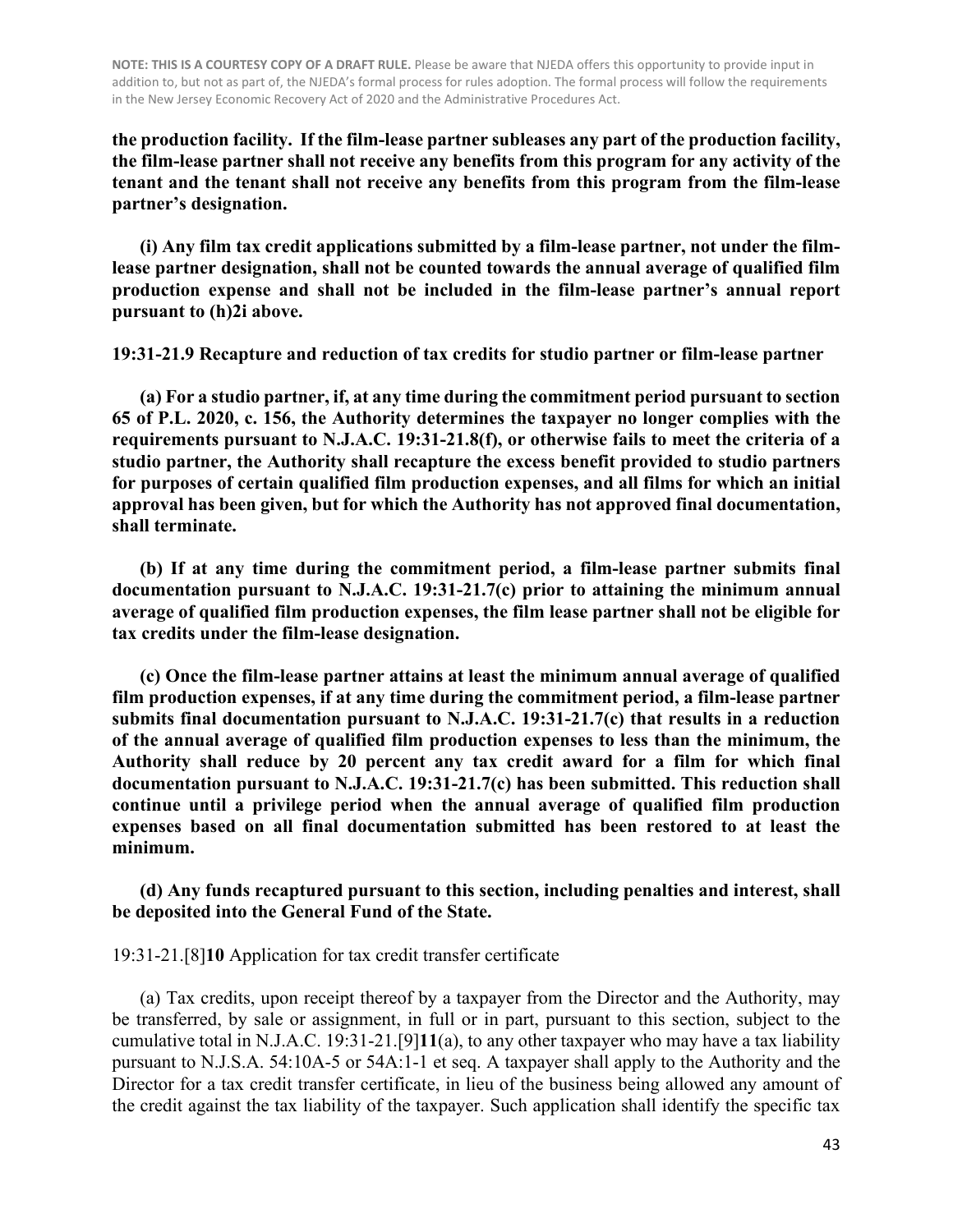credits to be transferred, the consideration received therefor, and the identity of the transferee. Once approved by the Chief Executive Officer of the Authority and the Director of the Division of Taxation, a tax credit transfer certificate shall be issued to the taxpayer, naming the transferee. The certificate issued to the business shall include a statement waiving the taxpayer's right to claim that amount of the tax credit against the taxes that the business has elected to sell or assign. Any amount of a tax credit transfer certificate used by a purchaser or assignee against a tax liability shall be subject to the same limitations and conditions that apply to the use of the tax credits pursuant to N.J.A.C. 19:31-21.6.

(b) The sale or assignment of any amount of a tax credit transfer certificate allowed under this section shall not be exchanged for consideration received by the taxpayer of less than 75 percent of the transferred credit amount. In order to evidence this requirement, the taxpayer shall submit to the Authority an executed form of standard selling agreement that evidences that the consideration received by the taxpayer is not less than 75 percent of the transferred tax credit.

(c) In the event that the taxpayer is a partnership and chooses to allocate the income realized from the sale of the tax credits other than in proportion to the partners' distributive shares of income or gain of the partnership, the selling agreement shall set forth the allocation among the partners that has previously been submitted to the Director of the Division of Taxation in the Department of the Treasury pursuant to N.J.A.C. 19:31-21.6.

(d) The Authority shall develop and make available forms of applications and certificates to implement the transfer processes described in this section.

**(e) The Authority shall publish on its Internet website the following information concerning each tax credit transfer certificate approved by the Authority and the Director pursuant to this section:**

**1. The name of the transferrer;** 

**2. The name of the transferee;** 

**3. The value of the tax credit transfer certificate;** 

**4. The State tax against which the transferee may apply the tax credit; and** 

#### **5. The consideration received by the transferrer.**

19:31-21.[9]**11** Cap on total credits

(a) The value of tax credits, including tax credits allowed through the granting of tax credit transfer certificates, approved by the Director and the Authority pursuant to N.J.A.C. 19:31-21.6(a) **shall be as follows:**

**1. To taxpayers, other than New Jersey studio partners and New Jersey film-lease partners, the** [shall not exceed a] cumulative total **shall not exceed** [of] [\$75,000,000]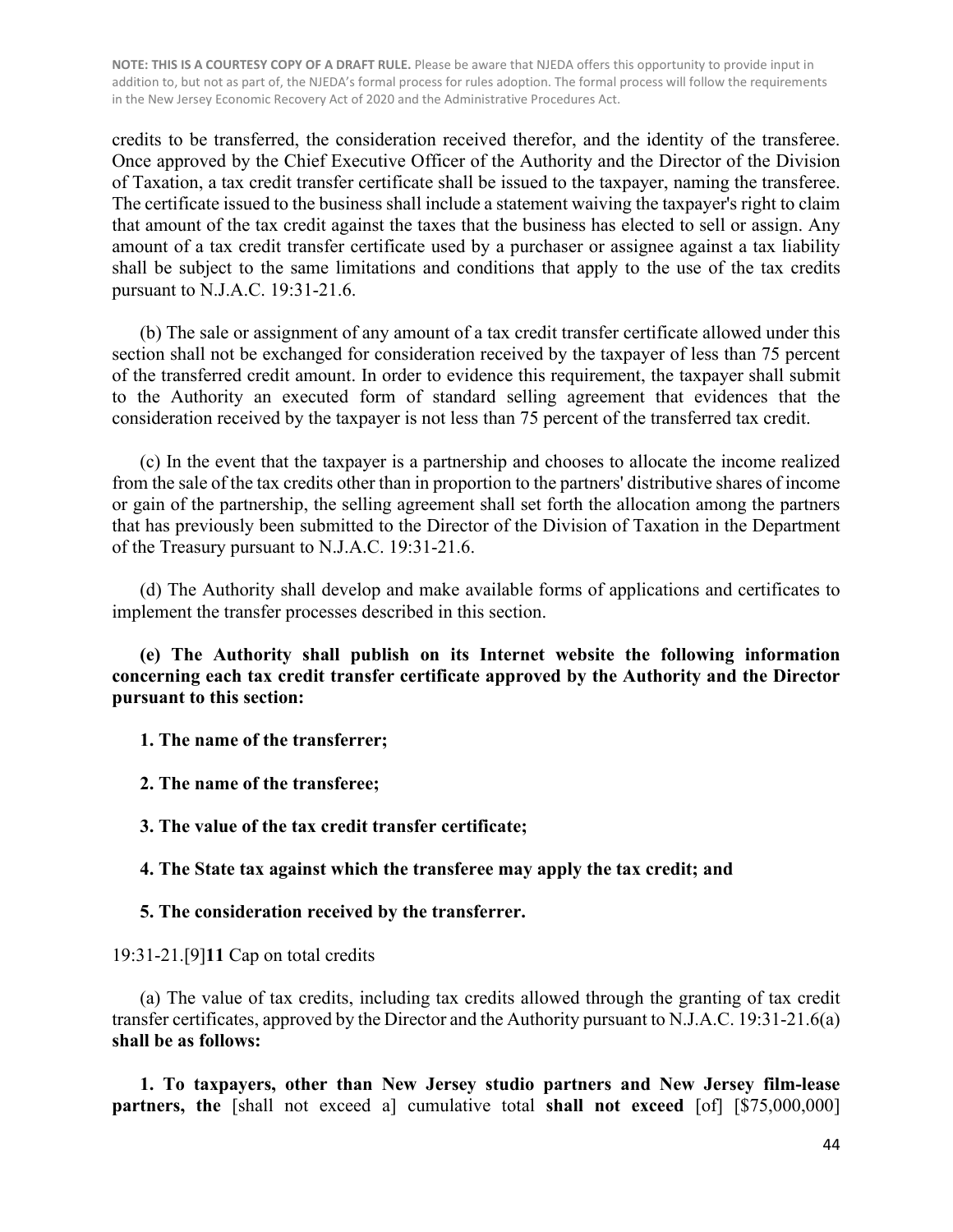**\$100,000,000** in fiscal year 2019, and in each fiscal year thereafter prior to fiscal year [2024] **2035**, as indicated by the fiscal year in which the tax credit was initially approved, to apply against the tax imposed pursuant to N.J.S.A. 54:10A-5 and the tax imposed pursuant to N.J.S.A. 54A:1-1 et seq.

**2. The value of tax credits, including tax credits allowed through the granting of tax credit transfer certificates, approved by the Director and the Authority pursuant to N.J.A.C.19:31- 21.6(a), subsection a. of section 1 of P.L. 2018, c. 56 (N.J.S.A. 54:10A-5.39b), and subsection a. of section 2 of P.L. 2018, c. 56 (N.J.S.A. 54A:4-12b) to New Jersey studio partners shall not exceed a cumulative total of \$100,000,000 in fiscal year 2021 and in each fiscal year thereafter prior to fiscal year 2034 to apply against the tax imposed pursuant to section 5 of P.L. 1945, c. 162 (N.J.S.A. 54:10A-5) and the tax imposed pursuant to the "New Jersey Gross Income Tax Act," N.J.S. 54A:1-1 et seq. Beginning in fiscal year 2025, in addition to the \$100,000,000 made available for New Jersey studio partners pursuant to this paragraph, up to an additional \$350,000,000 may be made available annually, in the discretion of the Authority, to New Jersey studio partners for the award of tax credits, including tax credits allowed through the granting of tax credit transfer certificates, from the funds made available pursuant to subparagraph (i) of paragraph (1) of subsection b. of section 98 of P.L. 2020, c. 156 (N.J.S.A. 34:1B-362).**

**3. The value of tax credits, including tax credits allowed through the granting of tax credit transfer certificates, approved by the Director and the Authority pursuant to N.J.A.C. 19:31- 21.6(a), subsection a. of section 1 of P.L. 2018, c. 56 (N.J.S.A. 54:10A-5.39b), and subsection a. of section 2 of P.L. 2018, c. 56 (N.J.S.A. 54A:4-12b) to New Jersey film-lease partners shall not exceed a cumulative total of \$100,000,000 in fiscal year 2021 and in each fiscal year thereafter prior to fiscal year 2034 to apply against the tax imposed pursuant to section 5 of P.L. 1945, c. 162 (N.J.S.A. 54:10A-5) and the tax imposed pursuant to the "New Jersey Gross Income Tax Act," N.J.S. 54A:1-1 et seq. Beginning in fiscal year 2025, in addition to the \$100,000,000 made available for New Jersey film-lease partners pursuant to this paragraph, up to an additional \$100,000,000 may be made available annually, in the discretion of the Authority, to New Jersey film-lease partners for the award of tax credits, including tax credits allowed through the granting of tax credit transfer certificates, from the funds made available pursuant to subparagraph (i) of 1 paragraph (1) of subsection b. of section 98 of P.L. 2020, c. 156 (N.J.S.A. 34:1B-362).**

**4.** If the **applicable** cumulative total amount of tax credits initially approved and tax credit transfer certificates approved for privilege periods or taxable years commencing during a single fiscal year under N.J.A.C. 19:31-21.6(a) exceeds the amount of tax credits available in that fiscal year, then taxpayers who have first applied for and have not been approved a tax credit or tax credit transfer certificate amount for that reason shall have their tax credits considered for initial approval and their tax credit transfer certificates considered for approval, in the order in which they have submitted an application, the amount of tax credit or tax credit transfer certificate on the first day of the next succeeding fiscal year in which tax credits and tax credit transfer certificates under N.J.A.C. 19:31-21.6(a) are not in excess of the amount of **applicable** credits available.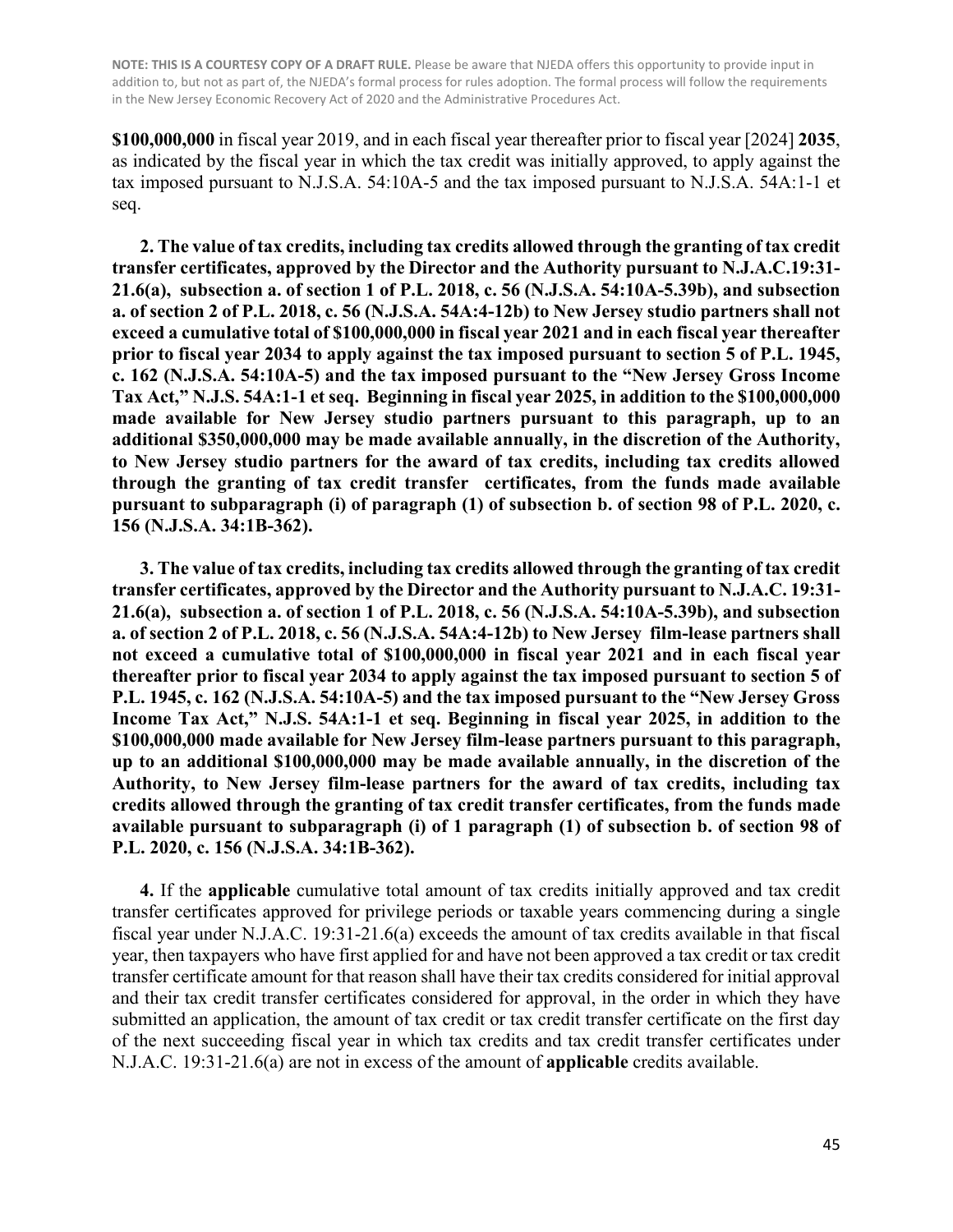(b) The value of tax credits, including tax credits allowed through the granting of tax credit transfer certificates, approved by the Authority and the Director pursuant to N.J.A.C. 19:31- 21.6(b**), subsection b. of section 1 of P.L. 2018, c. 56 (N.J.S.A. 54:10A-5.39b), and subsection b. of section 2 of P.L. 2018, c. 56 (N.J.S.A. 54A:4-12b)** shall not exceed a cumulative total of [\$10,000,000] **\$30,000,000** in fiscal year 2019, and in each fiscal year thereafter prior to fiscal year [2024] **2035**, as indicated by the tax credit vintage year, to apply against the tax imposed pursuant to N.J.S.A. 54:10A-5 and the tax imposed pursuant to N.J.S.A. 54A:1-1 et seq. If the total amount of tax credits initially approved and tax credit transfer certificates approved for privilege periods or taxable years commencing during a single fiscal year under N.J.A.C. 19:31-21.6(b) exceeds the amount of tax credits available in that year, then taxpayers who have first applied for and who have not been approved a tax credit or tax credit transfer certificate amount for that reason shall have their tax credits considered for initial approval and their tax credit transfer certificates considered for approval, in the order in which they have submitted an application, the amount of tax credit or tax credit transfer certificate on the first day of the next succeeding fiscal year in which tax credits and tax credit transfer certificates under N.J.A.C. 19:31-21.6(b) are not in excess of the amount of credits available.

**(c) Notwithstanding any provision of subsection (a) above to the contrary, for any fiscal year in which the amount of tax credits approved to New Jersey studio partners, New Jersey film-lease partners, or taxpayers other than New Jersey studio partners and New Jersey filmlease partners pursuant to N.J.A.C. 19:31-21.6(a), subsection a. of section 1 of P.L. 2018, c. 56 (N.J.S.A. 54:10A-5.39b), and subsection a. of section 2 of P.L. 2018, c. 56 (N.J.S.A. 54A:4- 12b) is less than the cumulative total amount of tax credits permitted to be approved to each such category, in that fiscal year, the Authority shall certify the amount of the remaining tax credits available for approval to each such category in that fiscal year, and shall increase the cumulative total amount of tax credits permitted to be approved for New Jersey studio partners, New Jersey film-lease partners, or taxpayers other than New Jersey studio partners and New Jersey film-lease partners in the subsequent fiscal year by the certified amount remaining for each such category from the prior fiscal year. The Authority shall also certify, for each fiscal year, the amount of tax credits that were previously approved, but that the taxpayer is not able to redeem or transfer to another taxpayer under this section, and shall increase the cumulative total amount of tax credits permitted to be approved for New Jersey studio partners, New Jersey film-lease partners, or taxpayers other than New Jersey studio partners and New Jersey film-lease partners in the subsequent fiscal year by the amount of tax credits previously approved for each such category, but not subject to redemption or transfer. In each fiscal year in which tax credits remain unapproved for, or unredeemed or not transferred by, New Jersey film-lease partners or taxpayers other than New Jersey studio partners and New Jersey film-lease partners, the authority may reallocate some or all of such remaining tax credits in the subsequent fiscal year between the category of New Jersey film-lease partners and the category of taxpayers other than New Jersey studio partners and New Jersey film-lease partners in lieu of increasing the tax credits available for the respective category by the amount reallocated.**

**(d) Notwithstanding any provision of subsection (b) above to the contrary, for any fiscal year in which the amount of tax credits approved pursuant to N.J.A.C. 19:31-21.6(b), subsection b. of section 1 of P.L. 2018, c. 56 (N.J.S.A. 54:10A-5.39b), and subsection b. of**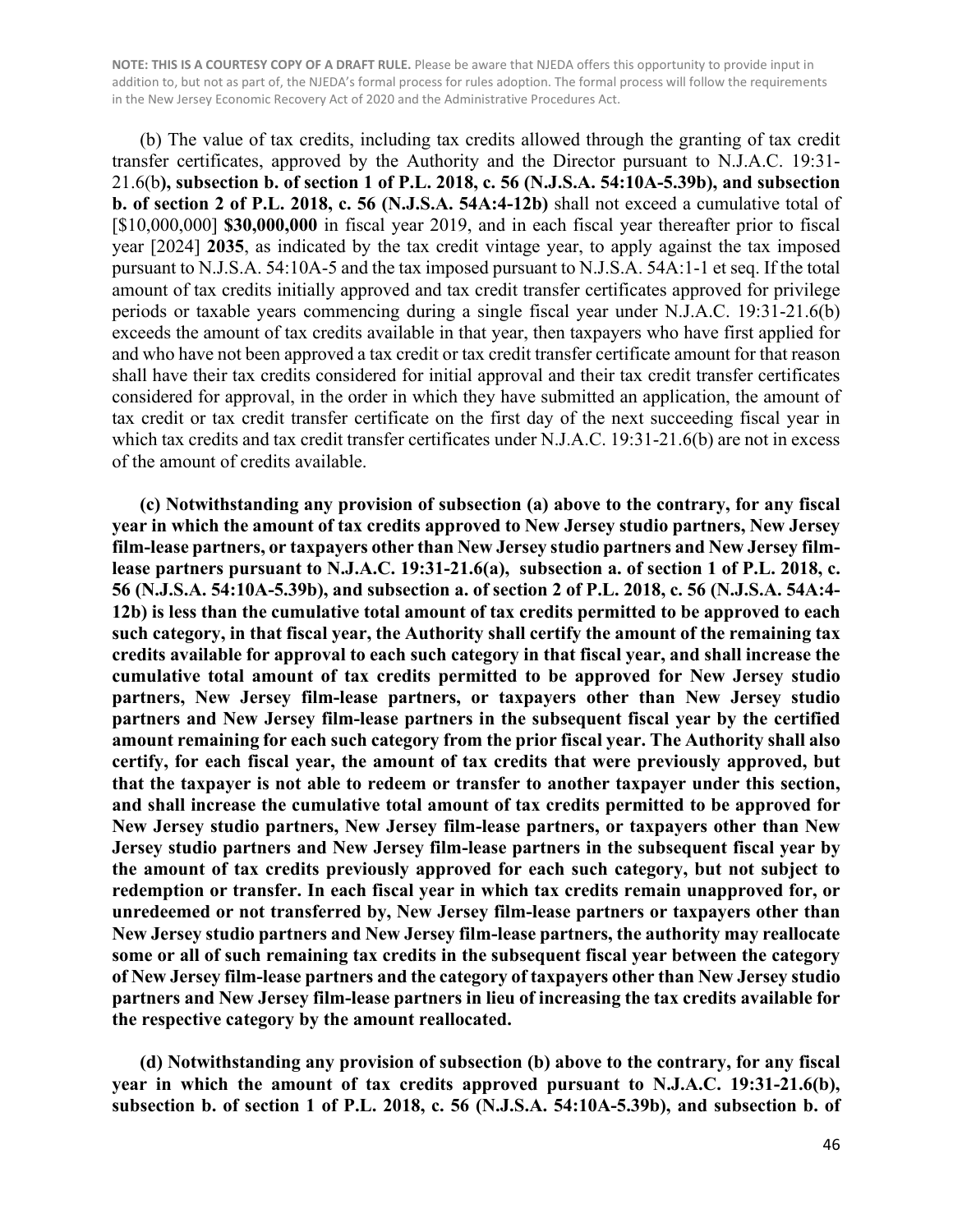**section 2 of P.L. 2018, c. 56 (N.J.S.A. 54A:4-12b) is less than the cumulative total amount of tax credits permitted to be approved in that fiscal year, the Authority shall certify the amount of the remaining tax credits available for approval in that fiscal year, and shall increase the cumulative total amount of tax credits permitted to be approved in the subsequent fiscal year by the certified amount remaining from the prior fiscal year. The Authority shall also certify, for each fiscal year, the amount of tax credits that were previously approved, but that the taxpayer is not able to redeem or transfer to another taxpayer under this section, and shall increase the cumulative total amount of tax credits permitted to be approved in the subsequent fiscal year by the amount of tax credits previously approved, but not subject to redemption or transfer.**

#### 19:31-21.[10]**12** Affirmative action; and prevailing wage

**(a) The Authority's affirmative action requirements, N.J.S.A. 34:1B-5.4, and prevailing wage requirements, N.J.S.A. 34:1B-5.1, shall apply to construction contracts at the production facility undertaken in connection with or as a condition of tax credits received under the program. Nothing in this subsection shall be construed as requiring affirmative action or the payment of prevailing wage for construction commencing more than two years after the Authority has issued the first tax credits to the taxpayer.**

**(b) In addition to the requirements in (a), the** [The] Authority's affirmative action requirements, N.J.S.A. 34:1B-5.4, and prevailing wage requirements, N.J.S.A. 34:1B-5.1, **shall** [will] apply to productions undertaken with financial assistance received under the Garden State Film and Digital Media Jobs Program.

#### **19:31-21.13 Appeals**

 **(a) The Board's action shall be effective 10 business days after the Governor's receipt of the minutes, provided neither an early approval nor veto has been issued.**

 **(b) An applicant may appeal the Authority's action by submitting in writing to the Authority, within 20 calendar days from the effective date of the Authority action, an explanation as to how the applicant has met the program criteria. Such appeals are not contested cases subject to the requirements of the Administrative Procedure Act, N.J.S.A. 52:14B-1 et seq., and the Uniform Administrative Procedure Rules, N.J.A.C. 1:1.**

 **(c) Appeals that are timely submitted shall be handled by the Authority as follows:**

 **1. The Chief Executive Officer shall designate an employee of the Authority to serve as a hearing officer for the appeal and to make a recommendation on the merits of the appeal to the Board. The hearing officer shall perform a review of the written record and may require an in-person hearing. The hearing officer has sole discretion to determine if an in-person hearing is necessary to reach an informed decision on the appeal. Unless the application was submitted in response to a competitive application process, the Authority may consider new evidence or information that would demonstrate that the applicant meets all of the application criteria.**